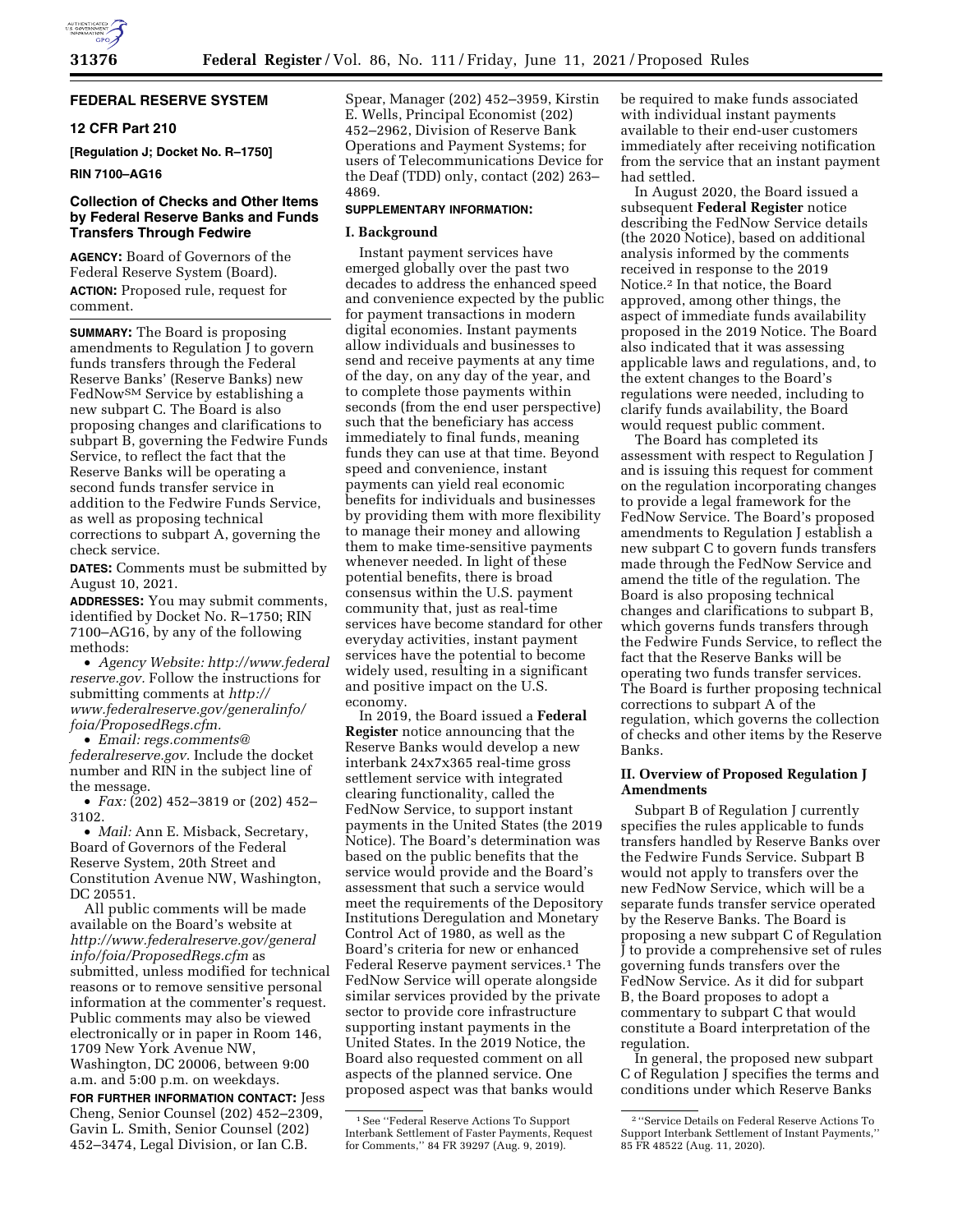will process funds transfers over the FedNow Service, as well as grants the Reserve Banks authority to issue an operating circular for the FedNow Service, which would detail more specific terms and conditions governing the FedNow Service consistent with the proposed subpart. Additionally, proposed subpart C's terms of service include a requirement for a FedNow participant that is the beneficiary's bank to make funds available to the beneficiary immediately after it has accepted the payment order over the service. Proposed new subpart C also expands and clarifies the applicability of the Uniform Commercial Code (UCC) Article 4A to all transfers over the FedNow Service, subject to a limited number of modifications and clarifications that are consistent with the purposes of UCC Article 4A.

UCC Article 4A, which has been adopted in all 50 states, provides comprehensive rules governing the rights and responsibilities of the parties to funds transfers. The rights and responsibilities covered in UCC Article 4A include those with respect to the receipt, acceptance or rejection, and execution of a payment order and settlement of a payment obligation; liability for the late, erroneous, or improper execution of funds transfers; the risks of loss associated with an unauthorized payment order; the obligation to pay for and the right to receive payment for a payment order; and the effect of payment by funds transfer on any underlying obligation between an originator and a beneficiary of a funds transfer.

The Board incorporated UCC Article 4A, as approved by the American Law Institute and the National Conference of Commissioners on Uniform State Laws in 1989, into Regulation J for purposes of the Fedwire Funds Service and proposes to do the same for the FedNow Service. The Board believes that this incorporation is necessary to ensure that the law applicable to all transfers over the FedNow Service is consistent, predictable, and clear. The Board also proposes to replace the currently incorporated 1989 version of UCC Article 4A with the more recent 2012 version and to set forth those provisions in Appendix A of part 210, rather than in Appendix B of subpart B where they are currently set forth.3

Other minor changes are also proposed to Regulation J to make clarifying amendments to subpart B and technical corrections in subpart A. The Board does not believe that the proposed amendments to subparts A and B would impose additional operating burdens on any parties.

The Board requests comment on all aspects of the proposed amendment to Regulation J and the specific questions posed below.

#### **III. Section-by-Section Analysis**

## *A. Subparts A and B*

The Board is proposing technical corrections in subpart A of Regulation J to update cross-references to other regulations that are no longer current.

Additionally, the Board is proposing amendments to subpart B, governing funds transfers through the Fedwire Funds Service, to reflect the fact that the Reserve Banks will be operating two separate funds transfer systems with the launch of the FedNow Service and distinguish between the two services. For example, the proposed amendments include clarifications to § 210.25(b) with respect to subpart B's scope of application and modifications to the definitions of the following terms: Beneficiary, beneficiary's bank, payment order, receiving bank, and sender. These proposed amendments are intended to clarify that the provisions of subpart B are limited to payment orders and parties to a funds transfer that are sent through the Fedwire Funds Service; payment orders and parties to a funds transfer that are sent through the FedNow Service, for example, would not be governed by subpart B.

Additionally, the proposed amendments to subpart B include changes to update § 210.25(c), which authorizes Reserve Banks to issue operating circulars consistent with the subpart in connection with the Fedwire Funds Service. The proposed revisions explicitly authorize Reserve Banks to issue operating circulars that specify the time and method of receipt, execution, and acceptance of a payment order and

settlement of a Reserve Bank's payment obligation for purposes of UCC Article 4A; specify service terms governing ancillary features of the Fedwire Funds Service; and provide for the acceptance of documents in electronic form to the extent any provision in UCC Article 4A requires an agreement or other document to be in writing.

The proposed amendments to subpart B further include minor changes to § 210.28(b)(3) to provide that the security interest that a sender grants to a Reserve Bank is with respect to all of the sender's assets in the possession of, as well as in the control of, or held for the account of, the Reserve Bank; additional revisions are proposed to the commentary to that section to clarify its description of relevant UCC Article 4A provisions.

Additionally, the proposed amendments to subpart B include a minor change to § 210.30 to clarify that a sender may not send a payment order to a Reserve Bank that specifies an execution date, nor may it specify a payment date, that is later than the day on which the payment order is issued, unless the Reserve Bank agrees with the sender in writing to follow such instructions.

The proposed amendments to subpart B also include a clarifying revision to § 210.32, which governs the payment of compensation by Reserve Banks in the form of interest. Section 210.32 provides that, when a Reserve Bank is obligated to pay compensation to another party in connection with its handling of a funds transfer under UCC Article 4A, the Reserve Bank shall pay compensation in the form of interest to its sender, its receiving bank, its beneficiary, or another party to the funds transfer that is entitled to such payment. The proposed revisions refer to these payments as ''compensation'' rather than interest payments. The Board believes this clarification would help remove any confusion that such payment is related to any purpose other than compensation, such as monetary policy transmission.

Finally, the Board is proposing technical revisions in the commentary to subpart B to correct cross-references to UCC Article 1 and to update crossreferences to statutes and other regulations that are no longer current.

## *B. Subpart C—Funds Transfers Through the FedNow Service*

The Board is proposing to amend Regulation J to establish a new subpart C governing funds transfers over the FedNow Service. Many of the concepts embodied in the proposed subpart C are similar to those currently in subpart B

<sup>3</sup>UCC Article 4A has been amended once, in 2012. The 2012 amendments, as approved by the American Law Institute and the National Conference of Commissioners on Uniform State Laws, which is now also known as the Uniform Law Commission, were necessary to retain the coverage of non-consumer remittance transfers by UCC Article 4A in light of revisions to the

Electronic Fund Transfer Act (''EFTA''), as amended by the Dodd-Frank Wall Street Reform and Consumer Protection Act. Those statutory changes brought certain non-consumer remittancerelated fund transfers under the scope of the EFTA and thus, absent amendment, would have been explicitly carved out from coverage by UCC Article 4A. Regulation J was also amended in 2012 to similarly clarify that its provisions continue to apply to a Fedwire Funds transfer even if the funds transfer also meets the definition of ''remittance transfer'' under the EFTA. ''Collection of Checks and Other Items by Federal Reserve Banks and Funds Transfers Through Fedwire: Elimination of ''As-of Adjustments'' and Other Clarifications,'' 77 FR 21854 (Apr. 12, 2012).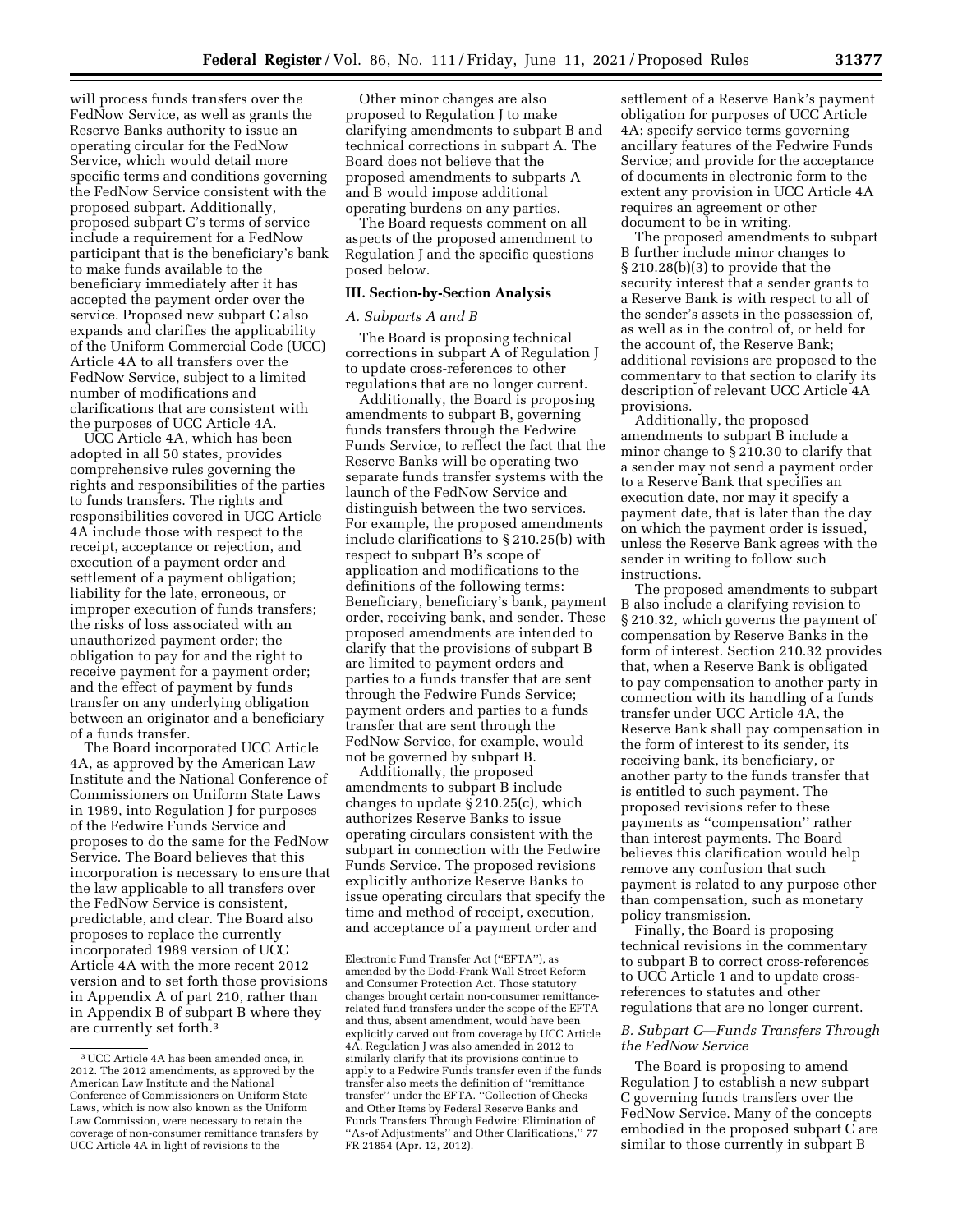of Regulation J. Like the Fedwire Funds Service, the FedNow Service is a realtime gross settlement system and a funds-transfer service under UCC Article 4A. However, a number of the proposed subpart C provisions have been tailored to the nature of the FedNow Service where it differs from that of the Fedwire Funds Service.

In particular, the FedNow Service is designed for the end-to-end transfer to be completed in a matter of seconds, as described in the 2020 Notice. This means that the beneficiary's bank would agree, as provided in proposed subpart C, that it will make funds available to the beneficiary immediately after it has accepted the payment order.

Another difference between the FedNow Service and the Fedwire Funds Service is that the FedNow Service will accommodate participants that choose to settle their activity over the service in the master account of a correspondent bank. In contrast, participants in the Fedwire Funds Service are limited to settling their activity over that service in their own master account. The terms of proposed subpart C reflect the fact that FedNow Service will support this additional mechanism for settling obligations that arise between Reserve Banks and FedNow participants.

Further, unlike the Fedwire Funds Service, which is designed to serve primarily as a large-value funds transfer system between institutional users, the FedNow Service is designed to also accommodate consumer use. Therefore, in the event that a transfer over the FedNow Service meets the definition of ''electronic fund transfer'' under the Electronic Fund Transfer Act (EFTA), proposed subpart C provides that it would apply to the transfer but the EFTA would prevail to the extent of any inconsistency, as discussed further later.

# Section 210.40 Authority, Purpose, and Scope

This proposed section summarizes the Board's authority to adopt this regulation and provides a description of how the subpart is organized. Similar to the rules governing the Fedwire Funds Service in subpart B, new subpart C would incorporate those provisions of UCC Article 4A (as set forth in an appendix to Regulation J) into subpart C that are not inconsistent with the provisions set forth expressly in subpart C.

Specifically, proposed subpart C provides that UCC Article 4A applies to all funds transfers over the FedNow Service, including a transfer from a consumer originator or a transfer to a consumer beneficiary that is carried out through the FedNow Service. Such a

consumer transaction could potentially be subject to the EFTA. By its terms, UCC Article 4A would not apply to a funds transfer any part of which is governed by the EFTA. Therefore, absent this proposed section in subpart C, a number of important legal aspects with respect to these consumer transfers over the FedNow Service could potentially lack clear and consistent rules.

This proposed section provides that all transfers over the FedNow Service, including those transfers any portion of which is governed by the EFTA, are covered by subpart C (which incorporates UCC Article 4A by reference); however, in the event of an inconsistency between the provisions of subpart C and the EFTA, the proposed section provides that the EFTA would prevail to the extent of the inconsistency. The commentary accompanying this proposed provision in subpart C provides an illustrative example. The Board believes this proposed provision is necessary in order to provide a clear, consistent, and comprehensive set of rules for all funds transfers over the FedNow Service, consistent with the EFTA and the purposes of UCC Article 4A.

This proposed section also specifies the parties subject to proposed subpart C with respect to the FedNow Service. These parties would include senders that send payment orders to a Reserve Bank over the service, receiving banks that receive payment orders from a Reserve Bank over the service, beneficiaries that receive payment for payment orders by means of a credit to their settlement account with a Reserve Bank, and Reserve Banks that send or receive payment orders over the FedNow Service.

For example, suppose that Payor has an account with Bank A and instructs Bank A to pay \$1,000 to Payee's account at Bank B, and Bank A carries out Payor's instruction using the FedNow Service.4 Suppose further that Bank A and Bank B maintain accounts on the books of different Reserve Banks. In this example, the Reserve Bank of Bank A and the Reserve Bank of Bank B would be intermediary banks; Bank A would be the sender with respect to the payment order that it sends to its Reserve Bank; Bank B would be the receiving bank with respect to the payment order that it receives from its Reserve Bank.

In this example, the Reserve Banks of Bank A and Bank B would be subject to proposed subpart C, because they are Reserve Banks sending or receiving payment orders over the FedNow Service. It is possible that a Reserve Bank may also be subject to subpart C in its capacity as a beneficiary's bank with respect to a payment order (*e.g.,*  interbank credit transfers between FedNow participants). For other capacities, however, a Reserve Bank would not be a party to the funds transfer for purposes of proposed subpart C and UCC Article 4A. For example, if a sender settles its activity over the FedNow Service in the account of a correspondent bank, the sender's Reserve Bank would be an intermediary bank in the funds transfer chain, but the Reserve Bank of the correspondent bank would not be a sender or receiving bank with respect to the payment order and would not be a party to the funds transfer.

Under the proposed section, subpart C would also apply to any party to a funds transfer sent through the FedNow Service that is in privity (*i.e.,* has a contractual relationship) with a Reserve Bank in the funds transfer chain. Other parties to a funds transfer sent through the FedNow Service (*i.e.,* a party not in privity with a Reserve Bank, such as Payor and Payee in the example above) would be covered by this proposed subpart only under certain circumstances. If these remote parties have notice that the FedNow Service might be used for their funds transfer and that subpart C is the governing law with respect to the transfer over the FedNow Service, then proposed subpart C would govern their rights and obligations with respect to the FedNow Service. However, it is possible for that remote party to expressly select by agreement a governing law other than subpart C with respect to its rights and obligations in connection with that transfer. For example, Payor and Bank A in the example above could make an agreement selecting the law of a particular jurisdiction, and not subpart C, to govern rights and obligations between each other. In that event, the law of that jurisdiction would govern those rights and obligations, and not subpart C, even if the remote party (Payor) had notice that the FedNow Service may be used and that subpart C is the governing law with respect to the transfer over the FedNow Service.

Finally, this proposed section authorizes Reserve Banks to issue operating circulars which would detail more specific terms and conditions governing the FedNow Service consistent with the proposed subpart.

<sup>4</sup>This example is only for illustrative purposes. Aspects of the arrangement would be different, for example, if either of the banks were to use an agent, service provider, or correspondent bank.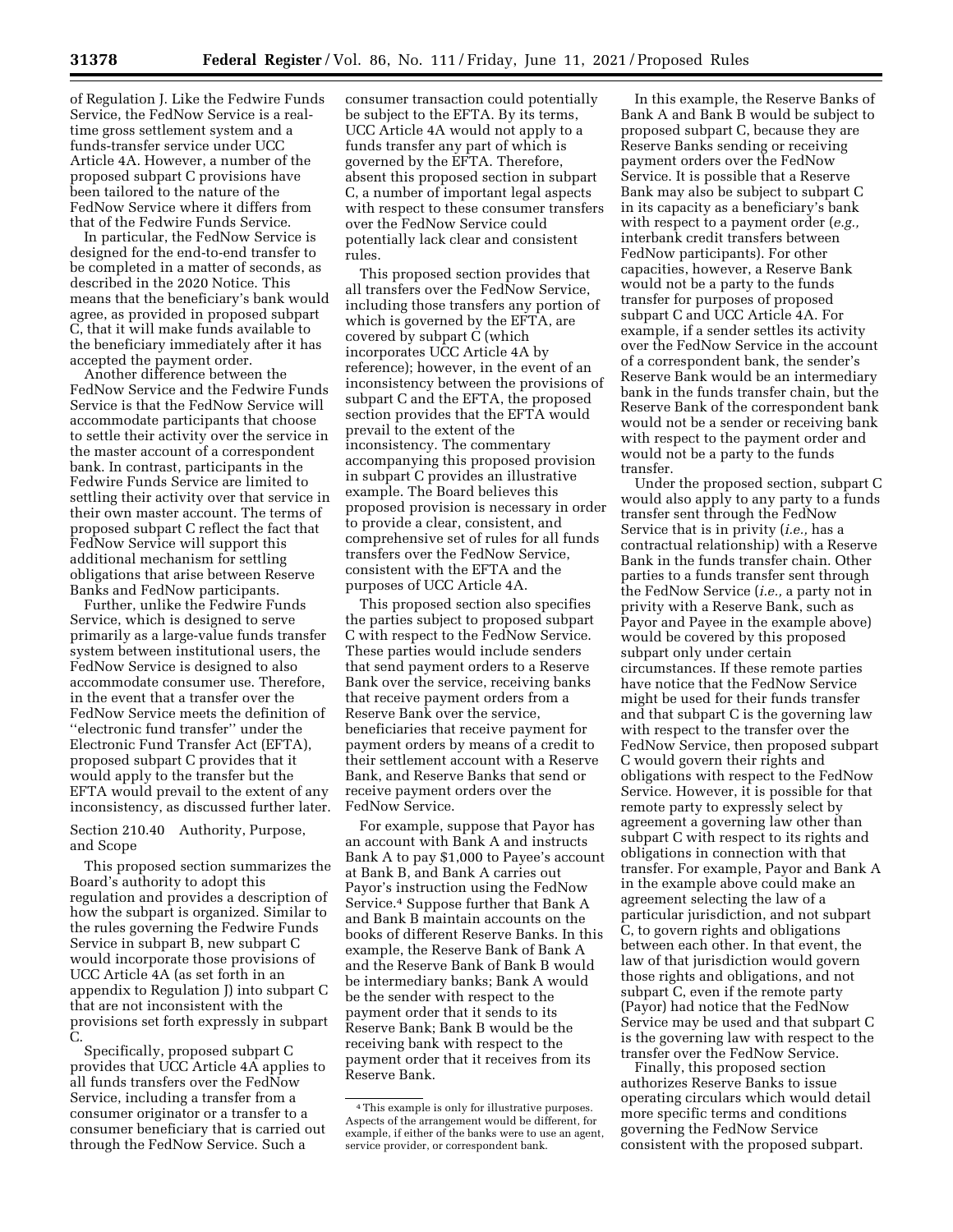Similar to the rules governing the Fedwire Funds Service in subpart B and the proposed clarifying edits to subpart B, new subpart C would authorize the Reserve Banks to issue operating circulars with respect to the FedNow Service that may set cut-off hours and funds-transfer business days; address security procedures offered by the Reserve Banks to verify the authenticity of a payment order; specify format and media requirements for payment orders; identify messages that are not payment orders; specify the time and method of receipt, execution, and acceptance of a payment order and settlement of a Reserve Bank's payment obligation for purposes of UCC Article 4A; specify service terms governing ancillary features of the FedNow Service; provide for the acceptance of documents in electronic form to the extent any provision in UCC Article 4A requires an agreement or other document to be in writing; and impose charges for funds transfer services.

Reflecting aspects where the FedNow Service differs from the Fedwire Funds Service, the proposed section further provides that Reserve Bank operating circulars governing the FedNow Service may also prescribe time limits for the processing of payment orders.

### Section 210.41 Definitions

This proposed section defines the terms used in the regulation. Similar to subpart B, proposed subpart C generally incorporates the definitions set forth in UCC Article 4A (*e.g.,* beneficiary, intermediary bank, receiving bank, and security procedure), in some instances with modifications. Specifically, the proposed subpart modifies the definitions of five UCC Article 4A terms: Beneficiary, beneficiary's bank, payment order, receiving bank, and sender. In general, these modifications are intended to clarify that, for the purposes of subpart C, these terms would be limited to payment orders and parties in a funds transfer that are sent through the FedNow Service. Parties to a funds transfer that is sent through the Fedwire Funds Service, for example, would not be a ''beneficiary,'' ''beneficiary's bank,'' ''receiving bank,'' or ''sender'' as those terms are defined in proposed subpart C.

This proposed section also includes definitions of other terms not defined in UCC Article 4A, including ''sender's settlement account,'' ''receiving bank's settlement account,'' and ''beneficiary's settlement account.'' These terms reflect the fact that a FedNow participant may settle its activity over the FedNow Service in either its master account with a Reserve Bank or, alternatively, the

master account of a correspondent bank with a Reserve Bank. Whether it is its own master account or that of a correspondent, a FedNow participant would need to designate a settlement account on the books of a Reserve Bank that the Reserve Banks may use to settle the participant's activity over the FedNow Service.

This proposed section also includes a definition of the term ''Federal Reserve Bank'' with respect to an entity, which is not a term defined in UCC Article 4A. In instances where a FedNow participant maintains an account with a Reserve Bank, this proposed section takes an approach similar to the rules governing the Fedwire Funds Service in subpart B. In those instances, the term ''Federal Reserve Bank'' with respect to the FedNow participant means the Reserve Bank at which the participant maintains an account. To reflect the fact that the FedNow Service will also accommodate participants that choose to settle their activity over the service in the master account of a correspondent bank, the proposed definition also addresses instances where a FedNow participant does not maintain a master account with a Reserve Bank. In those instances, the term ''Federal Reserve Bank'' with respect to that participant means the Reserve Bank in whose District the participant is located, as determined under the procedure described in Part 204 of this chapter (Regulation D), even if the participant is not otherwise subject to that section. As noted above, the Reserve Bank of the participant would be a party to the funds transfer, but the Reserve Bank of its correspondent bank would not be a party to the funds transfer.

Section 210.42 Reliance on Identifying Number

This proposed section provides that a Reserve Bank may rely on the number in the payment order identifying the beneficiary's bank or the beneficiary, consistent with UCC Article 4A. As a practical matter, reliance on identifying numbers enables banks to more efficiently process payment orders by automated means. Rather than manual processing of payment orders with human reading of the contents of the order, banks typically use machines to read orders that, using a standard format, identify the beneficiary's bank by routing number or the beneficiary by the number of a bank account, or by other identifying number. This standard format might also allow for the inclusion of additional information in the payment order (*e.g.,* the name of the beneficiary's bank or the beneficiary) that can be useful for reference, even if

not relied upon to process the payment order.

If a payment order contains both the identifying number and the name of the beneficiary's bank or beneficiary supplied by the originator of the funds transfer, it might be possible for a receiving bank processing the order to detect an inconsistency and determine that the name and number do not refer to the same party. UCC Article 4A provides that a bank is under no duty to make such a determination that the identifying number and name refer to the same party in processing the payment order. If such a duty were imposed, the benefits of automated payments would be significantly lost; these benefits include the substantial economies of operation and the reduction in the possibility of clerical error. Rather, UCC Article 4A allows receiving banks to act on the basis of the identifying number, without regard to name provided in the payment order, so long as the bank does not know the name and number refer to different parties.

Consistent with UCC Article 4A, proposed § 210.42 provides that a Reserve Bank, as receiving bank, may rely on the routing number of the beneficiary's bank specified in a payment order as identifying the appropriate beneficiary's bank, even if the payment order identifies another bank by name, provided that the Reserve Bank does not know of the inconsistency. Similarly, a Reserve Bank, where it acts as the beneficiary's bank, may rely on the number identifying a beneficiary, such as the beneficiary's account number, specified in a payment order as identifying the appropriate beneficiary, even if the payment order identifies another beneficiary by name, provided that the Reserve Bank does not know of the inconsistency.

The proposed section also serves to provide notice to nonbank senders that send payment orders directly to a Reserve Bank through the FedNow Service that the Reserve Bank may rely on the numbers in the payment orders identifying the beneficiary's bank and the beneficiary.

### Section 210.43 Agreement of Sender

Proposed § 210.43 describes when an obligation to pay arises for FedNow participants that send a payment order over the FedNow Service and how that obligation is discharged. Under that proposed section, when a sender sends a payment order to a Reserve Bank over the FedNow Service and the Reserve Bank accepts the payment order, the sender has an obligation to pay the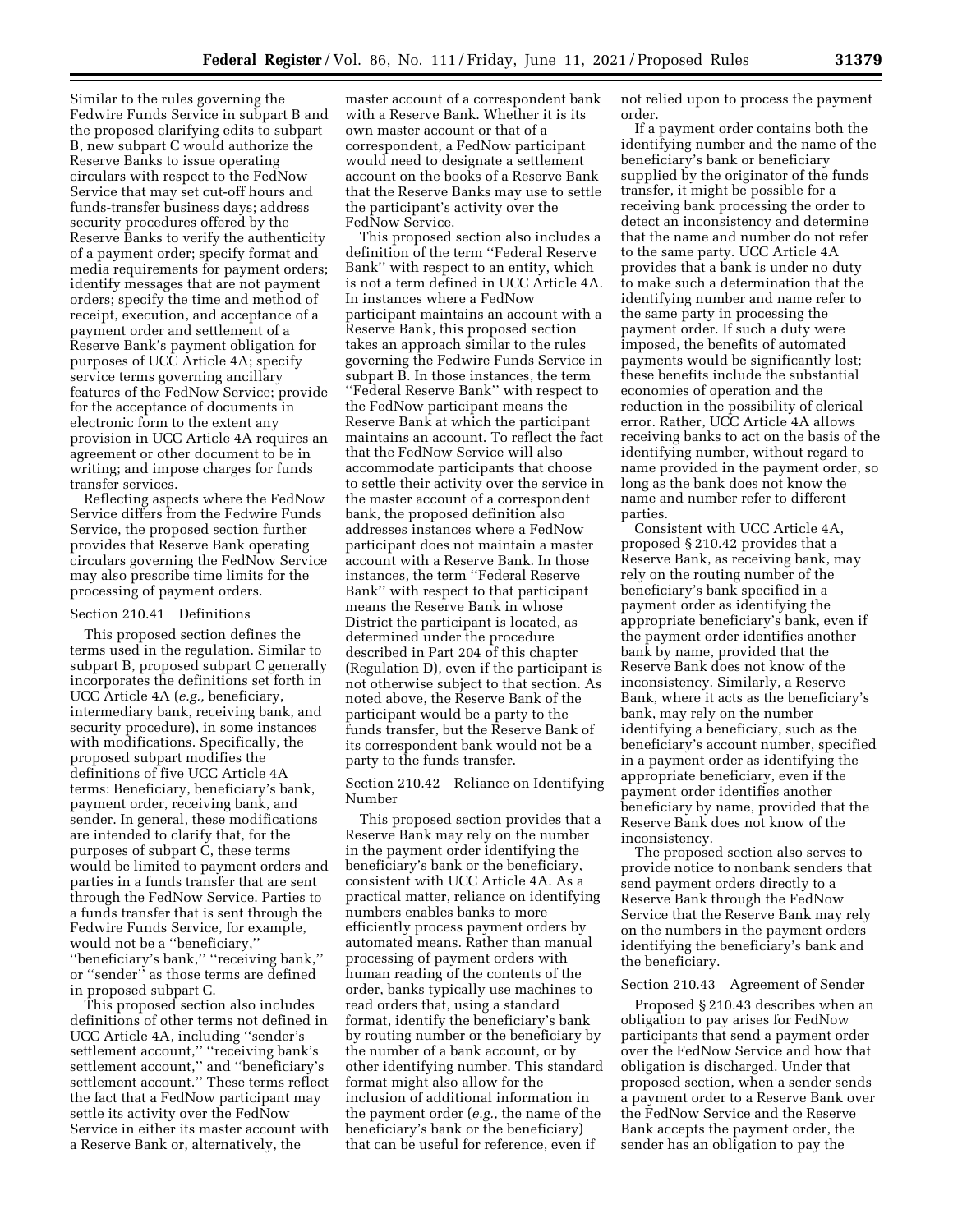Reserve Bank for the amount of the payment order. This proposed section further specifies that the obligation of the sender is paid by a debit to the settlement account of the sender. This approach is generally similar to that taken by subpart B for the Fedwire Funds Service, but it has been adjusted to reflect the fact that the FedNow Service will accommodate participants that choose to settle their activity over the service in the master account of a correspondent bank. The proposed section, therefore, provides that the sender authorizes its Reserve Bank to obtain payment for a payment order by debiting, or causing another Reserve Bank (*i.e.,* the Reserve Bank of the correspondent bank, if one is used) to debit, the amount of the payment order from the settlement account.

In addition, this proposed section includes provisions addressing overdrafts, taking an approach similar to that of subpart B, with adjustments to reflect the fact that the participant activity over the FedNow Service will settle in settlement accounts designated by the FedNow participant. The proposed section establishes that a sender does not have a right to an overdraft in its settlement account and sets out the sender's obligations to ensure there are sufficient funds in its settlement account and to cover any overdraft by the time the overdraft becomes due and payable. This section also provides a Reserve Bank with a security interest in the sender's assets held at any Reserve Bank to secure any obligation owed and also specifies the actions a Reserve Bank may take to recover the amount of an overdraft, including set-off and realization of collateral. Finally, this proposed section clarifies that settlement accounts could be subject to overdraft charges, where applicable.

## Section 210.44 Agreement of Receiving Bank

With respect to FedNow participants that receive payment orders over the service and accept the order, § 210.44 specifies how the participant receives payment. The proposed section provides that for payment orders that a receiving bank receives from a Reserve Bank over the FedNow Service, payment for the order is made by credit to the settlement account of the receiving bank. This approach is generally similar to that taken by the rules governing the Fedwire Funds Service in subpart B, with adjustments to reflect the fact that the FedNow Service will accommodate settlement in a participant's own master account or, if the participant chooses, the master

account of a correspondent bank. Specifically, the proposed section provides that the receiving bank authorizes its Reserve Bank to pay for the payment order by crediting, or causing another Reserve Bank (*i.e.,* the Reserve Bank of the correspondent bank, if one is used), to credit the amount of the payment order to the settlement account.

The proposed section also includes a requirement for a FedNow participant that is the beneficiary's bank to make funds available to the beneficiary immediately after its acceptance of the payment order over the service. As noted above, this requirement reflects the fact that an end-to-end transfer over the FedNow Service is intended to be completed in a matter of seconds. Under the proposed section, if a FedNow participant accepts a payment order over the service, it must pay the beneficiary by crediting the beneficiary's account, and it must do so immediately after its acceptance of the payment order. The Board specifically requests comment on whether the regulation should set out specific time parameters to clarify the meaning of ''immediately'' as used in this funds availability requirement and, if so, whether a timeframe of within seconds or, alternatively, within one minute after the bank has accepted the payment order would be reasonable.

Relatedly, the proposed section states that the rights and obligations with respect to the availability of funds are also governed by the Expedited Funds Availability Act (EFAA) and its implementing regulation, Regulation CC. Regulation CC provides that funds received by a bank by an electronic payment shall be available for withdrawal not later than the business day after the banking day on which such funds are received. The proposed new subpart C would require funds to be made available on a more prompt basis than the availability requirements of the EFAA and Regulation CC. Proposed § 210.44 therefore clarifies that the EFAA and Regulation CC requirements continue to apply independently of subpart C. The proposed commentary provides an example where a beneficiary's bank has failed to satisfy the immediate funds availability requirement under proposed subpart C, even if it has satisfied its obligations under Regulation CC.

The proposed section also clarifies that the obligation for the beneficiary's bank to provide immediate funds availability to the beneficiary does not affect any liability of the beneficiary's bank to the beneficiary, or any party other than a Reserve Bank, under UCC

Article 4A or other law. The Board believes that the bank-customer relationship should be governed by existing law, rather than the funds availability timing requirement that would apply to a FedNow participant as a term of the service. The proposed commentary explains that the timing requirement in this section does not create any new rights that the beneficiary may assert against the beneficiary's bank or otherwise alter any rights of the beneficiary under UCC Article 4A or other applicable law.

Finally, the proposed section addresses certain circumstances in which a FedNow participant that is the beneficiary's bank requires additional time to determine whether to accept the payment order because it has reasonable cause to believe that the beneficiary is not entitled or permitted to receive payment. In those circumstances, if the FedNow participant notifies its Reserve Bank that it requires additional time, the FedNow participant would not be deemed to have accepted the payment order at such time as would otherwise be considered acceptance of the payment under proposed subpart C (*i.e.,*  when it receives payment from its Reserve Bank). The proposed commentary provides an example of when this provision might apply: When the beneficiary's bank has reasonable cause to believe that making funds available to the beneficiary may violate applicable U.S. sanctions. The Board specifically requests comment on whether this proposed section is sufficient to cover the likely range of circumstances where a FedNow participant may need additional time to determine whether to accept a payment order.

#### Section 210.45 Payment Orders

This proposed section sets forth the terms under which a Reserve Bank will accept payment orders from a sender over the FedNow Service. Similar to the rules governing the Fedwire Funds Service in subpart B, this proposed section provides that a sender must make arrangements with its Reserve Bank before it may send payment orders over the FedNow Service.

Also similar to subpart B, this proposed section provides that a Reserve Bank may reject any payment order or impose conditions on the acceptance of payment orders over the FedNow Service for any reason. The proposed commentary provides examples of when rejections might occur with respect to insufficient funds in the sender's settlement account and the lack of a required agreement concerning security procedures, which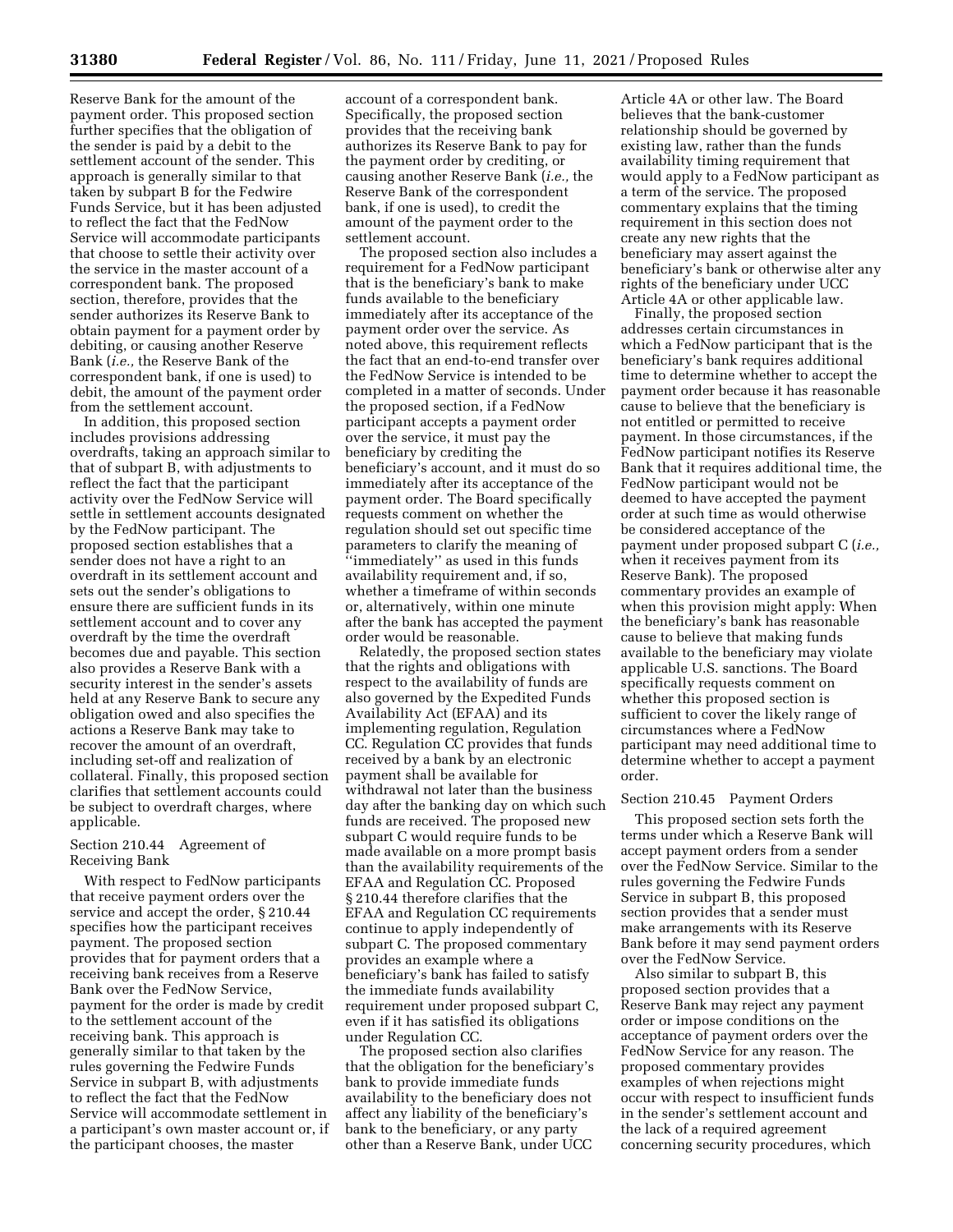mirror the commentary examples in subpart B. The proposed commentary also includes a further example of when a rejection may occur: When a payment order is not successfully processed within time limits established by the Reserve Banks, which reflects the fact that the FedNow Service is designed for the end-to-end transfer to be completed in a matter of seconds.

This proposed section also provides terms with respect to the selection of an intermediary bank for a transfer over the FedNow Service. It takes a similar approach to that of subpart B with respect to the Fedwire Funds Service, with adjustments to reflect that the fact that for the FedNow Service, the Reserve Banks will be the only intermediary banks in the funds transfer chain. Reflecting this transaction structure for transfers over the FedNow Service, the proposed section provides that a FedNow participant may not send a payment order to a Reserve Bank that requires the Reserve Bank to issue a payment order to an intermediary bank other than another Reserve Bank. This proposed section also provides that a sender may not send a value-dated payment order through the FedNow Service, unless the Reserve Bank agrees with the sender in writing to follow such instructions.

Section 210.46 Payment by a Federal Reserve Bank to a Receiving Bank or Beneficiary

This proposed section addresses the timing of when a Reserve Bank makes payment to a receiving bank (when the Reserve Bank is an intermediary bank) or beneficiary (when the Reserve Bank is the beneficiary's bank). It adopts a similar approach as that taken by subpart B for the Fedwire Funds Service, but it has been adjusted to reflect the fact that the FedNow Service will also accommodate participants that choose to settle their activity over the service in the master account of a correspondent bank. The proposed section, therefore, provides that payment to a FedNow participant by Reserve Banks is final at the earlier of the time when the amount of the payment order is credited to the FedNow participant's settlement account (which may be the participant's own master account or the master account of its correspondent bank), or the time when the Reserve Bank sends to the FedNow participant either a conforming payment order or, in instances where the FedNow participant is the beneficiary, a notice of the credit.

This payment would be final and irrevocable when made.5

Section 210.47 Federal Reserve Bank Liability; Payment of Compensation

This proposed section addresses liability of the Reserve Banks, similar to the rules governing the Fedwire Funds Service in subpart B. It provides that, in connection with its handling of a payment order, a Reserve Bank shall not agree to be liable to a sender, receiving bank, beneficiary, or other Reserve Bank for consequential damages resulting from the Reserve Bank's failure to execute a payment order. This proposed section is consistent with the presumption in UCC Article 4A, under which damages for a receiving bank's failure to execute a payment order that it was obligated to execute by express agreement do not include consequential damages, unless they are provided for in an express written agreement of the receiving bank. This proposed section is not intended to affect the liability of parties more broadly. For example, it is not intended to affect the ability of parties to a funds transfer other than a Reserve Bank to agree to be liable for consequential damages.

Finally, this proposed section provides that where a Reserve Bank is obligated under UCC Article 4A to provide compensation in the form of interest to another party in connection with its handling of a funds transfer over the FedNow Service, the Reserve Bank may do so. In such cases where a Reserve Bank provides compensation in the form of interest, interest would be calculated in accordance with Article 4A. This proposed section adopts rules similar to the rules governing the Fedwire Funds Service in subpart B, with the proposed clarifying amendments to subpart B described above.

### **IV. Request for Comment**

The Board requests comment on all aspects of the proposed amendments to Regulation J. The Board also requests comment on the following specific questions:

1. The proposed regulation requires a FedNow participant that is a beneficiary's bank to make funds available to the beneficiary immediately after it has accepted the payment order over the FedNow Service.

a. Should the Board set out specific time parameters to clarify the meaning of ''immediately'' as used in this funds availability requirement? Why or why not?

b. What would be the benefits and drawbacks of specifying that ''immediately'' as used in this requirement means that the beneficiary's bank must make funds available to the beneficiary within seconds or, alternatively, within one minute after it has accepted the payment order over the FedNow Service? 6 Or, is there another way for the Board to specify the funds availability timeframe that is consistent with improving the speed of the end-toend process for an instant payment service and continues to align with prevailing market practices over time?

2. The proposed regulation accommodates a feature of the FedNow Service under which a FedNow participant that is the beneficiary's bank may notify its Reserve Bank that it requires additional time to determine whether to accept the payment order over the FedNow Service because it has reasonable cause to believe that the beneficiary is not entitled or permitted to receive payment. Are there other circumstances where a beneficiary's bank should have additional time to determine whether to accept a payment order? If so, what are those circumstances?

### **V. Competitive Impact Analysis**

The Board conducts a competitive impact analysis when it considers an operational or legal change, if that change would have a direct and material adverse effect on the ability of other service providers to compete with the Federal Reserve in providing similar services due to legal differences or due to the Federal Reserve's dominant market position deriving from such legal differences. All operational or legal changes having a substantial effect on payments-system participants will be subject to a competitive-impact analysis, even if competitive effects are not apparent on the face of the proposal. If such legal differences exist, the Board will assess whether the same objectives could be achieved by a modified

<sup>5</sup>This does not prevent FedNow participants from implementing procedures to resolve erroneous payments, or impede the ability of the receiving bank to initiate a new transfer to return funds in certain circumstances.

<sup>6</sup>As a point of comparison, under the Faster Payments Effectiveness Criteria adopted by the Faster Payments Task Force in 2015, a payment solution would be considered ''very effective'' in satisfying the criterion of fast availability of good funds to the payee if funds are available to the payee within one minute from payment initiation. The Faster Payments Task Force was a broad and inclusive group of payment industry stakeholders convened by the Federal Reserve to collaboratively identify and evaluate alternative approaches to implementing safe, ubiquitous, faster payments capabilities in the United States. The Faster Payments Effectiveness Criteria is available at *[https://fedpaymentsimprovement.org/wp-content/](https://fedpaymentsimprovement.org/wp-content/uploads/fptf-payment-criteria.pdf) [uploads/fptf-payment-criteria.pdf.](https://fedpaymentsimprovement.org/wp-content/uploads/fptf-payment-criteria.pdf)*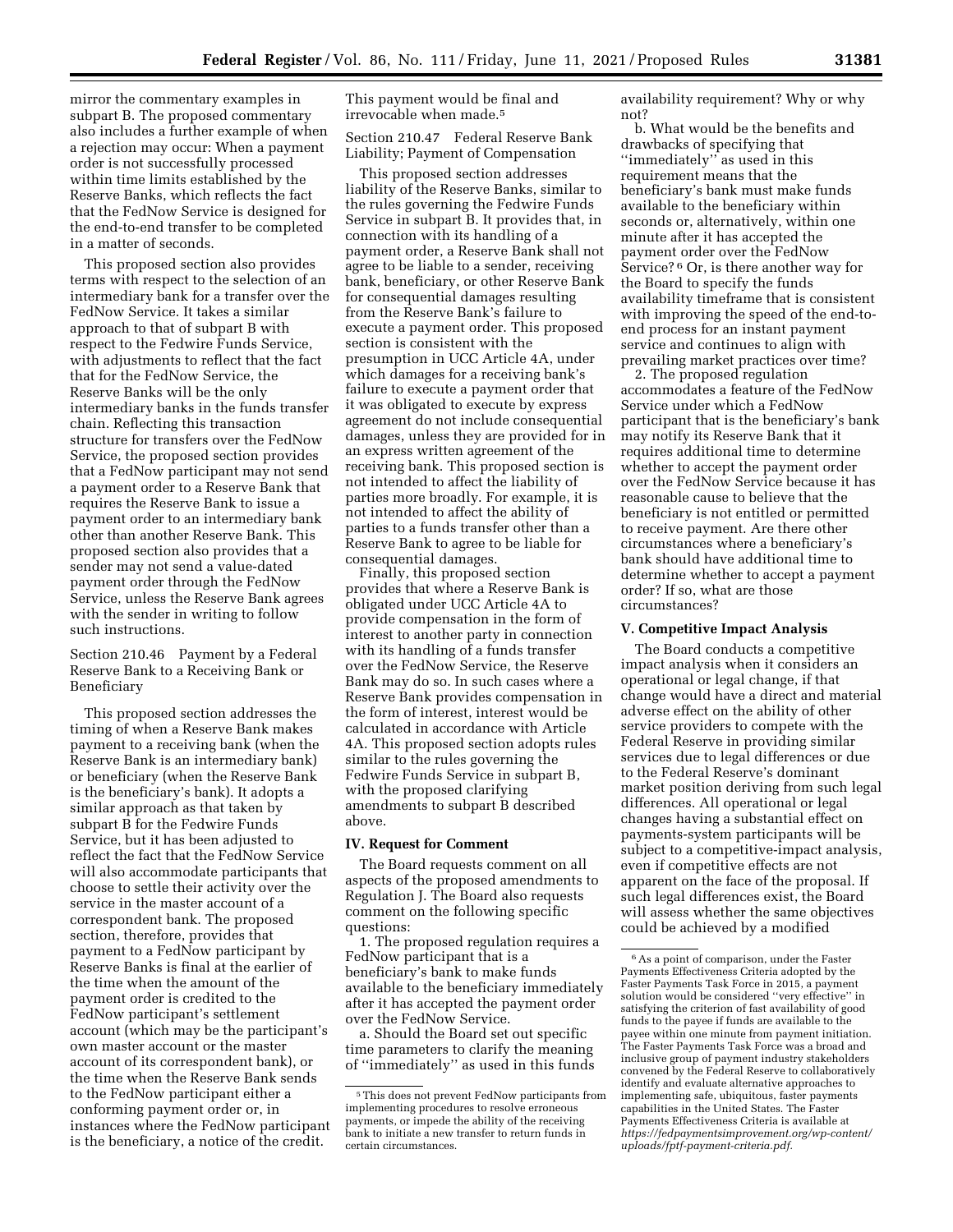proposal with lesser competitive impact or, if not, whether the benefits of the proposal (such as contributing to payments-system efficiency or integrity or other Board objectives) outweigh the materially adverse effect on competition.7

The Board does not believe that the proposed amendments to Regulation J will have a direct and material adverse effect on the ability of other service providers to compete effectively with the Reserve Banks in providing similar services due to legal differences. The proposed rule incorporates UCC Article 4A, with revisions to reflect the nature of funds transfers over the FedNow Service and consistent with the purposes of UCC Article 4A. The proposed amendments do not govern similar services provided by privatesector providers. The proposed amendments also do not include provisions that a private-sector provider of similar services could not also adopt to similar effect through rules or operating procedures. Therefore, the Board does not believe that the proposed amendments would affect the competitive position of private-sector providers vis-a`-vis the Reserve Banks.

### **VI. Administrative Law Matters**

# *A. Paperwork Reduction Act*

In accordance with the Paperwork Reduction Act (PRA) of 1995 (44 U.S.C. 3506; 5 CFR part 1320 Appendix A.1), the Board may not conduct or sponsor, and a respondent is not required to respond to, an information collection unless it displays a valid Office of Management and Budget (OMB) control number. The Board reviewed the proposed rule under the authority delegated to the Board by the OMB and determined that it contains no collections of information under the PRA.8 Accordingly, there is no paperwork burden associated with the proposed rule.

### *B. Regulatory Flexibility Act*

The Regulatory Flexibility Act (the ''RFA'') (5 U.S.C. 601 *et seq.*) requires agencies either to provide an initial regulatory flexibility analysis with a proposed rule or to certify that the proposed rule will not have a significant economic impact on a substantial number of small entities. In accordance with section 3(a) of the RFA, the Board has reviewed the proposed regulation. In this case, the proposed rule would apply to all depository institutions that choose to use the Reserve Bank's FedNow Service, but the Board does not

believe it will have a significant economic impact on a substantial number of small entities. Nevertheless, this Initial Regulatory Flexibility Analysis has been prepared in accordance with 5 U.S.C. 603 in order for the Board to solicit comment on the effect of the proposal on small entities. The Board will, if necessary, conduct a final regulatory flexibility analysis after consideration of comments received during the public comment period.

1. Statement of the Need for, Objectives of, and Legal Basis for, the Proposed Rule

While the Reserve Banks can prescribe by agreement terms and conditions in providing the FedNow Service, the Board believes it is appropriate to bring the FedNow Service within the coverage of Regulation J. As discussed in previous sections, the main objective of the proposed amendments to Regulation J is to establish a new subpart C to govern funds transfers made through the FedNow Service.

2. Small Entities Affected by the Proposed Rule

The proposed amendments would apply to all depository institutions that choose to participate in the FedNow Service regardless of their size. Pursuant to regulations issued by the Small Business Administration (13 CFR 121.201), a ''small banking organization'' includes a depository institution with \$550 million or less in total assets. Based on call report data, there are approximately 9,460 depository institutions that have total domestic assets of \$550 million or less and thus are considered small entities for purposes of the RFA.

3. Projected Reporting, Recordkeeping, and Other Compliance Requirements

Other than noted here, there are no new projected reporting, recordkeeping, or other compliance requirements and no substantive changes to existing reporting, recordkeeping or other compliance requirements in the proposed amendments to Regulation J. Depository institutions that voluntarily choose to use the FedNow Service will have to comply with the applicable provisions of this proposed rule, which include the requirement on the availability of funds.

4. Identification of Duplicative, Overlapping, or Conflicting Federal Rules

The Board has not identified any likely duplication and/or potential conflict between the proposed

regulatory amendments and any other Federal rule. While some overlap exists between the proposed amendments and EFAA (implemented in Regulation CC), as discussed above, the regulatory overlap does not create conflicting federal rules. Regulation CC's availability requirements apply to all electronic payments and establish the outer bound of when those funds must be made available. The proposed requirements in Regulation J regarding availability establish a shorter time period for when funds must be made available than is required under Regulation CC and applies only to the subset of electronic payments that use the FedNow Service as a term of the service.

5. Significant Alternatives to the Proposed Rule

As discussed above, the Board has not identified any new or substantial change to regulatory burden associated with the proposed amendments to Regulation J, and the Board has not identified any significant alternatives that would otherwise reduce the regulatory burden on small entities.

## *C. Solicitation of Comments on Use of Plain Language*

Section 722 of the Gramm-Leach-Bliley Act (Pub. L. 106–102, 113 Stat. 1338, 1471, 12 U.S.C. 4809) requires the Federal banking agencies to use plain language in all proposed and final rules published after January 1, 2000. The Board has sought to present the proposed rule in a simple and straightforward manner, and invites comment on the use of plain language and whether any part of the proposed rule could be more clearly stated.

### **List of Subjects in 12 CFR Part 210**

Banks, banking, Federal Reserve System.

For the reasons set forth in the preamble, the Board proposes to amend 12 CFR part 210 as follows:

# **PART 210—COLLECTION OF CHECKS AND OTHER ITEMS BY FEDERAL RESERVE BANKS AND FUNDS TRANSFERS THROUGH THE FEDWIRE FUNDS SERVICE AND THE FEDNOW SERVICE (REGULATION J)**

■ 1. The authority citation for part 210 continues to read as follows:

**Authority:** 12 U.S.C. 248(i), (j), and 248– 1, 342, 360, 464, 4001–4010, and 5001–5018.

■ 2. Revise the heading to part 210 as shown above.

■ 3. Revise § 210.2 to read as follows:

<sup>7</sup>Federal Reserve Regulatory Service, 7–145.2. 8*See* 44 U.S.C. 3502(3).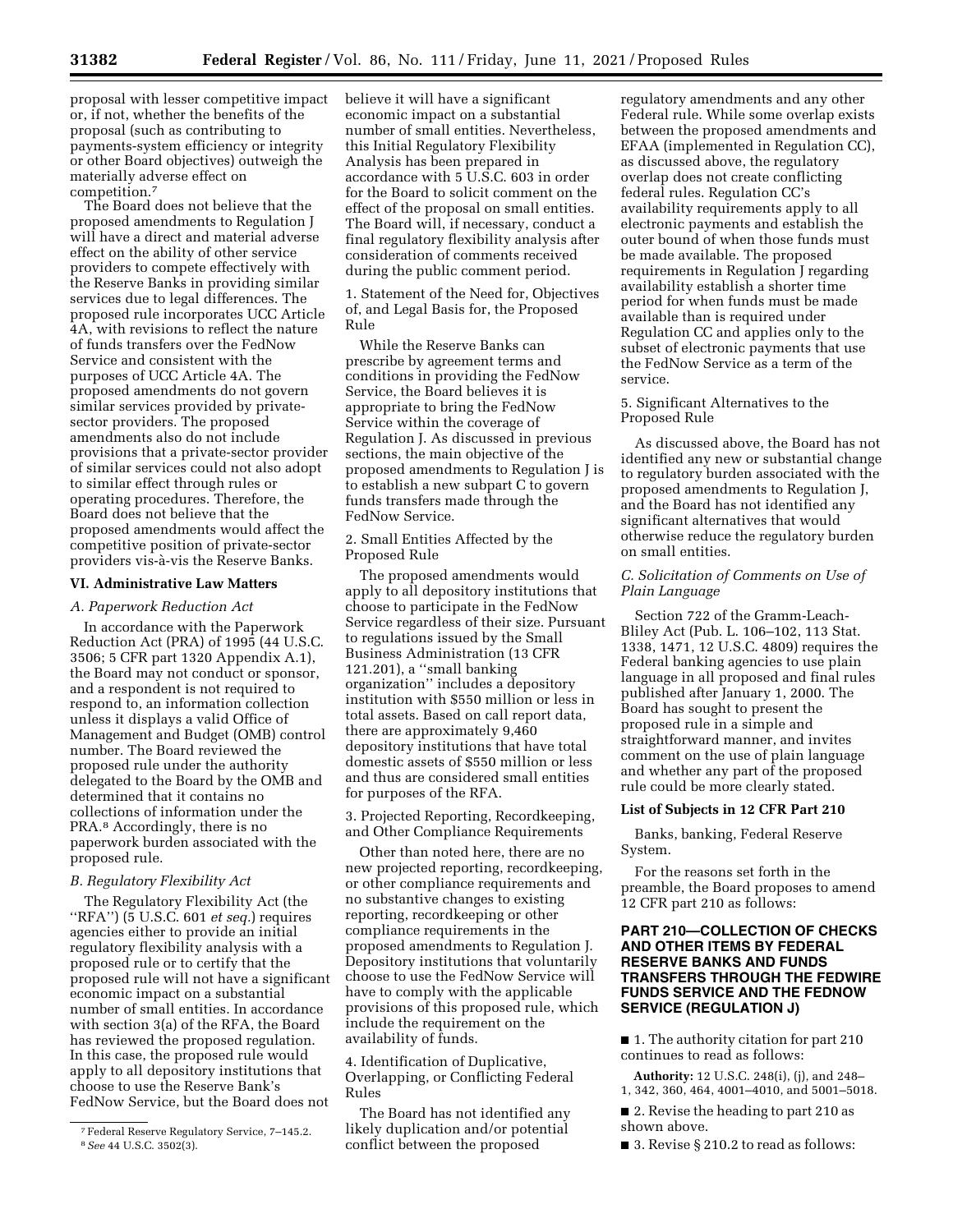#### **§ 210.2 Definitions.**

As used in this subpart A, unless the context otherwise requires:

*Account* means an account on the books of a Federal Reserve Bank. A subaccount is an informational record of a subset of transactions that affect an account and is not a separate account.

*Actually and finally collected funds*  means cash or any other form of payment that is, or has become, final and irrevocable.

*Administrative Reserve Bank* with respect to an entity means the Reserve Bank in whose District the entity is located, as determined under the procedure described in § 204.3(g) of this chapter (Regulation D), even if the entity is not otherwise subject to that section.

*Bank* means any person engaged in the business of banking. A branch or separate office of a bank is a separate bank to the extent provided in the Uniform Commercial Code.

*Bank draft* means a check drawn by one bank on another bank.

*Banking day* means the part of a day on which a bank is open to the public for carrying on substantially all of its banking functions.

*Cash item* means—

(1) A check other than one classified as a noncash item under this section; or

(2) Any other item payable on demand and collectible at par that the Reserve Bank that receives the item is willing to accept as a cash item. *Cash item* does not include a returned check.

*Check* means a check or an electronic check, as those terms are defined in § 229.2 of this chapter (Regulation CC).

*Clock hour* and *clock half-hour.* (1) Clock hour means a time that is on the hour, such as 1:00, 2:00, etc.

(2) Clock half-hour means a time that is on the half-hour, such as 1:30, 2:30, etc.

*Fedwire Funds Service* and *Fedwire*  have the same meaning as that set forth in § 210.26.

*Item.* (1) Means—

(i) An instrument or a promise or order to pay money, whether negotiable or not, that is—

(A) Payable in a Federal Reserve District<sup>1</sup> (District);

(B) Sent by a sender to a Reserve Bank for handling under this subpart; and

(C) Collectible in funds acceptable to the Reserve Bank of the District in

which the instrument is payable; or (ii) A check.

(2) Unless otherwise indicated, *item*  includes both a cash and a noncash

item, and includes a returned check sent by a paying or returning bank. *Item* does not include a check that cannot be collected at par, or a payment order as defined in § 210.26(i) and handled under subpart B of this part. The term also does not include an electronicallycreated item as defined in § 229.2 of this chapter (Regulation CC).

*Nonbank payor* means a payor of an item, other than a bank.

*Noncash item* means an item that a receiving Reserve Bank classifies in its operating circulars as requiring special handling. The term also means an item normally received as a cash item if a Reserve Bank decides that special conditions require that it handle the item as a noncash item.

*Paying bank* means—

(1) The bank by which an item is payable unless the item is payable or collectible at or through another bank and is sent to the other bank for payment or collection;

(2) The bank at or through which an item is payable or collectible and to which it sent for payment or collection; or

(3) The bank whose routing number appears on a check in the MICR line or in fractional form (or in the MICR-line information that accompanies an electronic item) and to which the check is sent for payment or collection.

*Returned check* means a cash item returned by a paying bank, including an electronic returned check as defined in § 229.2 of this chapter (Regulation CC) and a notice of nonpayment in lieu of a returned check, whether or not a Reserve Bank handled the check for collection.

*Sender* means any of the following entities that sends an item to a Reserve Bank for forward collection—

(1) A depository institution, as defined in section 19(b) of the Federal Reserve Act (12 U.S.C. 461(b));

(2) A member bank, as defined in section 1 of the Federal Reserve Act (12 U.S.C. 221);

(3) A clearing institution, defined as— (i) An institution that is not a depository institution but that maintains with a Reserve Bank the balance referred to in the first paragraph of section 13 of the Federal Reserve Act (12 U.S.C. 342); or

(ii) An Edge corporation or agreement corporation that maintains an account with a Reserve Bank in conformity with Part 211 of this chapter (Regulation K);

(4) Another Reserve Bank;

(5) An international organization for which a Reserve Bank is empowered to act as depositary or fiscal agent and maintains an account;

(6) A foreign correspondent, defined as any of the following entities for

which a Reserve Bank maintains an account: A foreign bank or banker, a foreign state as defined in section 25(b) of the Federal Reserve Act (12 U.S.C. 632), or a foreign correspondent or agency referred to in section 14(e) of that act (12 U.S.C. 358); or

(7) A branch or agency of a foreign bank maintaining reserves under section 7 of the International Banking Act of 1978 (12 U.S.C. 347d, 3105).

*State* means a State of the United States, the District of Columbia, Puerto Rico, or a territory, possession, or dependency of the United States.

*Uniform Commercial Code* and *U.C.C.*  mean the Uniform Commercial Code as adopted in a state

*Terms not defined in this section.*  Unless the context otherwise requires—

(1) The terms not defined herein have the meanings set forth in § 229.2 of this chapter applicable to subpart C or D of part 229 of this chapter (Regulation CC), as appropriate; and

(2) The terms not defined herein or in § 229.2 of this chapter have the meanings set forth in the Uniform Commercial Code.

■ 4. Amend subpart B of part 210 by: ■ a. Revising the heading to subpart B of part 210 to read as follows:

### **Subpart B—Funds Transfers Through the Fedwire Funds Service**

■ b. Removing the words "Appendix B of this subpart'' and ''Appendix B to this subpart'' and replace with the words ''Appendix A of this part 210'' wherever they appear.

■ 5. In § 210.25, revise paragraphs  $(b)(2)$ and (c) to read as follows:

### **§ 210.25 Authority, purpose, and scope.**

\* \* \* \* \*

(b) \* \* \* (2) Except as otherwise provided in paragraphs (b)(3) and (4) of this section, this subpart, including Article 4A as set forth in appendix A of this part and operating circulars of the Federal Reserve Banks issued in accordance with paragraph (c) of this section, governs the rights and obligations of the following parties with respect to the Fedwire Funds Service:

(i) Federal Reserve Banks that send or receive payment orders;

(ii) Senders that send payment orders directly to a Federal Reserve Bank;

(iii) Receiving banks that receive payment orders directly from a Federal Reserve Bank;

(iv) Beneficiaries that receive payment for payment orders by means of credit to an account maintained or used at a Federal Reserve Bank; and

(v) Other parties to a funds transfer any part of which is carried out through

<sup>&</sup>lt;sup>1</sup> For purposes of this subpart, the Virgin Islands and Puerto Rico are deemed to be in the Second District, and Guam, American Samoa, and the Northern Mariana Islands in the Twelfth District.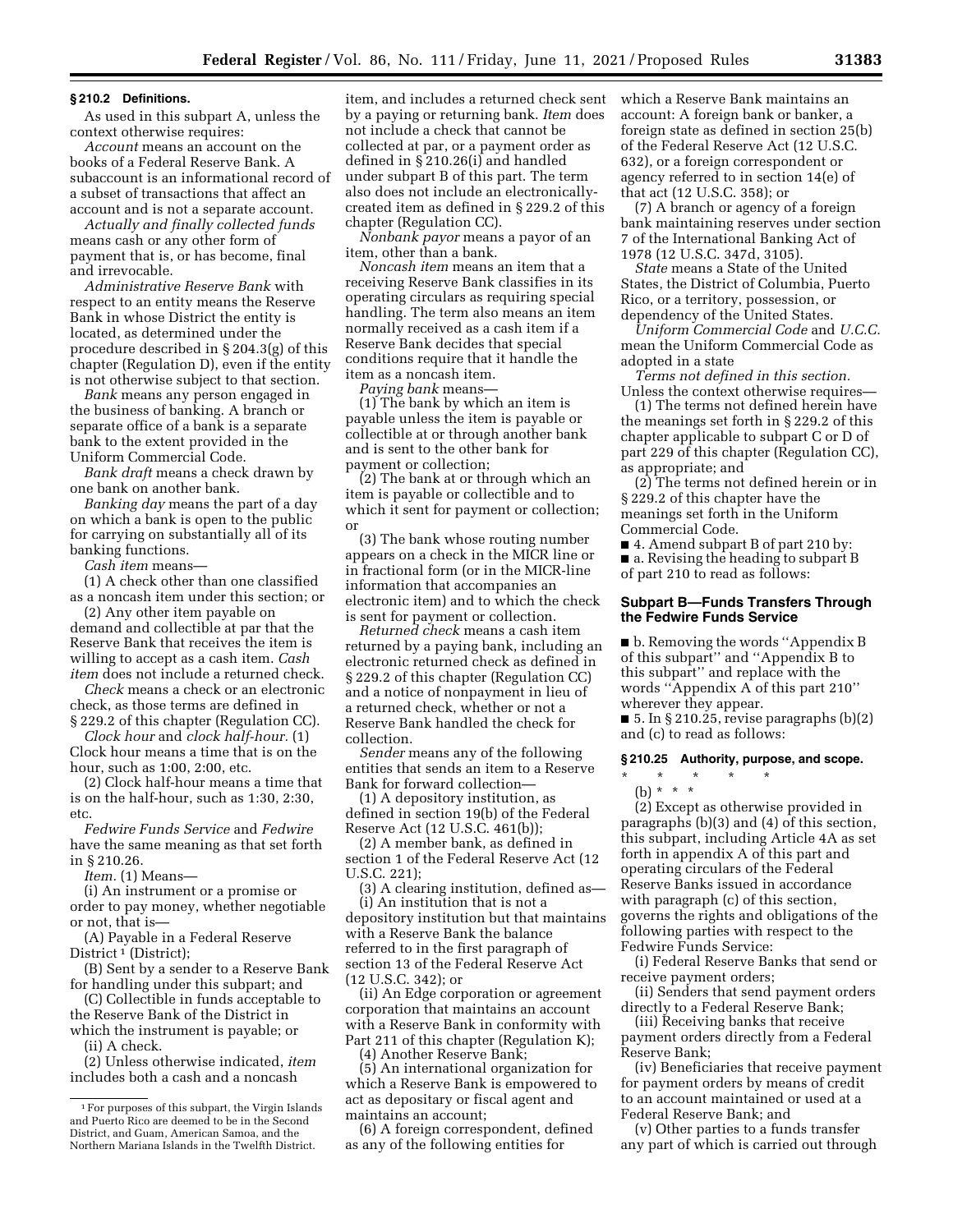the Fedwire Funds Service to the same extent as if this subpart were considered a funds-transfer system rule under Article 4A.

\* \* \* \* \*

(c) *Operating Circulars.* Each Federal Reserve Bank shall issue an Operating Circular consistent with this subpart that governs the details of its fundstransfer operations in connection with the Fedwire Funds Service and other matters it deems appropriate. Among other things, the Operating Circular may set cut-off times and funds-transfer business days; address security procedures offered by the Federal Reserve Banks to verify the authenticity of a payment order; specify format and media requirements for payment orders; specify the time and method of receipt, execution, and acceptance of a payment order and settlement of a Federal Reserve Bank's payment obligation for purposes of Article 4A; specify service terms governing ancillary features of the Fedwire Funds Service; provide for the acceptance of documents in electronic form to the extent any provision in Article 4A requires an agreement or other document to be in writing; identify messages that are not payment orders; and impose charges for fundstransfer services.

\* \* \* \* \*

■ 6. Revise § 210.26 to read as follows:

### **§ 210.26 Definitions.**

As used in this subpart, the following definitions apply:

*Article 4A* means Article 4A of the Uniform Commercial Code as set forth in appendix A of this part, which is incorporated into this subpart in accordance with § 210.25(b).

*Automated clearing house transfer*  means any transfer designated as an automated clearing house transfer in an operating circular issued by the Federal Reserve Banks.

*Beneficiary* has the same meaning as in Article 4A except that the term is limited to a beneficiary in a funds transfer any portion of which is sent through the Fedwire Funds Service.

*Beneficiary's bank* has the same meaning as in Article 4A, except that:

(1) The term is limited to a beneficiary's bank in a funds transfer any portion of which is sent through the Fedwire Funds Service;

(2) A Federal Reserve Bank need not be identified in the payment order in order to be the beneficiary's bank; and

(3) The term includes a Federal Reserve Bank when that Federal Reserve Bank is the beneficiary of a payment order.

*Fedwire Funds Service* means the funds-transfer system owned and

operated by the Federal Reserve Banks that is used primarily for the transmission and settlement of payment orders governed by this subpart. The Fedwire Funds Service does not include the FedNow Service or the system for making automated clearing house transfers.

*Interdistrict transfer* means a funds transfer involving entries to accounts maintained at two Federal Reserve Banks.

*Intradistrict transfer* means a funds transfer involving entries to accounts maintained at one Federal Reserve Bank.

*Off-line bank* means a bank that sends payment orders to and receives payment orders from a Federal Reserve Bank by telephone orally or by other means other than electronic data transmission.

*Payment order* has the same meaning as in Article 4A except that the term includes only instructions sent or received through the Fedwire Funds Service and does not include automated clearing house transfers or any communication designated in an operating circular issued by a Federal Reserve Bank under this subpart as not being a payment order.

*Receiving bank* has the same meaning as in Article 4A except that the term is limited to a receiving bank in a funds transfer any portion of which is sent through the Fedwire Funds Service.

*Sender* has the same meaning as in Article 4A except that the term is limited to a sender in a funds transfer any portion of which is sent through the Fedwire Funds Service.

*Sender's account, receiving bank's account,* and *beneficiary's account*  mean the reserve, clearing, or other funds deposit account at a Federal Reserve Bank maintained or used by the sender, receiving bank, or beneficiary, respectively.

*Sender's Federal Reserve Bank* and *receiving bank's Federal Reserve Bank*  mean the Federal Reserve Bank at which the sender or receiving bank, respectively, maintains or uses an account.

 $\blacksquare$  7. In § 210.28, revise paragraphs (b)(1) through (3) to read as follows:

## **§ 210.28 Agreement of sender.**

\* \* \* \* \* (b) *Overdrafts.* (1) A sender does not have the right to an overdraft in the sender's account. In the event an overdraft is created, the overdraft shall be due and payable immediately, without the need for a demand by the Federal Reserve Bank, at the earliest of the following times:

(i) At the end of the Fedwire Funds Service funds-transfer business day;

(ii) At the time the Federal Reserve Bank, in its sole discretion, deems itself insecure and gives notice thereof to the sender; or

(iii) At the time the sender suspends payments or is closed.

(2) The sender shall have in its account, at the time the overdraft is due and payable, a balance of actually and finally collected funds sufficient to cover the aggregate amount of all its obligations to the Federal Reserve Bank, whether the obligations result from the execution of a payment order or otherwise.

(3) To secure any overdraft, as well as any other obligation due or to become due to its Federal Reserve Bank, each sender, by sending a payment order to a Federal Reserve Bank that is accepted by the Federal Reserve Bank, grants to the Federal Reserve Bank a security interest in all of the sender's assets in the possession or control of, or held for the account of, the Federal Reserve Bank. The security interest attaches when an overdraft, or any other obligation to the Federal Reserve Bank, becomes due and payable.

■ 8. In § 210.30, revise paragraphs (b) and (c) to read as follows:

#### **§ 210.30 Payment orders.**  \* \* \* \* \*

\* \* \* \* \*

(b) *Selection of an intermediary bank.*  For an interdistrict transfer through the Fedwire Funds Service, a Federal Reserve Bank is authorized and directed to execute a payment order through another Federal Reserve Bank. A sender shall not send a payment order to a Federal Reserve Bank that requires the Federal Reserve Bank to send a payment order to an intermediary bank (other than a Federal Reserve Bank) unless that intermediary bank is designated in the sender's payment order. A sender shall not send to a Federal Reserve Bank a payment order through the Fedwire Funds Service that instructs use by a Federal Reserve Bank of a funds-transfer system or means of transmission other than the Fedwire Funds Service unless the Federal Reserve Bank agrees with the sender in writing to follow such instructions.

(c) *Execution date and payment date.*  A sender shall not send a payment order through the Fedwire Funds Service that instructs a Federal Reserve Bank to execute the payment order or to pay the beneficiary on a funds-transfer business day that is later than the Fedwire Funds Service funds-transfer business day on which the order is received by the Federal Reserve Bank, unless the Federal Reserve Bank agrees with the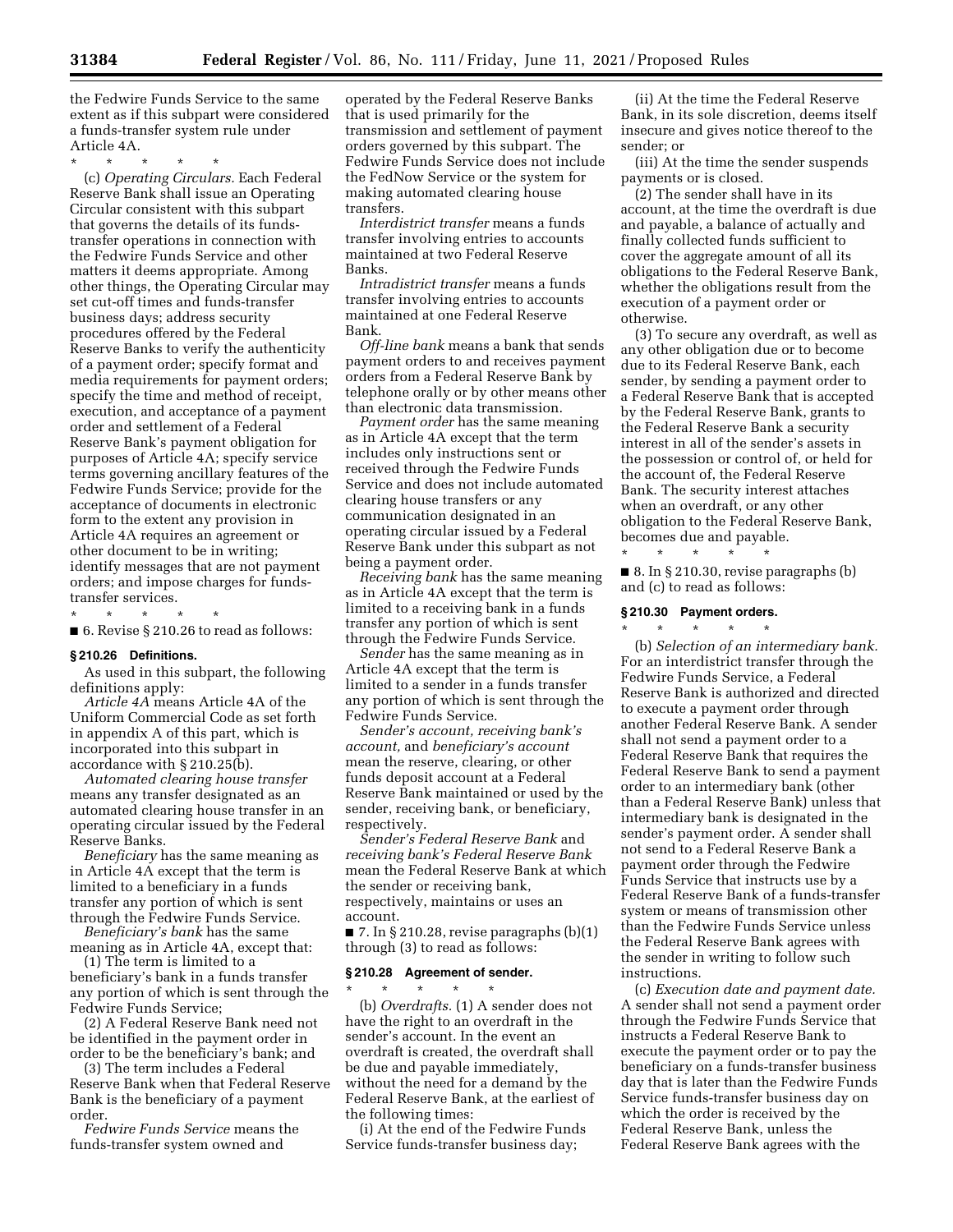sender in writing to follow such instructions.

 $\blacksquare$  9. In § 210.32, revise the section heading and paragraph (b) to read as follows:

# **§ 210.32 Federal Reserve Bank liability; payment of compensation.**

\* \* \* \* \* (b) *Payment of compensation.* (1) A Federal Reserve Bank shall satisfy its obligation, or that of another Federal Reserve Bank, to pay compensation in the form of interest under Article 4A by paying such compensation in the form of interest to a sender, receiving bank, beneficiary, or another party to the funds transfer that is entitled to such payment in an amount that is calculated in accordance with section 4A–506 of Article 4A.

(2) If the sender or receiving bank that is the recipient of the payment of compensation is not the party entitled to compensation under Article 4A, the sender or receiving bank shall pass through the benefit of the compensation by making an interest payment, as of the day the compensation was paid by the Federal Reserve Bank, to the party entitled to compensation. The interest payment that is made to the party entitled to compensation shall not be less than the value of the compensation that was paid by the Federal Reserve Bank to the sender or receiving bank. The party entitled to compensation may agree to accept compensation in a form other than a direct interest payment, provided that such an alternative form of compensation is not less than the value of the interest payment that otherwise would be made.

■ 10. In Appendix A of subpart B of part  $210:$ 

■ a. Under ''*Section 210.25—Authority, Purpose, and Scope,*'' revise paragraphs (a), (b)(1) through (6), and (c);

■ b. Revise ''*Section 210.26— Definitions;*''

\* \* \* \* \*

■ c. Under ''*Section 210.28—Agreement of Sender,*'' revise paragraphs (a), (b)(1) and (2), and (c)(2);

■ d. Under ''*Section 210.30—Payment Orders,*'' revise paragraphs (b)(2) and (c); and

■ e. Under ''*Section 210.32—Federal Reserve Bank Liability; Payment of Compensation,*'' revise the heading and paragraphs (a)(2), (b)(1) through (3), and (c).

The revisions read as follows:

# **Appendix A of Subpart B of Part 210— Commentary**

\* \* \* \* \*

#### *Section 210.25—Authority, Purpose, and Scope*

(a) *Authority and purpose.* Section 210.25(a) states that the purpose of subpart B of this part is to provide rules to govern funds transfers through the Fedwire Funds Service and recites the Board's rulemaking authority for this subpart. Subpart B of this part is federal law and is not a ''fundstransfer system rule'' as defined in section 4A–501(b) of Article 4A, Funds Transfers, of the Uniform Commercial Code (UCC), as set forth in appendix A of this part. Certain provisions of Article 4A may not be varied by a funds-transfer system rule, but under section 4A–107, regulations of the Board and operating circulars of the Federal Reserve Banks supersede inconsistent provisions of Article 4A to the extent of the inconsistency. In addition, regulations of the Board may preempt inconsistent provisions of state law. Accordingly, subpart B of this part supersedes or preempts inconsistent provisions of state law. It does not affect state law governing funds transfers that does not conflict with the provisions of subpart B of this part, such as Article 4A as enacted in any state, as such state law may apply to parties to funds transfers through the Fedwire Funds Service whose rights and obligations are not governed by subpart B of this part.

(b) *Scope.* (1) Subpart B of this part incorporates the provisions of Article 4A set forth in appendix A of this part. The provisions set forth expressly in the sections of subpart B of this part supersede or preempt any inconsistent provisions of Article 4A as set forth in appendix A of this part or as enacted in any state. The official comments to Article 4A are not incorporated in subpart B of this part or this commentary to subpart B of this part, but the official comments may be useful in interpreting Article 4A as set forth in appendix A of this part. Because section 4A–105 refers to other provisions of the Uniform Commercial Code (*e.g.,* definitions in article 1 of the UCC), these other provisions of the UCC, as approved by the National Conference of Commissioners on Uniform State Laws, which is now also known as the Uniform Law Commission, and the American Law Institute, from time to time, are also incorporated into subpart B of this part. Subpart B of this part applies to any party to a funds transfer over the Fedwire Funds Service that is in privity with a Federal Reserve Bank. These parties include a sender (bank or nonbank) that sends a payment order directly to a Federal Reserve Bank, a receiving bank that receives a payment order directly from a Federal Reserve Bank, and a beneficiary that receives credit to an account that it uses or maintains at a Federal Reserve Bank as payment for a payment order accepted by a Federal Reserve Bank. Other parties to a funds transfer over the Fedwire Funds Service are covered by subpart B of this part to the same extent subpart B would apply to them if subpart B were a ''fundstransfer system rule'' under Article 4A that selected subpart B of this part as the governing law.

(2) The scope of the applicability of a funds-transfer system rule under Article 4A

is specified in section 4A–501(b), and the scope of the choice of law provision is specified in section 4A–507(c). Under section 4A–507(c), a choice of law provision is binding on the participants in a fundstransfer system and certain other parties having notice that the funds-transfer system might be used for the funds transfer and of the choice of law provision. The Uniform Commercial Code provides that a person has notice of a fact when the person has actual knowledge of it, receives a notice or notification of it, or has reason to know that it exists from all the facts and circumstances known to the person at the time in question. (See UCC section 1–202.) However, under sections 4A–507(b) and 4A–507(d), a choice of law by agreement of the parties takes precedence over a choice of law made by funds-transfer system rule.

(3) If originators, receiving banks, and beneficiaries that are not in privity with a Federal Reserve Bank have the notice contemplated by section 4A–507(c) or if those parties agree to be bound by subpart B of this part, subpart B of this part generally would apply to payment orders between those remote parties, including participants in other funds-transfer systems. For example, a payment order may be sent from an originator's bank through a funds-transfer system other than the Fedwire Funds Service to a receiving bank which, in turn, executes that payment order by sending a payment order through the Fedwire Funds Service. Similarly, a Federal Reserve Bank may send a payment order through the Fedwire Funds Service to a receiving bank that sends it through a funds-transfer system other than the Fedwire Funds Service to the beneficiary's bank. In the first example, if the originator's bank has notice that the Fedwire Funds Service may be used to effect part of the funds transfer, the sending of the payment order through the other fundstransfer system to the receiving bank will be governed by subpart B of this part unless the parties to the payment order have agreed otherwise. In the second example, if the beneficiary's bank has notice that the Fedwire Funds Service may be used to effect part of the funds transfer, the sending of the payment order to the beneficiary's bank through the other funds-transfer system will be governed by subpart B of this part unless the parties have agreed otherwise. In both cases, the other funds-transfer system's rules would also apply to, at a minimum, the portion of these funds transfers being made through that funds transfer system. Because subpart B of this part is federal law, subpart B of this part will take precedence over any funds-transfer system rule applicable to the remote sender or receiving bank or to a Federal Reserve Bank to the extent of any inconsistency. If remote parties to a funds transfer, a portion of which is sent through the Fedwire Funds Service, have expressly selected by agreement, in accordance with section 4A–507(b), a law other than subpart B of this part, subpart B of this part would not take precedence over the choice of law made by the agreement even though the remote parties had notice that the Fedwire Funds Service might be used and of the governing law. (See section 4A–507(d).) In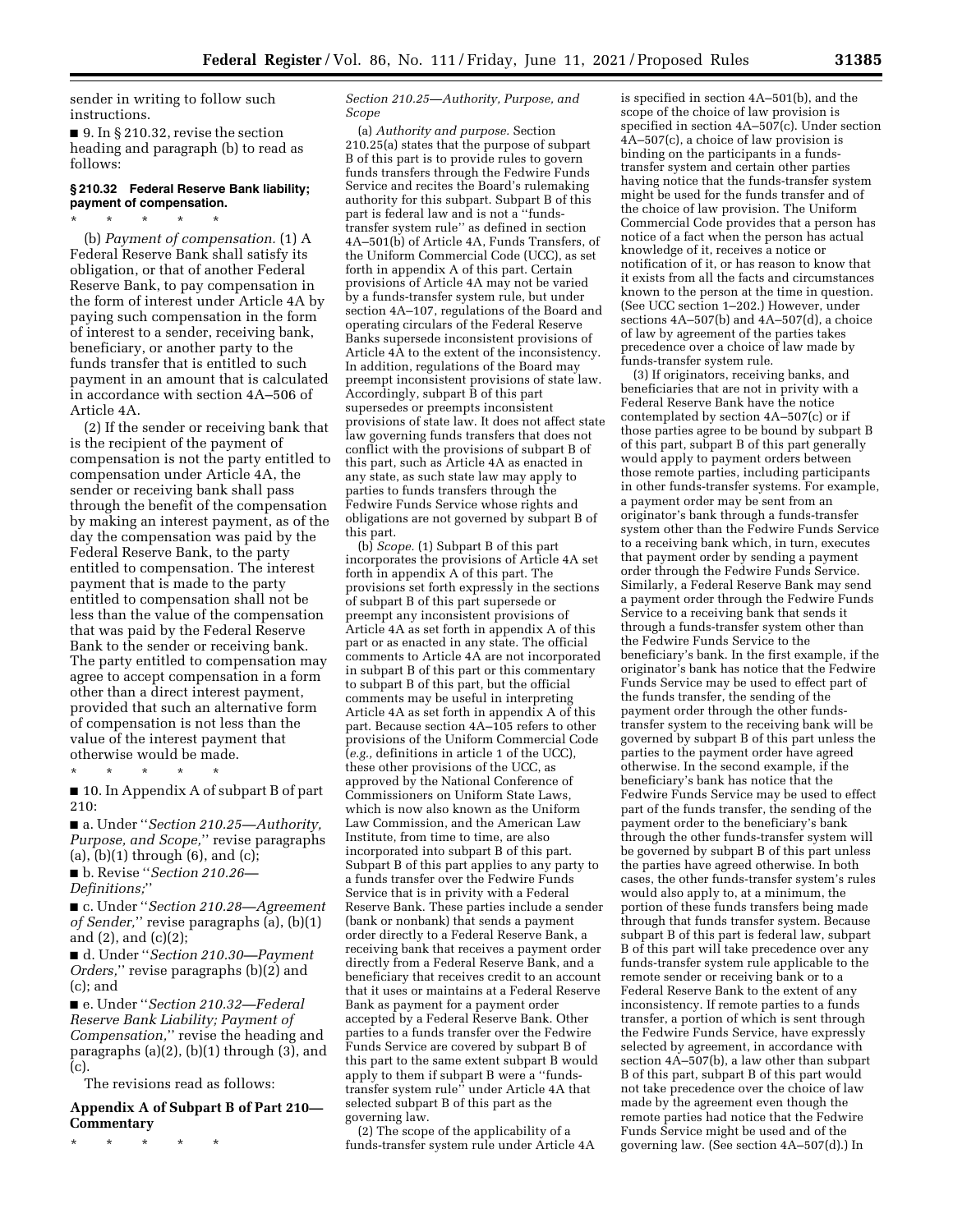addition, subpart B of this part would not apply to a funds transfer sent through another funds-transfer system where no Federal Reserve Bank handles the funds transfer, even though settlement for the funds transfer is made by means of a separate net settlement or funds transfer through the Fedwire Funds Service.

(4) Under section 4A–108, Article 4A does not apply to a funds transfer any part of which is governed by the Electronic Fund Transfer Act (EFTA) (15 U.S.C. 1693 *et seq.*). In general, Fedwire funds transfers to or from consumer accounts are exempt from the EFTA and Regulation E (12 CFR part 1005). A funds transfer from a consumer originator or a funds transfer to a consumer beneficiary could be carried out in part through the Fedwire Funds Service and in part through an automated clearinghouse or other means that is subject to the EFTA or Regulation E. In these cases, subpart B would not govern the portion of the funds transfer that is governed by the EFTA or Regulation E. (See the commentary to § 210.26 in this appendix, ''Payment Order''.)

(5) Section 919 of the EFTA, however, governs ''remittance transfers,'' which may include funds transfers over the Fedwire Funds Service. Section 919 of the EFTA sets out the obligations of remittance transfer providers with respect to consumer senders of remittance transfers. Section 919 of the EFTA generally does not affect the rights and obligations of financial institutions involved in a remittance transfer. To the extent that a Fedwire funds transfer is a ''remittance transfer'' governed by section 919 of the EFTA, it continues to be governed by subpart B of this part, except that, in the event of an inconsistency between the provisions of subpart B of this part and section 919 of the EFTA, section 919 of the EFTA shall prevail. For example, a consumer may initiate a remittance transfer governed by EFTA section 919 from the consumer's account at a depository institution, and the depository institution may initiate that transfer by sending a payment order to a Federal Reserve Bank through the Fedwire Funds Service. If the consumer subsequently exercised the right to cancel the remittance transfer and obtain a refund under the terms of section 919 of the EFTA, the depository institution would be required to comply with section 919 even if the institution does not have a right to reverse the payment order sent to the Federal Reserve Bank under subpart B of this part.

(6) Finally, section 4A–404(a) provides that a beneficiary's bank is obliged to pay the amount of a payment order to the beneficiary on the payment date unless acceptance of the payment order occurs on the payment date after the close of the funds-transfer business day of the bank. The Expedited Funds Availability Act provides that funds received by a bank by wire transfer shall be available for withdrawal not later than the business day after the business day on which such funds are received (12 U.S.C. 4002(a)). That act also preempts any provision of state law that was not effective on September 1, 1989, that is inconsistent with that act or its implementing Regulation CC (12 CFR part 229). Accordingly, the Expedited Funds

Availability Act and Regulation CC may preempt section 4A–404(a) as enacted in any state. In order to ensure that section 4A– 404(a), or other provisions of Article 4A, as incorporated in subpart B of this part, do not take precedence over provisions of the Expedited Funds Availability Act, this section 210.25(b)(4) provides that where subpart B of this part establishes rights or obligations that are also governed by the Expedited Funds Availability Act or Regulation CC, the Expedited Funds Availability Act or Regulation CC provision shall apply and subpart B of this part shall not apply.

(c) *Operating Circulars.* The Federal Reserve Banks issue Operating Circulars consistent with this subpart that contain additional provisions applicable to payment orders and other messages sent through the Fedwire Funds Service. Under section 4A– 107, these Operating Circulars supersede inconsistent provisions of Article 4A, both as set forth in appendix A of this part and as enacted in any state. These Operating Circulars are not funds-transfer system rules, but, by their terms, they are binding on all parties covered by this subpart. \* \* \* \* \*

#### *Section 210.26—Definitions*

Article 4A defines many terms (*e.g., beneficiary, intermediary bank, receiving bank, security procedure*) used in subpart B of this part. These terms are defined or listed in sections 4A–103 through 4A–105. These terms, such as the term *bank* (defined in section 4A–105(d)(2)), may differ from comparable terms in subpart A and subpart C of this part. As subpart B of this part incorporates consistent provisions of Article 4A, it incorporates these definitions unless these terms are expressly defined otherwise in subpart B of this part. Subpart B modifies the definitions of five Article 4A terms, *beneficiary, beneficiary's bank, payment order, receiving bank,* and *sender.* Subpart B also defines terms not defined in Article 4A.

*Article 4A. Article 4A* means the version of that article of the Uniform Commercial Code set forth in appendix A of this part. It does not refer to the law of any particular state unless the context indicates otherwise. Subject to the express provisions of this subpart, this version of Article 4A is incorporated into this subpart and made federal law for transactions covered by subpart B of this part. (See § 210.25(b)(1) and accompanying commentary.) Because section 4A–105 refers to other provisions of the Uniform Commercial Code (*e.g.,* definitions in article 1 of the UCC), these other provisions of the UCC, as approved by the National Conference of Commissioners on Uniform State Laws, which is now also known as the Uniform Law Commission, and the American Law Institute, from time to time, are also incorporated into subpart B of this part.

*Beneficiary, beneficiary's bank, receiving bank,* and *sender.* The definitions of ''beneficiary,'' ''beneficiary's bank,'' ''receiving bank,'' and ''sender'' in subpart B of this part differ from the definitions in sections 4A–103(a)(2) through (4). The subpart B definitions clarify that, for the

purposes of subpart B of this part, these terms are limited to parties in a funds transfer that is sent through the Fedwire Funds Service. For example, the parties to a funds transfer that is sent through the FedNow Service would be governed by subpart C of this part, and would not be a ''beneficiary,'' ''beneficiary's bank,'' ''receiving bank,'' or ''sender'' governed by subpart B of this part. The subpart B definition of ''beneficiary's bank'' further clarifies that where a Federal Reserve Bank functions as the beneficiary's bank, it need not be identified in the payment order as the beneficiary's bank and that a Federal Reserve Bank that receives a payment order as beneficiary is also the beneficiary's bank with respect to that payment order.

*Fedwire Funds Service.* This term refers to the funds-transfer system owned and operated by the Federal Reserve Banks that is governed by this subpart. The term does not refer to any particular computer, telecommunications facility, or funds transfer, but rather to the system as a whole, which may include transfers by telephone or by written instrument in particular circumstances. The term does not include the FedNow Service or the system used for automated clearing house transfers.

*Off-line bank.* Most Fedwire payment orders are sent electronically from a sender to a Federal Reserve Bank or from a Federal Reserve Bank to a receiving bank. Banks that send payment orders to Federal Reserve Banks electronically are often referred to as on-line banks. Some Fedwire Funds Service participants, however, send payment orders to a Federal Reserve Bank or receive payment orders from a Federal Reserve Bank orally by telephone or, in unusual circumstances, in writing. A bank that does not use either a terminal or a computer that links it electronically to a terminal or computer at its Federal Reserve Bank to send payment orders through the Fedwire Funds Service is an offline bank.

*Payment Order.* (1) The definition of ''payment order'' in subpart B of this part differs from the section  $4A-103(a)(1)$ definition. The subpart B definition clarifies that, for the purposes of subpart B of this part, the term includes only instructions transmitted through the Fedwire Funds Service. For example, instructions transmitted through the FedNow Service would be governed by subpart C of this part, and not subpart B of this part. Additionally, the subpart B definition provides that certain messages that are transmitted through the Fedwire Funds Service are not payment orders. Federal Reserve Banks and banks participating in the Fedwire Funds Service send various types of messages relating to payment orders or to other matters, through the Fedwire Funds Service, that are not intended to be payment orders. In some cases, messages sent through the Fedwire Funds Service, such as certain requests for credit transfer, may be payment orders under Article 4A, but are not treated as payment orders under subpart B of this part because they are not an instruction to a Federal Reserve Bank to pay or cause another bank to pay money. Under the subpart B definition, these messages are not ''payment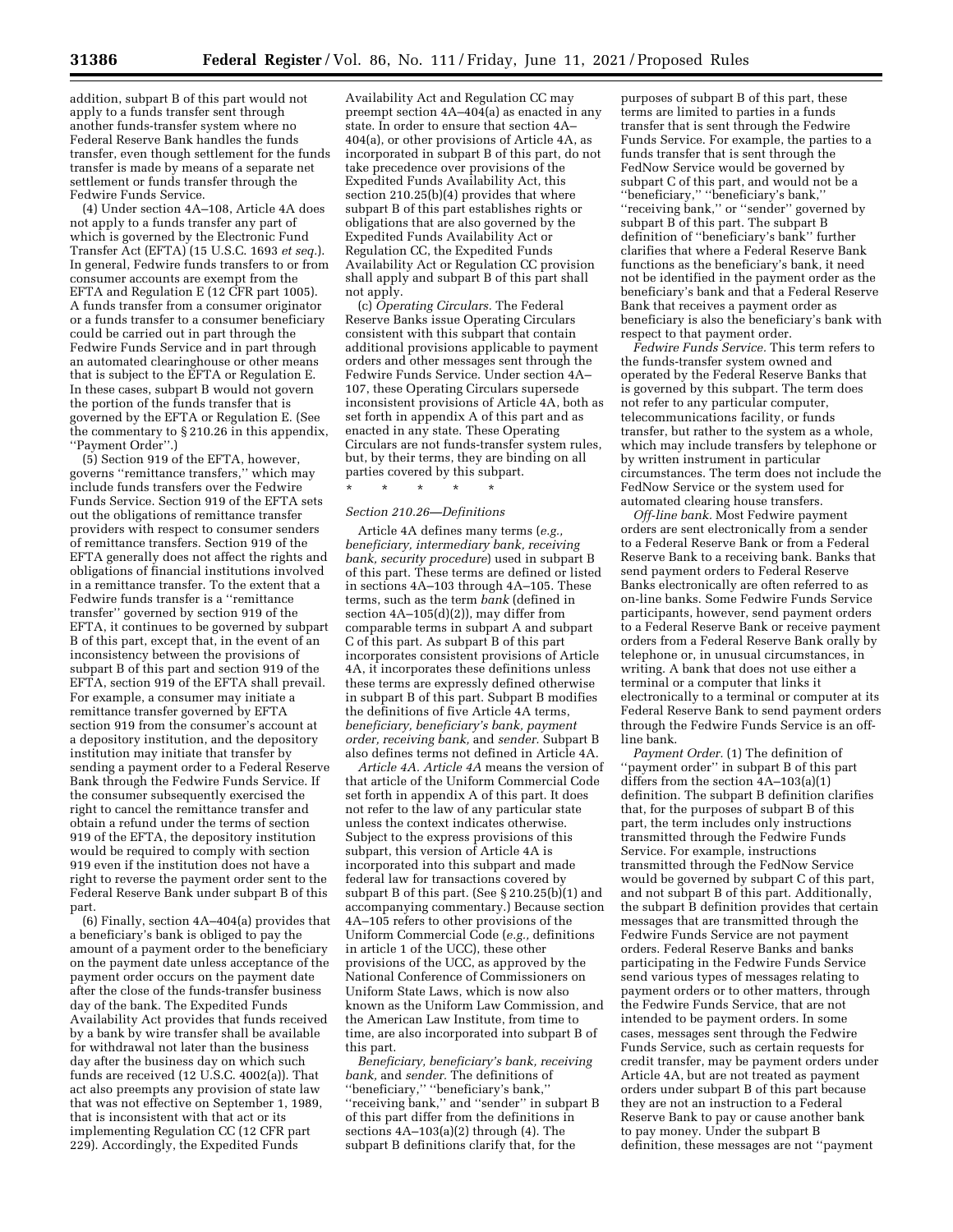orders'' governed by subpart B of this part. The operating circulars of the Federal Reserve Banks may specify those messages that may be transmitted through the Fedwire Funds Service but that are not payment orders.

(2) Subpart B of this part, including its incorporation of Article 4A, governs a payment order even though the originator's or beneficiary's account may be a consumer account established primarily for personal, family, or household purposes. Under section 4A–108, Article 4A does not apply to a funds transfer any part of which is governed by the Electronic Fund Transfer Act. That act and Regulation E (12 CFR part 1005) implementing it do not apply to funds transfers through the Fedwire Funds Service (see 15 U.S.C. 1693a(7)(B) and 12 CFR 1005.3(c)(3)), except that section 919 of the Electronic Fund Transfer Act may govern a Fedwire funds transfer that is a ''remittance transfer.'' Such remittance transfers that are Fedwire funds transfers continue to be governed by subpart B of this part. Thus, subpart B of this part applies to all funds transfers through the Fedwire Funds Service even though some such transfers involve originators or beneficiaries who are consumers. (See also § 210.25(b) and accompanying commentary.)

\* \* \* \* \*

# *Section 210.28—Agreement of Sender*

(a) *Payment of sender's obligation to a Federal Reserve Bank.* When a sender sends a payment order to a Federal Reserve Bank and the Federal Reserve Bank accepts the payment order by issuing a conforming order executing the sender's payment order, under section 4A–402 the sender is indebted to the Federal Reserve Bank for the amount of the payment order. Section 4A–403 specifies the various methods by which a sender may settle the obligation under section 4A–402. With respect to a payment order sent through the Fedwire Funds Service, the obligation of a sender (other than a Federal Reserve Bank) is settled by a debit to the account of the sender at a Federal Reserve Bank. Section 210.28(a) provides that a sender, other than a Federal Reserve Bank, that maintains or uses an account at a Federal Reserve Bank authorizes the Federal Reserve Bank to debit that account so that the Federal Reserve Bank can obtain payment for the payment order.

(b) *Overdrafts.* (1) In some cases, debits to a sender's account will create an overdraft in the sender's account. The Board and the Federal Reserve Banks have established policies concerning when a Federal Reserve Bank will permit a bank to incur an overdraft in its account at a Federal Reserve Bank. These policies do not give a bank or other sender a right to an overdraft in its account. Subpart B clarifies that a sender does not have a right to such an overdraft. If an overdraft arises, it becomes immediately due and payable at the earliest of the following times: The end of the Fedwire Funds Service funds-transfer business day; the time the Federal Reserve Bank, in its sole discretion, deems itself insecure and gives notice to the sender; or the time that the sender suspends payments or is closed by governmental action, such as the appointment of a receiver.

In some cases, a Federal Reserve Bank extends its Fedwire Funds Service operations beyond the standard cut-off time for that funds-transfer business day. For the purposes of this section, unless otherwise specified by the Federal Reserve Bank making such an extension, an overdraft becomes due and payable at the end of the extended operating hours. An overdraft becomes due and payable prior to a Federal Reserve Bank's cutoff time if the Federal Reserve Bank deems itself insecure and gives notice to the sender. A Federal Reserve Bank that deems itself insecure may give such notice in accordance with the provisions on notice in section 1– 202(d) of the UCC, in accordance with any other applicable law or agreement, or by any other reasonable means. An overdraft also becomes due and payable at the time that a bank is closed or suspends payments. For example, an overdraft becomes due and payable if a receiver is appointed for the bank or the bank is prevented from making payments by governmental order. The Federal Reserve Bank need not make demand on the sender for the overdraft to become due and payable.

(2) A sender must cover any overdraft and any other obligation of the sender to the Federal Reserve Bank by the time the overdraft becomes due and payable. By sending a payment order to a Federal Reserve Bank, the sender grants a security interest to the Federal Reserve Bank in all of the assets of the sender possessed or controlled by, or held for the account of, the Federal Reserve Bank in order to secure all obligations due or to become due to the Federal Reserve Bank. The security interest attaches when the overdraft, or other obligation of the sender to the Federal Reserve Bank, becomes due and payable. The security interest does not apply to assets held by the sender as custodian or trustee for the sender's customers or third parties. Once an overdraft is due and payable, a Federal Reserve Bank may exercise its right of setoff, liquidate collateral, or take other similar action to satisfy the obligation the sender owes to the Federal Reserve Bank.

#### \* \* \* \* \* (c) \* \* \*

(2) Section 4A–505 provides that, in order for a customer to assert a claim objecting to a debit to its account by a receiving bank, the customer must notify the receiving bank of its objection within one year after the customer received notification reasonably identifying the payment order. Subpart B of this part does not vary this one-year claim preclusion period.

\* \* \* \* \*

# *Section 210.30—Payment Orders*

- \* \* \* \* \*
- (b) \* \* \*

(2) This section provides that in an interdistrict transfer, a Federal Reserve Bank is authorized and directed to select another Federal Reserve Bank as an intermediary bank. A sender may, however, instruct a Federal Reserve Bank to use a particular intermediary bank by designating that bank as the bank to be credited by that Federal Reserve Bank (or the second Federal Reserve Bank in the case of an interdistrict transfer) in its payment order, in which case the

Federal Reserve Bank will send the payment order to that bank if that bank receives payment orders through the Fedwire Funds Service. A sender may not instruct a Federal Reserve Bank to use its discretion to select an intermediary bank other than a Federal Reserve Bank or an intermediary bank designated by the sender. In addition, a sender may not send a payment order through the Fedwire Funds Service that instructs a Federal Reserve Bank to use a funds-transfer system or means of transmission other than the Fedwire Funds Service unless the sender and the Federal Reserve Bank agree in writing to the use of that funds-transfer system or means of transmission.

(c) *Execution date and payment date.*  Generally, the Fedwire Funds Service is a same-day value transfer system through which funds may be transferred from the originator to the beneficiary on the same funds-transfer business day. A sender may not send a payment order to a Federal Reserve Bank that specifies an execution date or payment date later than the day on which the payment order is issued, unless the sender of the order and the Federal Reserve Bank agree in writing to the arrangement. \* \* \* \* \*

### *Section 210.32—Federal Reserve Bank Liability; Payment of Compensation*

(a) \* \* \*

(2) This section does not affect the ability of other parties to a funds transfer to agree to be liable for consequential damages, the liability of a Federal Reserve Bank under section 4A–404 (relating to obligation of beneficiary's bank to pay and give notice to beneficiary), or the liability to parties governed by subpart B of this part for claims not based on the handling of a payment order under subpart B of this part.

(b) *Payment of compensation.* (1) Under article 4A, a Federal Reserve Bank may be required to pay compensation in the form of interest to another party in connection with its handling of a funds transfer. For example, payment of compensation in the form of interest is required in certain situations pursuant to sections 4A–204 (relating to refund of payment and duty of customer to report with respect to unauthorized payment order), 4A–209 (relating to acceptance of payment order), 4A–210 (relating to rejection of payment order), 4A–304 (relating to duty of sender to report erroneously executed payment order), 4A–305 (relating to liability for late or improper execution or failure to execute a payment order), 4A–402 (relating to obligation of sender to pay receiving bank), and 4A–404 (relating to obligation of beneficiary's bank to pay and give notice to beneficiary).

(2) Section 210.32(b) requires Federal Reserve Banks to provide compensation through payment in the form of interest. Under section 4A–506(a), the amount of such interest may be determined by agreement between the sender and receiving bank or by funds-transfer system rule. If there is no such agreement, under section 4A–506(b), the amount of interest is based on the federal funds rate. Similarly, compensation in the form of interest will be paid to government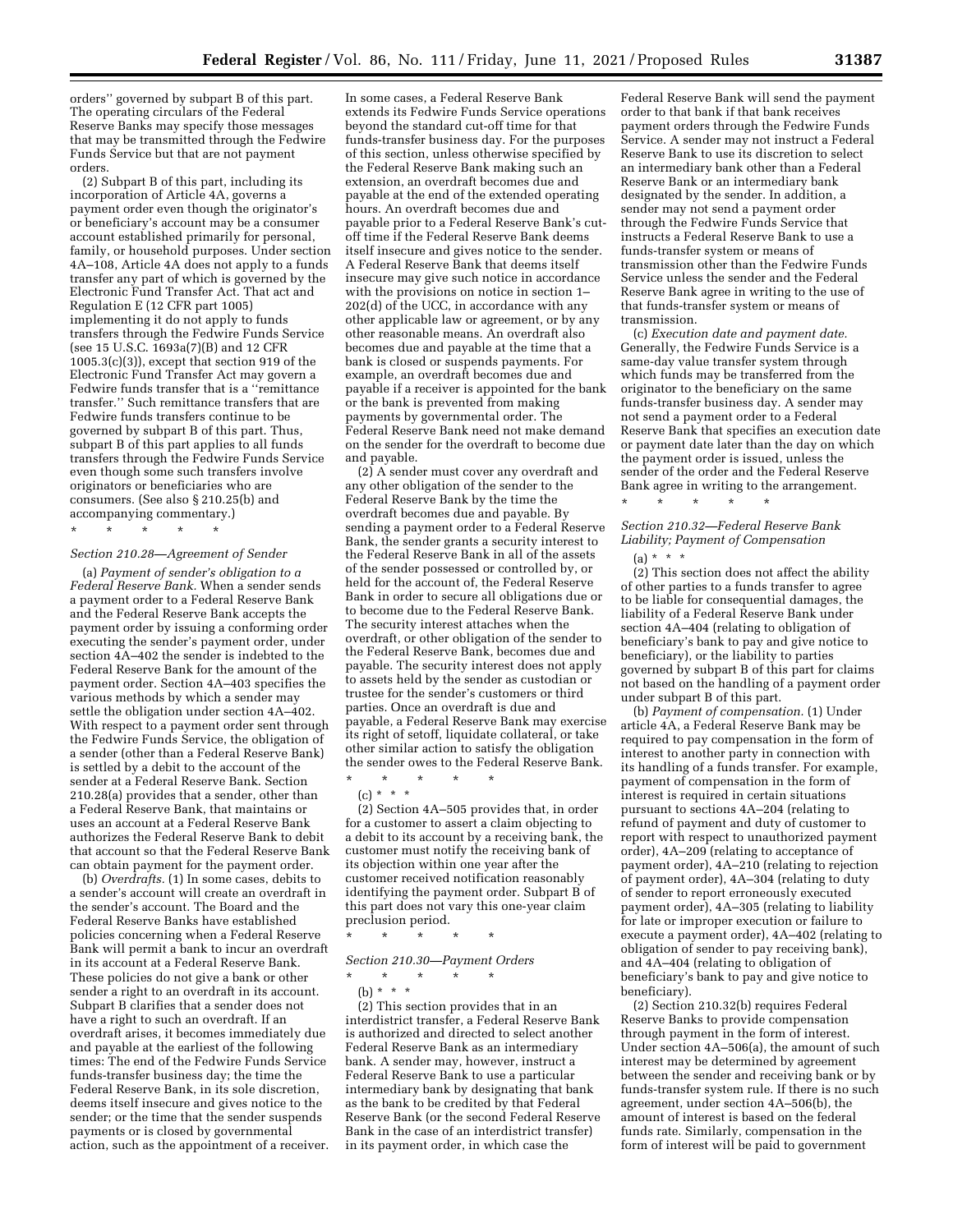senders, receiving banks, or beneficiaries described in § 210.25(d) if they are entitled to interest under subpart B of this part. A Federal Reserve Bank may also, in its discretion, pay compensation in the form of interest directly to a remote party to a Fedwire funds transfer that is entitled to interest, rather than providing compensation to its sender or receiving bank.

(3) If a sender or receiving bank that received a payment of compensation is not the party entitled to compensation under Article 4A, the sender or receiving bank must pass the benefit of the payment made to it to the party that is entitled to compensation. The benefit may be passed on either in the form of a direct payment of interest or in the form of a compensating balance if the party entitled to interest agrees to accept the other form of compensation. In the latter case, the value of the compensating balance must be at least equivalent to the value of the interest payment that otherwise would have been provided.

(c) *Nonwaiver of right of recovery.* Several sections of Article 4A allow a party to a funds transfer to make a claim pursuant to the applicable law of mistake and restitution. Nothing in subpart B of this part or any operating circular issued in accordance with subpart B of this part waives any such claim by a Federal Reserve Bank. A Federal Reserve Bank, however, may waive such a claim by express written agreement in order to settle litigation or for other purposes.

## **Appendix B to Subpart B of Part 210— Article 4A, Funds Transfers [Removed]**

■ 11. Remove Appendix B of subpart B of part 210.

■ 12. Add subpart C of part 210 to read as follows:

#### **Subpart C—Funds Transfers Through the FedNow Service**

Sec.

210.40 Authority, purpose, and scope.

#### 210.41 Definitions.

210.42 Reliance on identifying number.

210.43 Agreement of sender.

- 210.44 Agreement of receiving bank.
- 210.45 Payment orders.
- 210.46 Payment by a Federal Reserve Bank to a receiving bank or beneficiary.
- 210.47 Federal Reserve Bank liability; payment of compensation.
- Appendix A of Subpart C of Part 210— Commentary

## **Subpart C—Funds Transfers Through the FedNow Service**

# **§ 210.40 Authority, purpose, and scope.**

(a) *Authority and purpose.* This subpart provides rules to govern funds transfers through the FedNow Service, and has been issued pursuant to the Federal Reserve Act—section 13 (12 U.S.C. 342), paragraph (f) of section 19 (12 U.S.C. 464), paragraph 14 of section 16 (12 U.S.C. 248(o)), and paragraphs (i) and (j) of section 11 (12 U.S.C. 248(i) and (j))—and other laws and has the force and effect of federal law. This

subpart is not a funds-transfer system rule as defined in Section 4A–501(b) of Article 4A.

(b) *Scope.* (1) This subpart incorporates the provisions of Article 4A set forth in appendix A of this part. In the event of an inconsistency between the provisions of the sections of this subpart and appendix A of this part, the provisions of the sections of this subpart shall prevail.

(2) Except as otherwise provided in paragraphs (b)(3) and (4) of this section, this subpart, including Article 4A as incorporated herein and operating circulars of the Federal Reserve Banks issued in accordance with paragraph (c) of this section, governs the rights and obligations of the following parties with respect to the FedNow Service:

(i) Federal Reserve Banks that send or receive payment orders;

(ii) Senders that send payment orders directly to a Federal Reserve Bank;

(iii) Receiving banks that receive payment orders directly from a Federal Reserve Bank;

(iv) Beneficiaries that receive payment for payment orders by means of credit to the beneficiary's settlement account; and

(v) Other parties to a funds transfer any part of which is carried out through the FedNow Service to the same extent as if this subpart were considered a funds-transfer system rule under Article 4A.

(3) A Federal Reserve Bank that is not the sender's Federal Reserve Bank, receiving bank's Federal Reserve Bank, or beneficiary's Federal Reserve Bank is not a party to the funds transfer for purposes of this subpart and Article 4A.

(4) This subpart governs a funds transfer that is sent through the FedNow Service, even if a portion of the funds transfer is governed by the Electronic Fund Transfer Act, but in the event of an inconsistency between the provisions this subpart and the Electronic Fund Transfer Act, the Electronic Fund Transfer Act shall prevail to the extent of the inconsistency.

(c) *Operating Circulars.* Each Federal Reserve Bank shall issue an Operating Circular consistent with this subpart that governs the details of its fundstransfer operations in connection with the FedNow Service and other matters it deems appropriate. Among other things, the Operating Circular may: Set cut-off times and funds-transfer business days; address security procedures offered by the Federal Reserve Banks to verify the authenticity of a payment order; specify format and media requirements for payment orders; specify the time and method of receipt, execution, and acceptance of a payment

order and settlement of a Federal Reserve Bank's payment obligation for purposes of Article 4A; prescribe time limits for the processing of payment orders; specify service terms governing ancillary features of the FedNow Service; provide for the acceptance of documents in electronic form to the extent any provision in Article 4A requires an agreement or other document to be in writing; identify messages that are not payment orders; and impose charges for funds-transfer services.

(d) *Government senders, receiving banks, and beneficiaries.* Except as otherwise expressly provided by the statutes of the United States, the parties specified in paragraphs (b)(2)(ii) through (v) of this section include a department, agency, instrumentality, independent establishment, or office of the United States, or a wholly-owned or controlled government corporation.

(e) *Financial messaging standards.*  Financial messaging standards (*e.g.,* ISO 20022), including the financial messaging components, elements, technical documentation, tags, and terminology used to implement those standards, do not confer or connote legal status or responsibilities. This subpart, including Article 4A as incorporated herein, and the operating circulars of the Federal Reserve Banks issued in accordance with paragraph (c) of this section govern the rights and obligations of parties to funds transfers sent through the FedNow Service as provided in paragraph (b) of this section. To the extent there is any inconsistency between a financial messaging standard adopted by the Federal Reserve Banks for the FedNow Service and this subpart, this subpart shall prevail.

#### **§ 210.41 Definitions.**

As used in this subpart, the following definitions apply:

*Article 4A* means Article 4A of the Uniform Commercial Code as set forth in appendix A of this part, which is incorporated into this subpart in accordance with § 210.40(b).

*Beneficiary* has the same meaning as in Article 4A, except that the term is limited to a beneficiary in a funds transfer that is sent through the FedNow Service.

*Beneficiary's bank* has the same meaning as in Article 4A, except that:

(1) The term is limited to a beneficiary's bank in a funds transfer that is sent through the FedNow Service;

(2) A Federal Reserve Bank need not be identified in the payment order in order to be the beneficiary's bank; and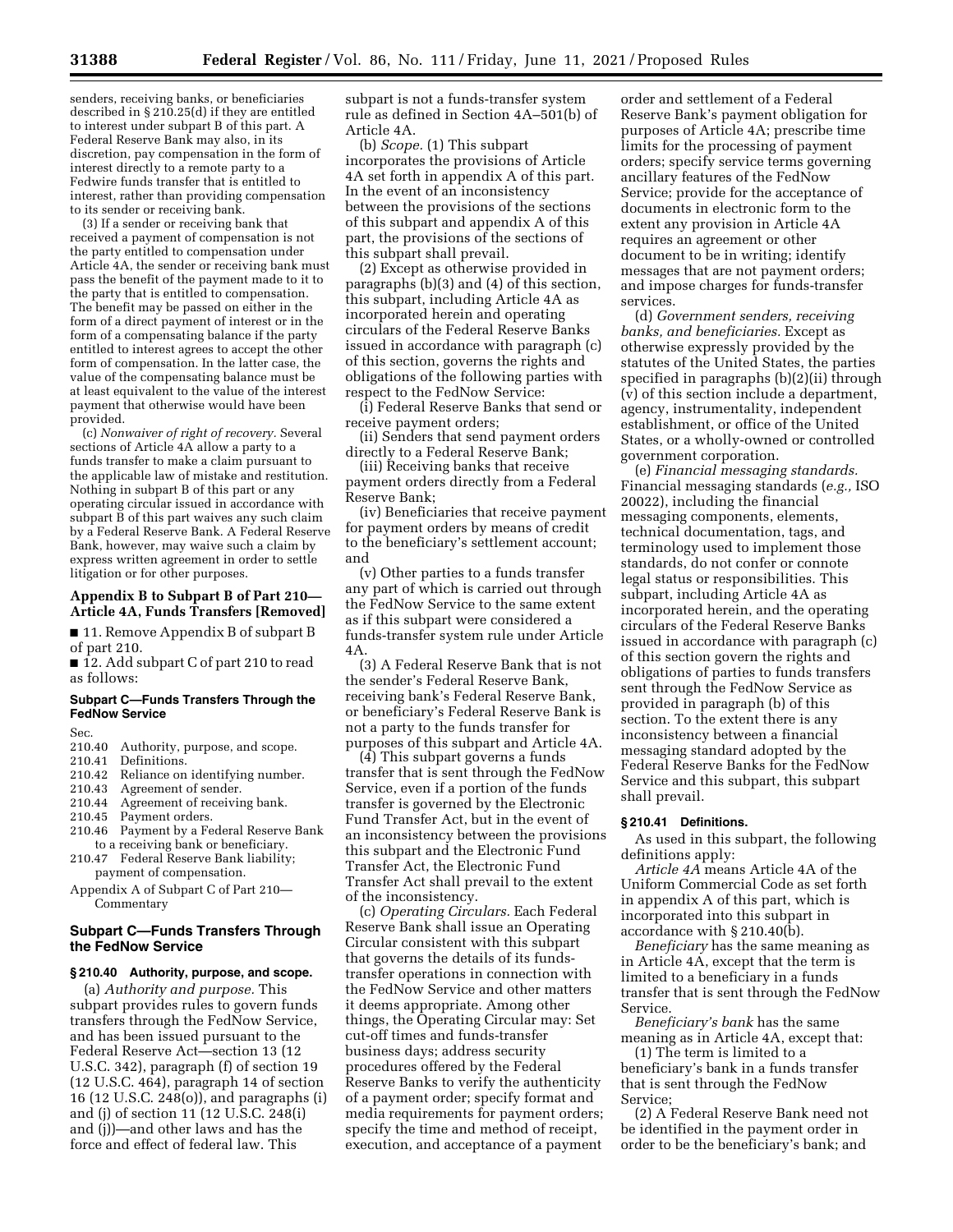(3) The term includes a Federal Reserve Bank when that Federal Reserve Bank is the beneficiary of a payment order.

*Federal Reserve Bank* with respect to an entity means the Federal Reserve Bank in whose District the entity is located, as determined under the procedure described in Part 204 of this chapter (Regulation D), even if the entity is not otherwise subject to that section, or, if the entity maintains an account on the books of a different Federal Reserve Bank, the Federal Reserve Bank at which the entity maintains an account.

*The FedNow Service* means the fundstransfer system owned and operated by the Federal Reserve Banks to support instant payments that is used primarily for the transmission and settlement of payment orders governed by this subpart. The FedNow Service does not include the Fedwire Funds Service.

*Interdistrict transfer* means a funds transfer involving entries to settlement accounts maintained at two Federal Reserve Banks.

*Payment order* has the same meaning as in Article 4A, except that the term includes only instructions sent or received through the FedNow Service, and does not include automated clearing house transfers or any communication designated as not being a payment order in an Operating Circular issued by a Federal Reserve Bank under this subpart.

*Receiving bank* has the same meaning as in Article 4A, except that the term is limited to a receiving bank in a funds transfer that is sent through the FedNow Service.

*Sender* has the same meaning as in Article 4A, except that the term is limited to a sender in a funds transfer that is sent through the FedNow Service.

*Sender's settlement account, receiving bank's settlement account,* and *beneficiary's settlement account* mean an account on the books of a Federal Reserve Bank maintained by the sender, receiving bank, or beneficiary, respectively. The term also includes any account on a Federal Reserve Bank's books used with respect to the FedNow Service by the sender, receiving bank, or beneficiary, respectively, by agreement with its Federal Reserve Bank, any other Federal Reserve Bank on whose books the settlement account is maintained, and the account-holder.

#### **§ 210.42 Reliance on identifying number.**

(a) *Reliance by a Federal Reserve Bank on number to identify a beneficiary's bank.* A Federal Reserve Bank that receives a payment order from a sender containing a number that

identifies the beneficiary's bank may rely on the number, even if it identifies a bank different from the bank identified by name in the payment order, if the Federal Reserve Bank does not know of such an inconsistency in identification. A Federal Reserve Bank has no duty to detect any such inconsistency in identification.

(b) *Reliance by a Federal Reserve Bank on number to identify beneficiary.*  A Federal Reserve Bank, acting as a beneficiary's bank, that receives a payment order from a sender containing a number that identifies the beneficiary may rely on the number, even if it identifies a person different from the person identified by name in the payment order, if the Federal Reserve Bank does not know of such an inconsistency in identification. A Federal Reserve Bank has no duty to detect any such inconsistency in identification.

### **§ 210.43 Agreement of sender.**

(a) *Payment of sender's obligation to a Federal Reserve Bank.* A sender (other than a Federal Reserve Bank), by maintaining or using a settlement account with a Federal Reserve Bank, authorizes the sender's Federal Reserve Bank to obtain payment for the sender's payment orders by debiting, or causing any other Federal Reserve Bank on whose books the settlement account is maintained to debit, the amount of the payment order from the settlement account. The sender remains responsible for payment if the Federal Reserve Bank on whose books the settlement account is maintained does not, for any reason, obtain payment by debiting that account.

(b) *Overdrafts.* (1) A sender does not have the right to an overdraft in its settlement account. In the event an overdraft is created, the overdraft shall be due and payable immediately, without the need for a demand by the Federal Reserve Bank, at the earliest of the following times:

(i) At the end of the FedNow fundstransfer business day;

(ii) At the time the Federal Reserve Bank, in its sole discretion, deems itself insecure and gives notice thereof to the sender; or

(iii) At the time the sender suspends payments or is closed.

(2) The sender shall have in its settlement account, at the time the overdraft is due and payable, a balance of actually and finally collected funds sufficient to cover the aggregate amount of all its obligations to the Federal Reserve Bank, whether the obligations result from the acceptance of a payment order or otherwise.

(3) To secure any overdraft, as well as any other obligation due or to become due to its Federal Reserve Bank, a sender, by sending a payment order to a Federal Reserve Bank that is accepted by the Federal Reserve Bank, grants to the Federal Reserve Bank a security interest in all of its assets in the possession or control of, or held for the account of, the Federal Reserve Bank. The security interest attaches when an overdraft, or any other obligation to the Federal Reserve Bank, becomes due and payable.

(4) A Federal Reserve Bank may take any action authorized by law to recover the amount of an overdraft that is due and payable, including, but not limited to, the exercise of rights of set off, the realization on any available collateral, and any other rights it may have as a creditor under applicable law.

(5) If a sender, other than a government sender described in § 210.40(d), incurs an overdraft in its settlement account as a result of a debit to the account by a Federal Reserve Bank under paragraph (a) of this section, the settlement account will be subject to any applicable overdraft charges, regardless of whether the overdraft has become due and payable. A Federal Reserve Bank may debit the settlement account under paragraph (a) of this section immediately on acceptance of the payment order.

(c) *Review of payment orders.* A sender, by sending a payment order to a Federal Reserve Bank, agrees that for the purposes of sections 4A–204(a) and 4A–304 of Article 4A, a reasonable time to notify a Federal Reserve Bank of the relevant facts concerning an unauthorized or erroneously executed payment order is within 60 calendar days after the sender receives notice that the payment order was accepted or that the sender's settlement account was debited with respect to the payment order.

#### **§ 210.44 Agreement of receiving bank.**

(a) *Payment.* A receiving bank (other than a Federal Reserve Bank) that receives a payment order from its Federal Reserve Bank authorizes that Federal Reserve Bank to pay for the payment order by crediting, or causing any other Federal Reserve Bank on whose books the settlement account is maintained to credit, the amount of the payment order to the settlement account.

(b) *Funds availability.* (1) A beneficiary's bank (other than a Federal Reserve Bank) that accepts a payment order over the FedNow Service is obliged to pay the amount of the order to the beneficiary of the order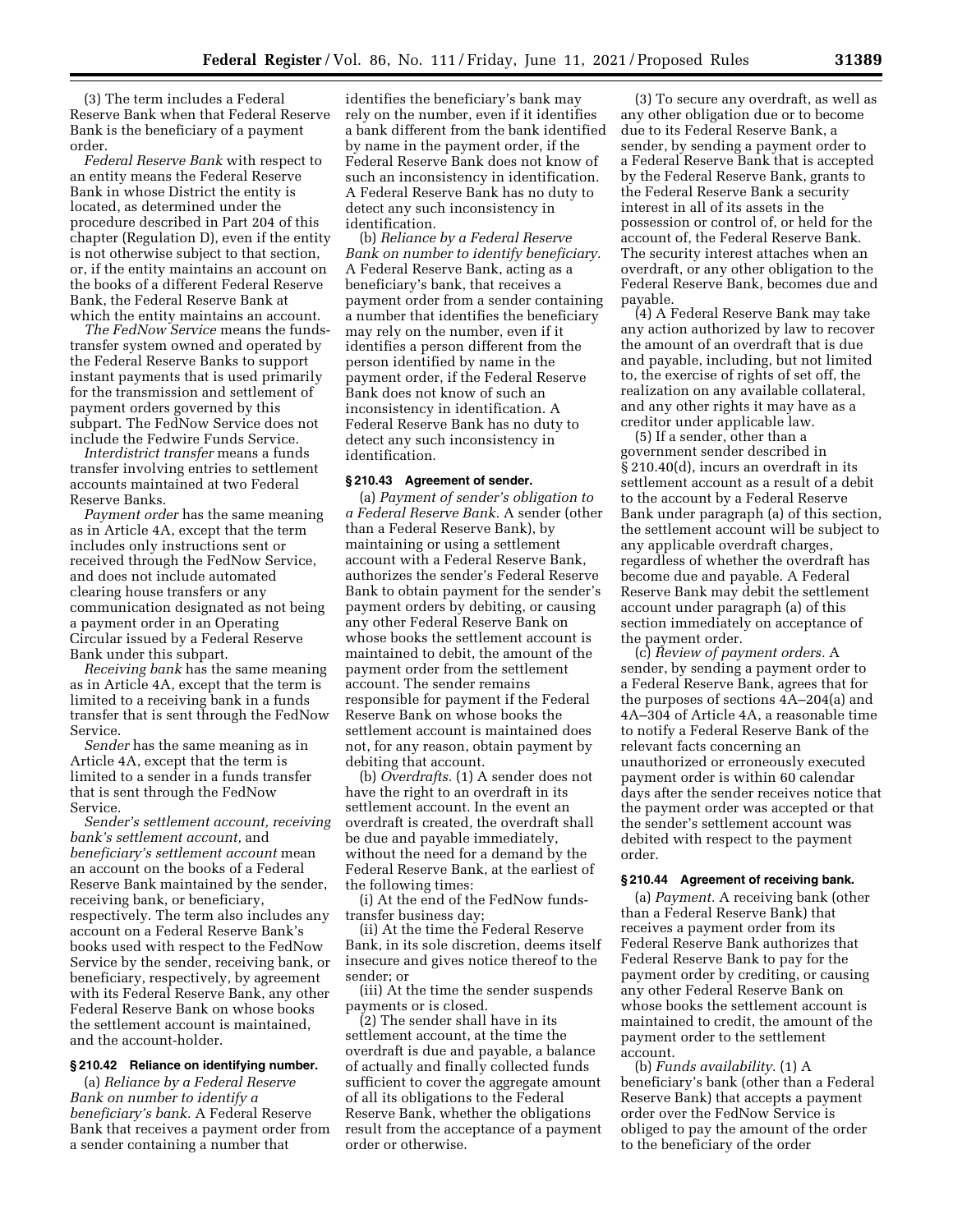immediately after its acceptance of the payment order, by crediting an account of the beneficiary in accordance with section 4A–405(a) of Article 4A. The rights and obligations with respect to the availability of funds are also governed by the Expedited Funds Availability Act and the Board's Regulation CC, Availability of Funds and Collection of Checks.

(2) Nothing in paragraph (b)(1) of this section or any Operating Circular issued hereunder shall create any rights that the beneficiary or any party other than a Federal Reserve Bank may assert against the beneficiary's bank, or affect any liability of the beneficiary's bank to the beneficiary or any party other than a Federal Reserve Bank under Article 4A or other law.

(3) In circumstances where the beneficiary's bank (other than a Federal Reserve Bank) has reasonable cause to believe that the beneficiary is not entitled or permitted to receive payment, the beneficiary's bank may notify its Federal Reserve Bank that it requires additional time to determine whether to accept the payment order. In the event the beneficiary's bank gives such notice to its Federal Reserve Bank, for purposes of this subpart and Article 4A the beneficiary's bank does not accept the payment order upon its receipt of payment in the amount of the payment order by a Federal Reserve Bank.

#### **§ 210.45 Payment orders.**

(a) *Rejection.* A sender shall not send a payment order to a Federal Reserve Bank unless authorized to do so by the Federal Reserve Bank. A Federal Reserve Bank may reject, or impose conditions that must be satisfied before it will accept, a payment order for any reason.

(b) *Selection of an intermediary bank.*  For an interdistrict transfer through the FedNow Service, a Federal Reserve Bank is authorized and directed to execute a payment order through another Federal Reserve Bank. A sender shall not send a payment order to a Federal Reserve Bank that requires the Federal Reserve Bank to send a payment order to an intermediary bank (other than a Federal Reserve Bank). A sender shall not send to a Federal Reserve Bank a payment order through the FedNow Service that instructs use by a Federal Reserve Bank of a funds-transfer system or means of transmission other than the FedNow Service, unless the Federal Reserve Bank agrees with the sender in writing to follow such instructions.

(c) *Execution Date and Payment Date.*  A sender shall not issue a payment order through the FedNow Service that

instructs a Federal Reserve Bank to execute the payment order or to pay the beneficiary on a FedNow funds-transfer business day that is later than the fundstransfer business day on which the order is received by the Federal Reserve Bank, unless the Federal Reserve Bank agrees with the sender in writing to follow such instructions.

#### **§ 210.46 Payment by a Federal Reserve Bank to a receiving bank or beneficiary.**

(a) *Payment to a receiving bank.*  Payment of a Federal Reserve Bank's obligation to pay a receiving bank (other than a Federal Reserve Bank) occurs at the earlier of the time when the amount of the payment order is credited to the receiving bank's settlement account or when the payment order is sent to the receiving bank.

(b) *Payment to a beneficiary.* Payment by a Federal Reserve Bank to a beneficiary of a payment order, where the Federal Reserve Bank is the beneficiary's bank, occurs at the earlier of the time when the amount of the payment order is credited to the beneficiary's settlement account or when notice of the credit is sent to the beneficiary.

#### **§ 210.47 Federal Reserve Bank liability; payment of compensation.**

(a) *Damages.* In connection with its handling of a payment order under this subpart, a Federal Reserve Bank shall not be liable to a sender, receiving bank, beneficiary, or other Federal Reserve Bank, governed by this subpart, for any damages other than those payable under Article 4A. A Federal Reserve Bank shall not agree to be liable to a sender, receiving bank, beneficiary, or other Federal Reserve Bank for consequential damages under section 4A–305(d) of Article 4A.

(b) *Payment of compensation.* (1) A Federal Reserve Bank shall satisfy its obligation, or that of another Federal Reserve Bank, to pay compensation in the form of interest under Article 4A by paying such compensation to a sender, receiving bank, beneficiary, or another party to the funds transfer that is entitled to such payment in an amount that is calculated in accordance with section 4A–506 of Article 4A.

(2) If the sender or receiving bank that is the recipient of the payment of compensation is not the party entitled to compensation under Article 4A, the sender or receiving bank shall pass through the benefit of the compensation by making an interest payment, as of the day the compensation was paid by the Federal Reserve Bank, to the party entitled to compensation. The interest payment that is made to the party

entitled to compensation shall not be less than the value of the compensation that was paid by the Federal Reserve Bank to the sender or receiving bank. The party entitled to compensation may agree to accept compensation in a form other than a direct interest payment, provided that such an alternative form of compensation is not less than the value of the interest payment that otherwise would be made.

(c) *Nonwaiver of right of recovery.*  Nothing in this subpart or any operating circular issued hereunder shall constitute, or be construed as constituting, a waiver by a Federal Reserve Bank of a cause of action for recovery under any applicable law of mistake and restitution.

## **Appendix A of Subpart C of Part 210— Commentary**

The Commentary provides background material to explain the intent of the Board of Governors of the Federal Reserve System (Board) in adopting a particular provision in the subpart and to help readers interpret that provision. In some comments, examples are offered. The Commentary constitutes an official Board interpretation of subpart C of this part. Commentary is not provided for every provision of subpart C of this part, as some provisions are self-explanatory.

#### *Section 210.40—Authority, Purpose, and Scope*

(a) *Authority and purpose.* Section 210.40(a) states that the purpose of subpart C of this part is to provide rules to govern funds transfers through the FedNow Service and recites the Board's rulemaking authority for this subpart. Subpart C of this part is federal law and is not a ''funds-transfer system rule,'' as defined in section 4A–501(b) of Article 4A, Funds Transfers, of the Uniform Commercial Code (UCC), as set forth in appendix A of this part. Certain provisions of Article 4A may not be varied by a fundstransfer system rule, but under section 4A– 107, regulations of the Board and Operating Circulars of the Federal Reserve Banks supersede inconsistent provisions of Article 4A to the extent of the inconsistency. In addition, regulations of the Board may preempt inconsistent provisions of state law. Accordingly, subpart C of this part supersedes or preempts inconsistent provisions of state law. It does not affect state law governing funds transfers that does not conflict with the provisions of subpart C of this part, such as Article 4A, as enacted in any state, as such state law may apply to parties to funds transfers through the FedNow Service whose rights and obligations are not governed by subpart C of this part.

(b) *Scope.* (1) Subpart C of this part incorporates the provisions of Article 4A set forth in appendix A of this part. The provisions set forth expressly in the sections of subpart C of this part supersede or preempt any inconsistent provisions of Article 4A as set forth in appendix A of this part or as enacted in any state. The official comments to Article 4A are not incorporated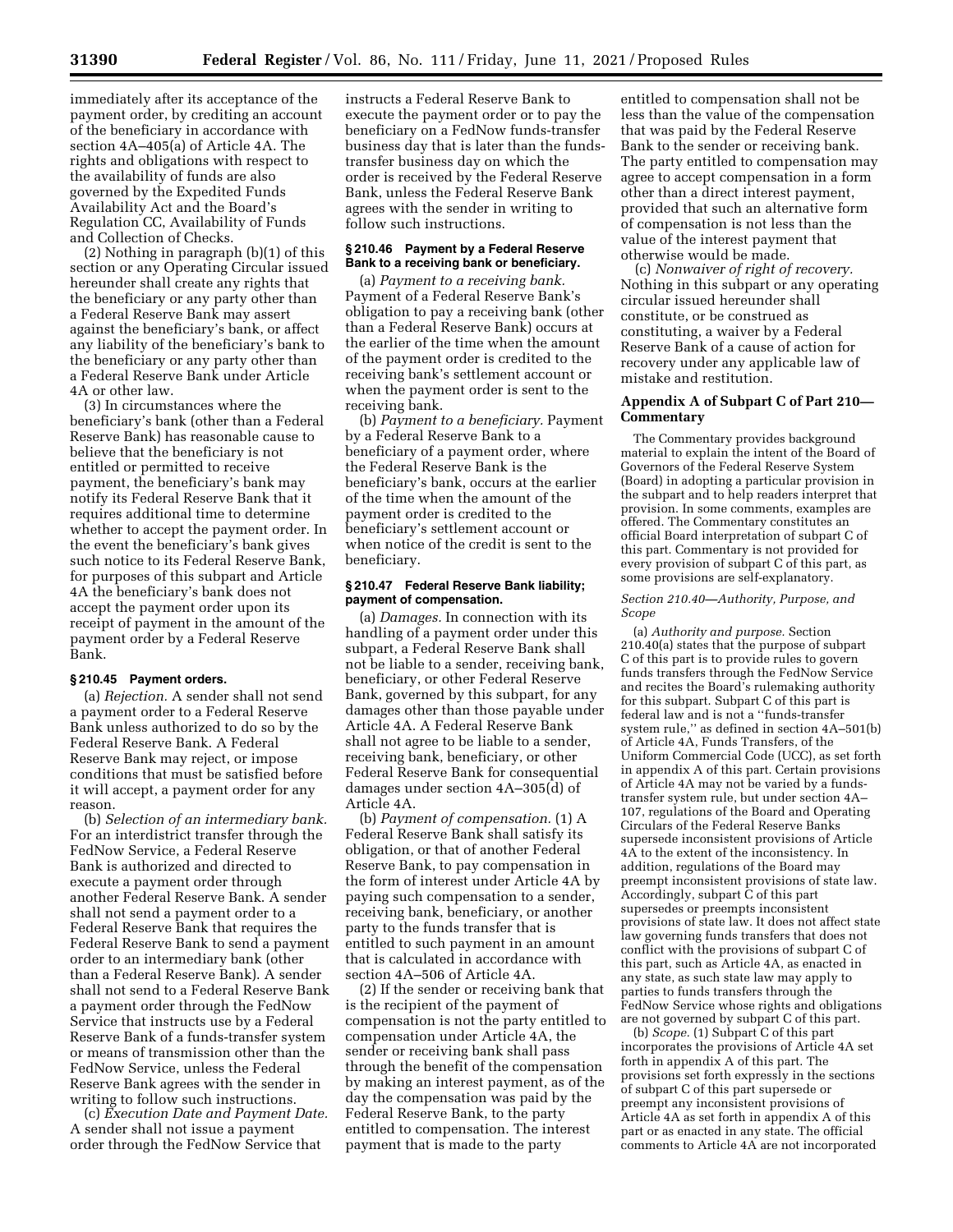in subpart C of this part or this commentary to subpart C of this part, but the official comments may be useful in interpreting Article 4A as set forth in appendix A of this part. Because section 4A–105 refers to other provisions of the Uniform Commercial Code (*e.g.,* definitions in article 1 of the UCC), these other provisions of the UCC, as approved by the National Conference of Commissioners on Uniform State Laws, which is now also known as the Uniform Law Commission, and the American Law Institute, from time to time, are also incorporated into subpart C of this part. Subpart C of this part applies to any party to a funds transfer sent through the FedNow Service that is in privity with a Federal Reserve Bank. These parties include a sender (bank or nonbank) that sends a payment order to a Federal Reserve Bank through the FedNow Service, a receiving bank that receives a payment order from a Federal Reserve Bank, and a beneficiary that receives credit to an account that it uses or maintains at a Federal Reserve Bank as payment for a payment order accepted by a Federal Reserve Bank. Subpart C of this part also applies to Federal Reserve Banks that send or receive payment orders over the FedNow Service. For example, if a sender settles its activity over the FedNow Service in the account of a correspondent bank, the sender's Federal Reserve Bank would be a bank in the funds transfer chain, but the Federal Reserve Bank of the correspondent bank would not be a sender or receiving bank with respect to the payment order and would not be a party to the funds transfer. Other parties to a funds transfer sent through the FedNow Service are covered by this subpart to the same extent that this subpart would apply to them if this subpart were a ''funds-transfer system rule'' under Article 4A that selected subpart C of this part as the governing law.

(2) The scope of the applicability of a funds-transfer system rule under Article 4A is specified in section 4A–501(b), and the scope of the choice of law provision is specified in section 4A–507(c). Under section 4A–507(c), a choice of law provision is binding on the participants in a fundstransfer system and certain other parties having notice that the funds-transfer system might be used for the funds transfer and of the choice of law provision. The Uniform Commercial Code provides that a person has notice of a fact when the person has actual knowledge of it, receives a notice or notification of it, or has reason to know that it exists from all the facts and circumstances known to the person at the time in question. (See UCC section 1–202.) However, under sections 4A–507(b) and 4A–507(d), a choice of law by agreement of the parties takes precedence over a choice of law made by funds-transfer system rule.

(3) With respect to funds transfers sent through the FedNow Service, if originators and beneficiaries that are not in privity with a Federal Reserve Bank have the notice contemplated by Section 4A–507(c) or if those parties agree to be bound by subpart C of this part, subpart C of this part generally would apply to those remote parties. If remote parties to a funds transfer, a portion of which is sent through the FedNow Service,

have expressly selected by agreement a law other than subpart C of this part under section  $4A-50\overline{7}$ (b), subpart  $\overline{C}$  of this part would not take precedence over the choice of law made by the agreement even though the remote parties had notice that the FedNow Service may be used and of the governing law. (See 4A–507(d).) In addition, subpart C of this part would not apply to a funds transfer sent through a funds-transfer system other than the FedNow Service, even though settlement for the funds transfer is made by means of a separate funds transfer through the FedNow Service.

(4) Under section 4A–108, Article 4A does not apply to a funds transfer, any part of which is governed by the Electronic Fund Transfer Act (EFTA) (15 U.S.C. 1693 *et seq.*). A funds transfer from a consumer originator or a funds transfer to a consumer beneficiary could be carried out through the FedNow Service and could potentially be subject to the EFTA and Regulation E (12 CFR part 1005) implementing it. If so, the funds transfer continues to also be governed by subpart C, except that, in the event of an inconsistency between the provisions of subpart C and the EFTA, the EFTA shall prevail to the extent of the inconsistency. (See also the commentary to section 210.41 in this appendix, ''Payment Order.'') For example, a funds transfer may be initiated from a consumer's account at a depository institution, and the depository institution may execute that payment order by sending a conforming payment order to a Reserve Bank through the FedNow Service. If that transfer is subject to the EFTA, then where the consumer subsequently reports the transfer as an unauthorized electronic fund transfer to its depository institution and exercises the right to obtain reimbursement under the terms of the EFTA, the depository institution would be required to comply with the EFTA even if the institution does not have a right to reverse the payment order sent to the Reserve Bank through the FedNow Service under subpart C.

(c) *Operating Circulars.* The Federal Reserve Banks issue Operating Circulars consistent with this subpart that contain additional provisions applicable to payment orders and other messages sent through the FedNow Service. Under section 4A–107, this Operating Circular supersedes inconsistent provisions of Article 4A, both as set forth in appendix A of this part and as enacted in any state. These Operating Circulars are not funds-transfer system rules, but, by their terms, they are binding on all parties covered by this subpart.

(d) *Government senders, receiving banks, and beneficiaries.* This section clarifies that unless a statute of the United States provides otherwise, subpart C of this part applies to governmental entities.

(e) *Financial messaging standards.* This paragraph makes clear that financial messaging standards, including the financial messaging components, elements, technical documentation, tags, and terminology used to implement those standards, do not confer or connote legal status or responsibilities. Instead, subpart C of this part and Federal Reserve Bank operating circulars govern the rights and obligations of parties to funds

transfers sent through the FedNow Service as provided in § 210.40(b). Thus, to the extent there is any inconsistency between a financial messaging standard adopted by the FedNow Service and subpart C of this part, subpart C of this part, including Article 4A as set forth in appendix A of this part, will prevail. In the ISO 20022 financial messaging standard, for example, the term agent is used to refer to a variety of bank parties to a funds transfer (*e.g., debtor agent, creditor agent, intermediary agent*). Notwithstanding use of that term in the standard and in message tags, such banks are not the agents of any party to a funds transfer and owe no duty to any other party to such a funds transfer except as provided in subpart C of this part (including Article 4A) or by express agreement. The ISO 20022 financial messaging standard also permits information to be carried in a fundstransfer message regarding persons that are not parties to that funds transfer (*e.g., ultimate debtor, ultimate creditor, initiating party*) for regulatory, compliance, remittance, or other purposes. An ''ultimate debtor'' is not an ''originator'' as defined in Article 4A. The relationship between the ultimate debtor and the originator (what the ISO 20022 standard calls the ''debtor'') is determined by law other than Article 4A.

#### *Section 210.41—Definitions*

Article 4A defines many terms (*e.g., beneficiary, intermediary bank, receiving bank, security procedure*) used in this subpart. These terms are defined or listed in sections 4A–103 through 4A–105. These terms, such as the term bank (defined in section 4A–105(d)(2)), may differ from comparable terms in subpart A and subpart B of this part. As subpart C of this part incorporates consistent provisions of Article 4A, it incorporates these definitions unless these terms are expressly defined otherwise in subpart C of this part. This subpart modifies the definitions of five Article 4A terms: *Beneficiary, beneficiary's bank, payment order, receiving bank,* and *sender.*  This subpart also defines terms not defined in Article 4A.

*Article 4A. Article 4A* means the version of that article of the Uniform Commercial Code set forth in appendix A of this part. It does not refer to the law of any particular state unless the context indicates otherwise. Subject to the express provisions of this Subpart, this version of Article 4A is incorporated into this subpart and made federal law for transactions covered by this subpart. (See § 210.40(b)(1) and accompanying commentary.) Because section 4A–105 refers to other provisions of the Uniform Commercial Code (*e.g.,* definitions in article 1 of the UCC) these other provisions of the UCC, as approved by the National Conference of Commissioners on Uniform State Laws, which is now also known as the Uniform Law Commission, and the American Law Institute, from time to time, are also incorporated in subpart C of this part.

*Beneficiary, beneficiary's bank, receiving bank,* and *sender.* The definitions of ''beneficiary,'' ''beneficiary's bank,'' ''receiving bank,'' and ''sender'' in subpart C of this part differ from the definitions in sections 4A–103(a)(2)–(4). The subpart C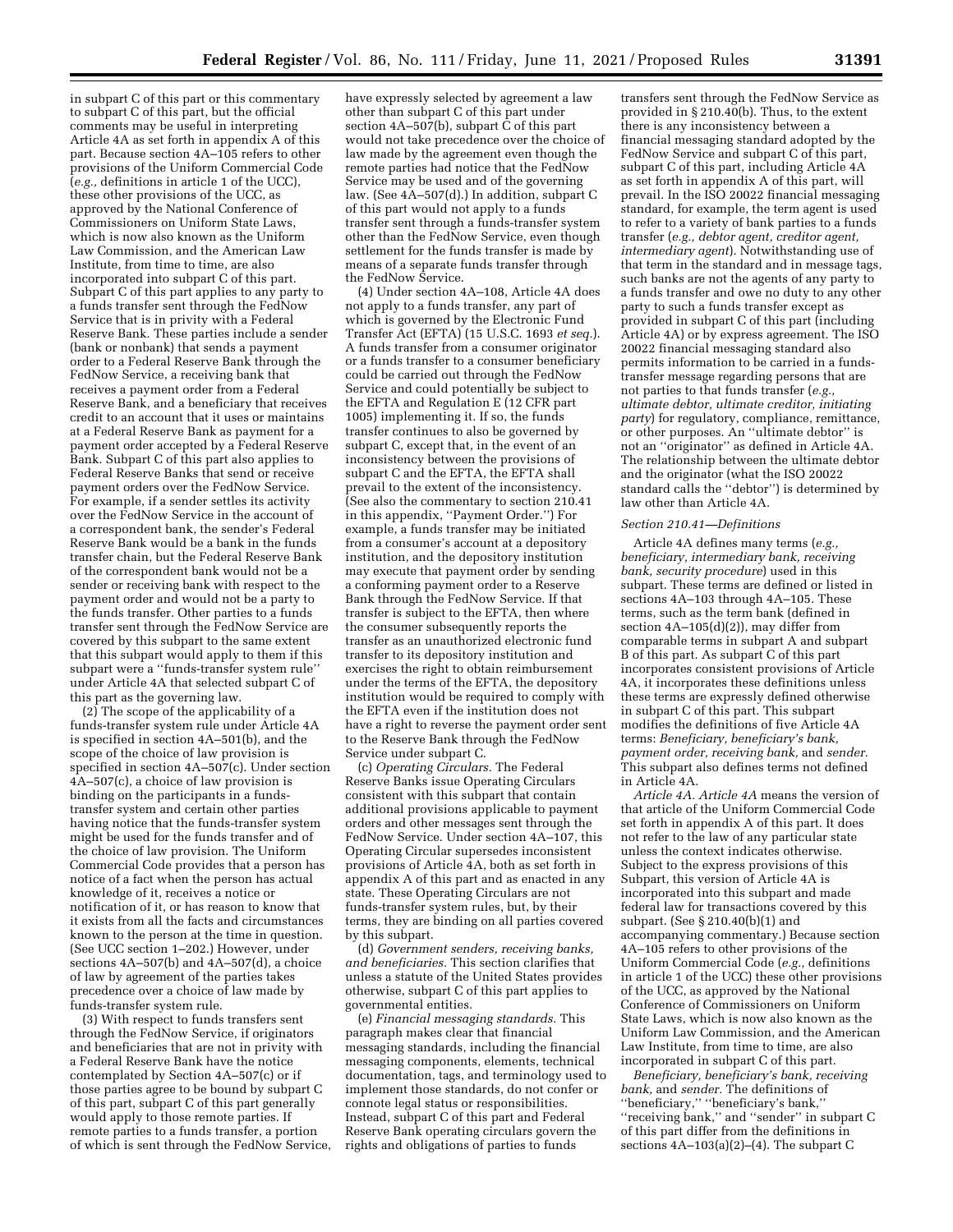definition clarifies that, for the purposes of subpart C of this part, these terms are limited to parties in a funds transfer that is sent through the FedNow Service. For example, the parties to a funds transfer that is sent through the Fedwire Funds Service would be governed by subpart B of this part, and would not be a ''beneficiary,'' ''beneficiary's bank,'' ''receiving bank,'' or ''sender'' governed by subpart C. The definition of ''beneficiary's bank'' in subpart C further clarifies that where a Federal Reserve Bank functions as the beneficiary's bank, it need not be identified in the payment order as the beneficiary's bank and that a Federal Reserve Bank that receives a payment order as beneficiary is also the beneficiary's bank with respect to that payment order.

*The FedNow Service.* The FedNow Service refers to the funds-transfer system owned and operated by the Federal Reserve Banks to support instant payments that is governed by this Subpart. The term does not refer to any particular computer, telecommunications facility, or funds transfer, but rather to the system as a whole. The FedNow Service does not include the Fedwire Funds Service or the system used for automated clearing house transfers.

*Payment Order.* (1) The definition of ''payment order'' in subpart C of this part differs from the section  $4A-103(a)(1)$ definition. The subpart C definition clarifies that, for the purposes of subpart C of this part, the term includes only instructions transmitted through the FedNow Service. For example, instructions transmitted through the Fedwire Funds Service would be governed by subpart B of this part, and not subpart C.

Additionally, the subpart C definition provides that certain messages that are transmitted through the FedNow Service are not payment orders. Federal Reserve Banks and banks participating in the FedNow Service send various types of messages relating to payment orders or to other matters, through the FedNow Service, that are not intended to be payment orders. In some cases, messages sent through the FedNow Service, such as certain requests for payment, may be payment orders under Article 4A, but are not treated as payment orders under subpart C because they are not an instruction to a Federal Reserve Bank to pay or cause another bank to pay money. Under the subpart C definition, these messages are not ''payment orders'' governed by this subpart. The operating circulars of the Federal Reserve Banks may specify those messages that may be transmitted through the FedNow Service but that are not payment orders.

(2) Subpart C, including its incorporation of Article 4A, governs a payment order even though the originator's or beneficiary's account may be a consumer account established primarily for personal, family, or household purposes. Under section 4A–108, Article 4A does not apply to a funds transfer any part of which is governed by the Electronic Fund Transfer Act. That Act, and Regulation E (12 CFR part 1005) implementing it, may govern a transfer through the FedNow Service that is from a consumer originator or to a consumer

beneficiary. In the event that a transfer through the FedNow Service is subject to the EFTA, the transfer continues to also be governed by this subpart, except that, in the event of an inconsistency between the provisions of subpart C and the EFTA, the EFTA shall prevail to the extent of the inconsistency. (See also § 210.40(b) and accompanying commentary.) Thus, this subpart applies to all funds transfers through the FedNow Service even though some such transfers involve originators or beneficiaries that are consumers.

*Sender's settlement account, receiving bank's settlement account,* and *beneficiary's settlement account.* A FedNow participant must designate an account on the books of a Federal Reserve Bank that the Federal Reserve Banks may use to settle the participant's activity over the FedNow Service. A FedNow participant may settle its activity over the FedNow Service in its master account. Alternatively, it may designate the account of a correspondent bank that the Federal Reserve Banks may use to settle activity through the service, subject to the correspondent bank's agreement to any such designation.

#### *Section 210.42—Reliance on Identifying Number*

(a) *Reliance by a Federal Reserve Bank on number to identify intermediary bank or beneficiary's bank.* Section 4A–208 provides that a receiving bank, such as a Federal Reserve Bank, may rely on the routing number of an intermediary bank or the beneficiary's bank specified in a payment order as identifying the appropriate intermediary bank or beneficiary's bank, even if the payment order identifies another bank by name, provided that the receiving bank does not know of the inconsistency. Under section 4A–208(b)(2), if the sender of the payment order is not a bank, a receiving bank may rely on the number only if the sender had notice before the receiving bank accepted the sender's order that the receiving bank might rely on the number. This section provides this notice to entities that are not banks, such as the Department of the Treasury, that send payment orders directly to a Federal Reserve Bank through the FedNow Service.

(b) *Reliance by a Federal Reserve Bank on number to identify beneficiary.* Section 4A– 207 provides that a beneficiary's bank, such as a Federal Reserve Bank, may rely on the number identifying a beneficiary, such as the beneficiary's account number, specified in a payment order as identifying the appropriate beneficiary, even if the payment order identifies another beneficiary by name, provided that the beneficiary's bank does not know of the inconsistency. Under section  $4A-207(c)(2)$ , if the originator is not a bank, an originator is not obliged to pay for a payment order if the originator did not have notice that the beneficiary's bank might rely on the identifying number and the person paid on the basis of the identifying number was not entitled to receive payment. This section of subpart C provides this notice to entities that are not banks, such as the Department of the Treasury, that are originators of payment orders sent directly by

the originators to a Federal Reserve Bank through the FedNow Service, where that Federal Reserve Bank or another Federal Reserve Bank is the beneficiary's bank (see also section 4A–402(b), providing that a sender must pay a beneficiary's bank for a payment order accepted by the beneficiary's bank).

#### *Section 210.43—Agreement of Sender*

(a) *Payment of sender's obligation to a Federal Reserve Bank.* When a sender sends a payment order to a Federal Reserve Bank and the Federal Reserve Bank accepts the payment order by issuing a conforming order executing the sender's payment order, under section 4A–402, the sender is indebted to the Federal Reserve Bank for the amount of the payment order. Section 4A–403 specifies the various methods by which a sender may settle the obligation under section 4A–402. With respect to a payment order sent through the FedNow Service, the obligation of a sender (other than a Federal Reserve Bank) is settled by a debit to the account of the sender at a Federal Reserve Bank. Section 210.43(a) provides that a sender, other than a Federal Reserve Bank, that maintains or uses a settlement account at a Federal Reserve Bank authorizes its Federal Reserve Bank to debit, or cause any other Federal Reserve Bank on whose books the settlement account is maintained to debit, that account, so that the Federal Reserve Bank can obtain payment for the payment order.

(b) *Overdrafts.* (1) In some cases, debits to a sender's settlement account will create an overdraft in the settlement account. The Board and the Federal Reserve Banks have established policies concerning when a Federal Reserve Bank will permit a bank to incur an overdraft in its account at a Federal Reserve Bank. These policies do not give a bank or other sender a right to an overdraft in its account. Subpart C clarifies that a sender does not have a right to such an overdraft. If an overdraft arises, it becomes immediately due and payable at the earliest of the following times: The end of the FedNow funds-transfer business day; the time the Federal Reserve Bank in its sole discretion, deems itself insecure and gives notice to the sender; or the time that the sender suspends payments or is closed by governmental action, such as the appointment of a receiver. In some cases, a Federal Reserve Bank extends its FedNow operations beyond the standard cut-off time for that FedNow funds-transfer business day. For the purposes of this section, unless otherwise specified by the Federal Reserve Bank making such an extension, an overdraft becomes due and payable at the end of the extended operating hours. An overdraft becomes due and payable prior to a Federal Reserve Bank's cut-off time if the Federal Reserve Bank deems itself insecure and gives notice to the sender. A Federal Reserve Bank that deems itself insecure may give such notice in accordance with the provisions on notice in section 1–202(d) of the UCC, in accordance with any other applicable law or agreement, or by any other reasonable means. An overdraft also becomes due and payable at the time that a bank is closed or suspends payments. For example, an overdraft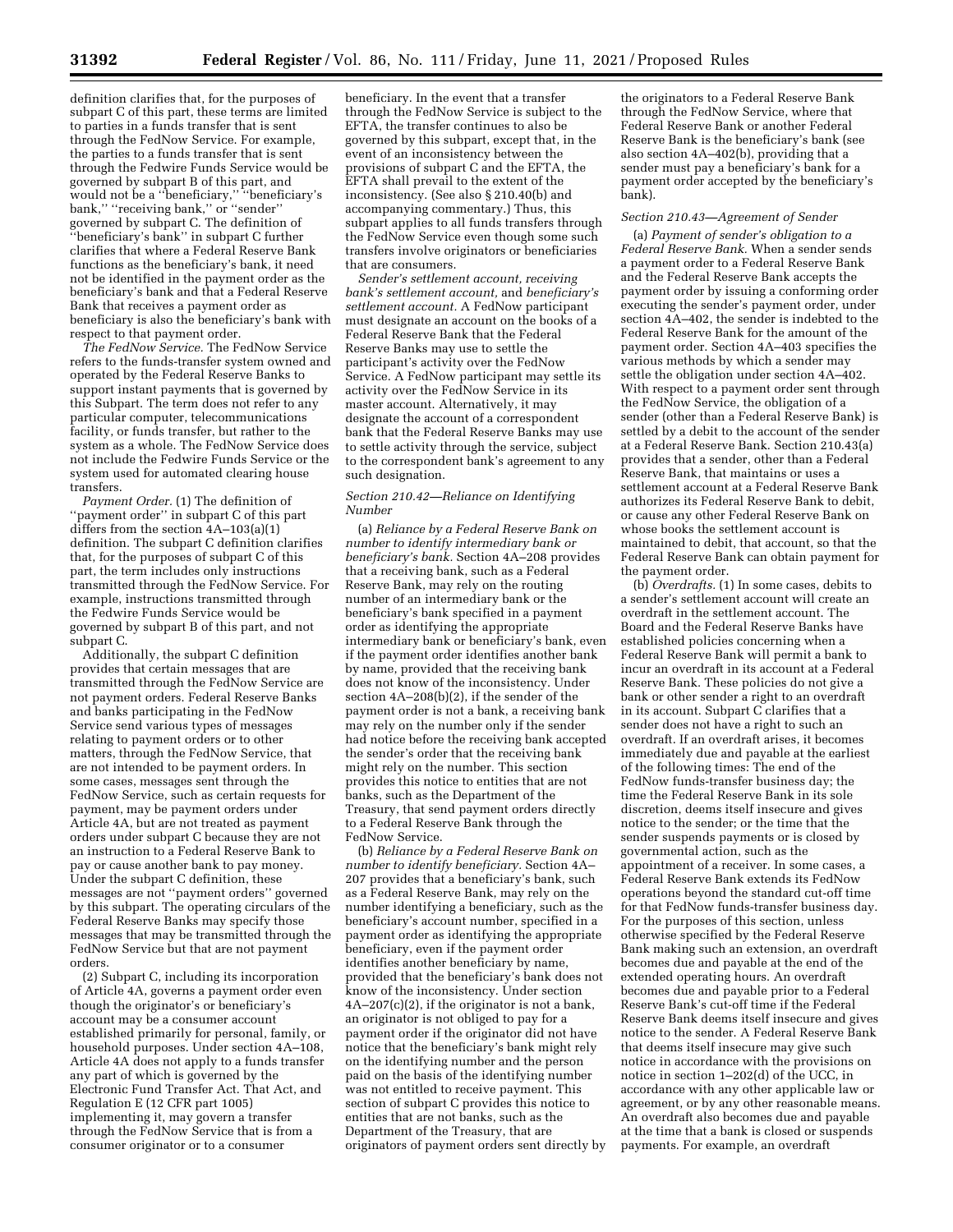becomes due and payable if a receiver is appointed for the bank or the bank is prevented from making payments by governmental order. The Federal Reserve Bank need not make demand on the sender for the overdraft to become due and payable.

(2) A sender must cover any overdraft and any other obligation of the sender to the Federal Reserve Bank by the time the overdraft becomes due and payable. By sending a payment order to a Federal Reserve Bank, the sender grants a security interest to the Federal Reserve Bank in all of the assets of the sender possessed or controlled by, or held for the account of, the Federal Reserve Bank in order to secure all obligations due or to become due to the Federal Reserve Bank. The security interest attaches when the overdraft, or other obligation of the sender to the Federal Reserve Bank, becomes due and payable. The security interest does not apply to assets held by the sender as custodian or trustee for the sender's customers or third parties. Once an overdraft is due and payable, a Federal Reserve Bank may exercise its right of set off, liquidate collateral, or take other similar action to satisfy the obligation the sender owes to the Federal Reserve Bank.

(c) *Review of payment orders.* (1) Under section 4A–204, a receiving bank is required to refund the principal amount of an unauthorized payment order that the sender was not obliged to pay, together with interest on the refundable amount calculated from the date that the receiving bank received payment to the date of the refund. The sender is not entitled to compensation in the form of interest if the sender fails to exercise ordinary care to determine that the order was not authorized and to notify the receiving bank within a reasonable time after the sender receives a notice that the payment order was accepted or that the sender's account was debited with respect to the order. Similarly, under section 4A–304, if a sender of a payment order that was erroneously executed does not notify the bank receiving the payment order within a reasonable time, the bank is not liable to the sender for compensation in the form of interest on any amount refundable to the sender. Section 210.43(c) establishes 60 calendar days as the reasonable period of time for the purposes of these provisions of Article 4A.

(2) Section 4A–505 provides that in order for a customer to assert a claim objecting to a debit to its account by a receiving bank, the customer must notify the receiving bank of its objection within one year after the customer received notification reasonably identifying the payment order. Subpart C of this part does not vary this one-year claim preclusion period.

#### *Section 210.44—Agreement of Receiving Bank*

(b) *Funds availability.* (1) Section 4A– 209(b) provides that a beneficiary's bank accepts a payment order at the earliest of certain specified events, including when the bank receives payment for the entire amount of the order from the sender (see section 4A–  $209(b)(2)$ ). Section  $4A-404(a)$  provides that if a beneficiary's bank accepts a payment order, it is obliged to pay the amount of a payment

order to the beneficiary on the payment date unless acceptance of the payment order occurs on the payment date after the close of the funds-transfer business day of the bank. Section 4A–405(a) provides that if a beneficiary's bank pays the beneficiary by crediting an account of the beneficiary on its own books, payment of the bank's obligation under Section 4A–404(a) occurs when and to the extent (i) the bank notifies the beneficiary that it may withdraw the amount of the credit, (ii) the bank lawfully applies the credit to a debt of the beneficiary, or (iii) funds with respect to the payment order are otherwise made available to the beneficiary by the bank.

(2) Section 210.44(b)(1) provides that if a FedNow participant that is the beneficiary's bank accepts a payment order, it must pay the beneficiary by credit to the beneficiary's account in accordance with section 4A– 405(a) of Article 4A, and it must do so immediately after its acceptance of the payment order. This section further clarifies that the provisions of the Expedited Funds Availability Act (12 U.S.C. 4002(a)) and its implementing regulation, Regulation CC (12 CFR part 229), also govern. Regulation CC provides that funds received by a bank by an electronic payment shall be available for withdrawal not later than the business day after the banking day on which such funds are received. (12 CFR 229.10(b).) Because Subpart C of this part requires funds to be made available on a more prompt basis than the availability requirements of the Expedited Funds Availability Act and Regulation CC, that act and Regulation CC do not preempt or invalidate subpart C. For example, if a beneficiary's bank accepts a payment order through the FedNow Service at 10 a.m. but does not make funds available to the beneficiary until 5p.m., the bank has failed to satisfy its obligations under subpart C of this part even if it has satisfied its obligations under Regulation CC.

 $(3)$  Section 210.44 $(b)(2)$  clarifies that the obligation for the beneficiary's bank to provide immediate funds availability to the beneficiary under section  $210.44(b)(1)$ , and any Operating Circular issued in accordance with subpart C, should not be construed as creating any rights that the beneficiary or any party other than a Federal Reserve Bank may assert against the beneficiary's bank, or affect any liability of the beneficiary's bank to the beneficiary or any party other than a Federal Reserve Bank under Article 4A or other law. In the example in this paragraph (b), where the beneficiary's bank accepts a payment order through the FedNow Service at 10 a.m. but does not make funds available to the beneficiary until 5 p.m., the bank has failed to satisfy its obligations under § 210.44(b)(1) but the beneficiary would not have a claim or right to assert against the bank under that provision.

(4) Section 210.46(a) provides that payment by a Federal Reserve Bank to a receiving bank occurs when the receiving bank's settlement account is credited or when the payment order is sent by the Federal Reserve Bank to the receiving bank, whichever is earlier, and would ordinarily be considered acceptance of the payment order by the beneficiary's bank under section 4A–

209(b). Section 210.44(b)(3) provides that notwithstanding section 4A–209(b), in certain circumstances a beneficiary's bank is not deemed to accept a payment order at such time as it receives payment from its Federal Reserve Bank. Specifically, where the beneficiary's bank has reasonable cause to believe that the beneficiary is not entitled or permitted to receive payment and the beneficiary's bank notifies its Federal Reserve Bank that it requires additional time to determine whether to accept the payment order, this section provides that for purposes of subpart C and Article 4A, the beneficiary's bank does not accept the payment order even if it has received payment for the entire amount of the order from its Federal Reserve Bank as provided in § 210.46. For example, if the beneficiary's bank has reasonable cause to believe that making funds available to the beneficiary may violate applicable U.S. sanctions, the beneficiary's bank may notify its Federal Reserve Bank that it requires additional time to determine whether to accept the payment order, including to investigate if the beneficiary is subject to applicable sanctions; in the event the beneficiary's bank gives such notice, the beneficiary's bank would not be deemed to have accepted the payment order at the time it receives payment from its Federal Reserve Bank.

#### *Section 210.45—Payment Orders*

(a) *Rejection.* (1) A sender must make arrangements with its Federal Reserve Bank before it can send payment orders to the Federal Reserve Bank. Federal Reserve Banks reserve the right to reject or impose conditions on the acceptance of payment orders for any reason. For example, a Federal Reserve Bank might reject or impose conditions on accepting a payment order where a sender does not have sufficient funds in its settlement account with the Federal Reserve Bank to cover the amount of the sender's payment order and other obligations of the sender due or to become due to the Federal Reserve Bank. As a further example, a Federal Reserve Bank may reject a payment order that is not successfully processed within time limits established by the Federal Reserve Banks. A Federal Reserve Bank may require a sender to execute a written agreement concerning security procedures or other matters before the sender may send payment orders to the Federal Reserve Bank.

(b) *Selection of an intermediary bank.* (1) Under section 4A–302, if a receiving bank (other than a beneficiary's bank), such as a Federal Reserve Bank, accepts a payment order, it must issue a payment order that complies with the sender's order. The sender's order may include instructions concerning an intermediary bank to be used that must be followed by a receiving bank (see section 4A–302(a)(1)). If the sender does not designate any intermediary bank in its payment order, the receiving bank may select an intermediary bank through which the sender's payment order can be expeditiously issued to the beneficiary's bank so long as the receiving bank exercises ordinary care in selecting the intermediary bank (see section 4A–302(b)).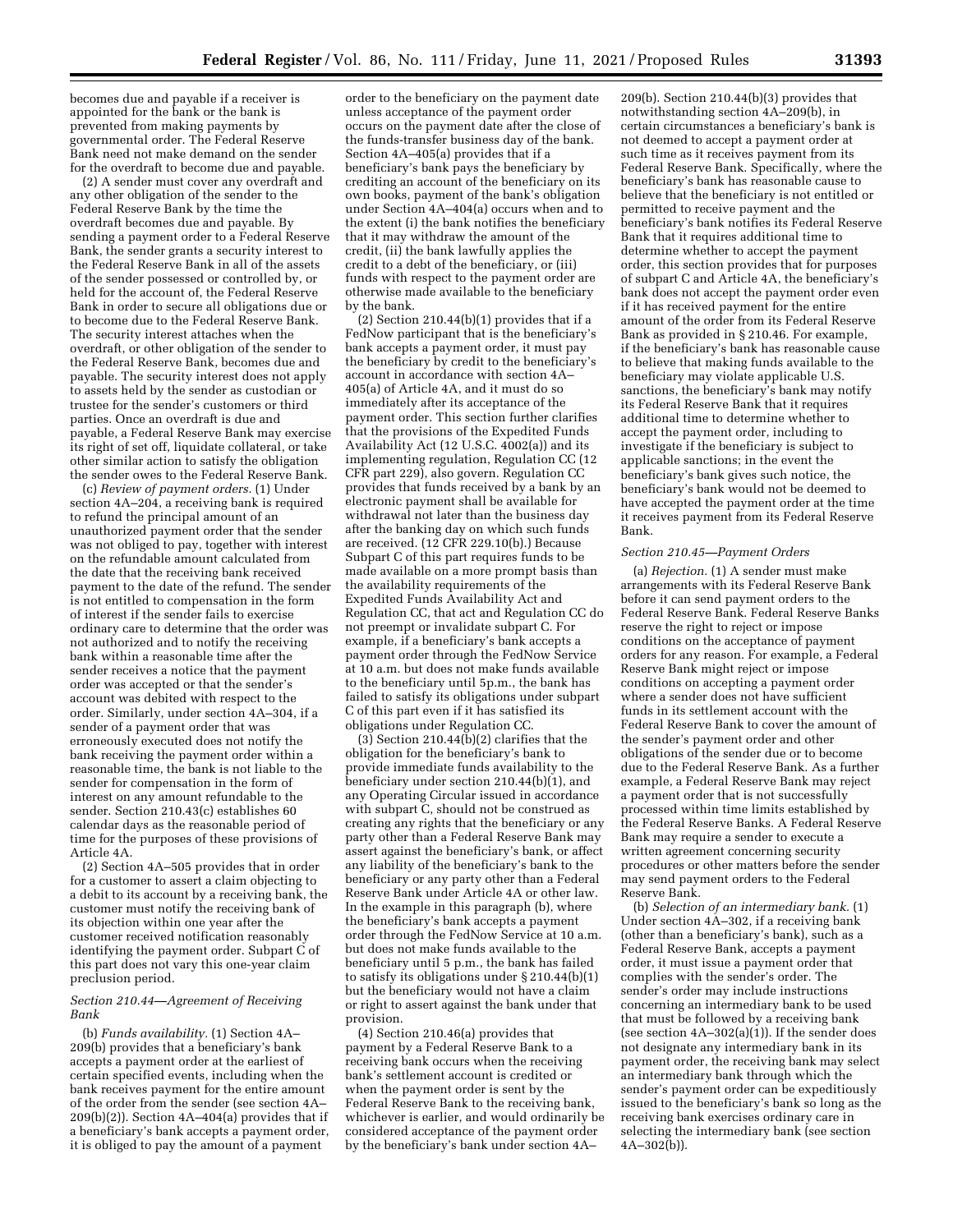(2) This section provides that in an interdistrict transfer, a Federal Reserve Bank is authorized and directed to select another Federal Reserve Bank as an intermediary bank. A sender may not instruct a Federal Reserve Bank to use a particular intermediary bank or to use its discretion to select an intermediary bank other than a Federal Reserve Bank or an intermediary bank designated by the sender. In addition, a sender may not send a payment order through the FedNow Service that instructs a Federal Reserve Bank to use a funds-transfer system or means of transmission other than the FedNow Service, unless the sender and the Federal Reserve Bank agree in writing to the use of that funds-transfer system or means of transmission.

(c) *Execution date and payment date.* (1) Under 4A–301(b), the ''execution date'' of a payment order means the day on which the receiving bank may properly issue a payment order in execution of the sender's order. Under section 4A–401, the ''payment date'' of a payment order is the day on which the amount of the order is payable to the beneficiary by the beneficiary's bank. The execution date and the payment date may be determined by instruction of the sender but cannot be earlier than the day the order is received and, unless otherwise determined, is the day the order is received (see sections 4A–301(b) and 4A–401). Section 4A–106, provides for the time that a payment order is received, including in the event that a receiving bank fixes a cut-off time for the receipt and processing of payment orders. If the bank receives a payment order after its cut-off time, the bank may treat the payment order as received at the opening of the next funds-transfer business day (see section 4A– 106(a)).

(2) The FedNow Service is designed to be an instant value transfer system through which funds may be transferred from the originator to the beneficiary on the same funds-transfer business day. This section provides that a sender may not send a payment order to a Federal Reserve Bank that specifies an execution date or payment date later than the day on which the payment order is issued, unless the sender of the order and the Federal Reserve Bank agree in writing to the arrangement.

### *Section 210.46—Payment by a Federal Reserve Bank to a Receiving Bank or Beneficiary*

(a) *Payment to a receiving bank.* (1) Under section 4A–402, when a Federal Reserve Bank executes a sender's payment order by issuing a conforming order to a receiving bank that accepts the payment order, the Federal Reserve Bank must pay the receiving bank the amount of the payment order. Section 210.44(a) authorizes a Federal Reserve Bank to make the payment by crediting, or causing any other Federal Reserve Bank on whose books the settlement account is maintained to credit, the settlement account of the receiving bank. Section 210.46(a) provides that the payment occurs when the receiving bank's settlement account is credited or when the payment order is sent by the Federal Reserve Bank to the receiving bank, whichever is earlier.

Ordinarily, payment will occur during the FedNow funds-transfer business day a short time after the payment order is received. This credit is final and irrevocable when made and constitutes final settlement under section 4A–403. Payment does not waive a Federal Reserve Bank's right of recovery under the applicable law of mistake and restitution (see § 210.47(c)), affect a Federal Reserve Bank's right to apply the funds to any obligation due or to become due to the Federal Reserve Bank, or affect legal process or claims by third parties on the funds.

(2) This section on final payment does not apply to settlement for payment orders between Federal Reserve Banks. These payment orders are settled by other means.

(b) *Payment to a beneficiary.* Section 210.46(b) specifies when a Federal Reserve Bank makes payment to a beneficiary for which it is the beneficiary's bank. As in the case of payment to a receiving bank, this payment occurs at the earlier of the time that the Federal Reserve Bank credits the beneficiary's settlement account or sends notice of the credit to the beneficiary, and is final and irrevocable when made.

### *Section 210.47—Federal Reserve Bank Liability; Payment of Compensation*

(a) *Damages.* (1) Under section 4A–305(d), damages for failure of a receiving bank to execute a payment order that it was obligated to execute by express agreement are limited to expenses in the transaction and incidental expenses and interest and do not include additional damages, including consequential damages, unless they are provided for in an express written agreement of the receiving bank. This section clarifies that in connection with the handling of payment orders, Federal Reserve Banks may not agree to be liable for consequential damages under this provision and shall not be liable for damages other than those that may be due under Article 4A to parties governed by this subpart. Any agreement in conflict with these provisions would not be effective, because it would be in violation of subpart C.

(2) This section does not affect the ability of other parties to a funds transfer to agree to be liable for consequential damages, the liability of a Federal Reserve Bank under section 4A–404 (relating to obligation of beneficiary's bank to pay and give notice to beneficiary), or the liability to parties governed by subpart C for claims not based on the handling of a payment order under subpart C.

(b) *Payment of compensation.* (1) Under Article 4A, a Federal Reserve Bank may be required to pay compensation in the form of interest to another party in connection with its handling of a funds transfer. For example, payment of compensation in the form of interest is required in certain situations pursuant to sections 4A–204 (relating to refund of payment and duty of customer to report with respect to unauthorized payment order), 4A–209 (relating to acceptance of payment order), 4A–210 (relating to rejection of payment order), 4A–304 (relating to duty of sender to report erroneously executed payment order), 4A–305 (relating to liability for late or improper execution or failure to execute a payment order), 4A–402 (relating to

obligation of sender to pay receiving bank), and 4A–404 (relating to obligation of beneficiary's bank to pay and give notice to beneficiary).

(2) Section 210.47(b) requires Federal Reserve Banks to provide compensation through payment in the form of interest. Under section 4A–506(a), the amount of such interest may be determined by agreement between the sender and receiving bank or by funds-transfer system rule. If there is no such agreement, under section 4A–506(b), the amount of interest is based on the federal funds rate. Similarly, compensation in the form of interest will be paid to government senders, receiving banks, or beneficiaries described in § 210.40(d) if they are entitled to interest under subpart C. A Federal Reserve Bank may also, in its discretion, pay compensation in the form of interest directly to a remote party to a transfer through the FedNow Service that is entitled to interest, rather than providing compensation to its sender or receiving bank.

(3) If a sender or receiving bank that received a payment of compensation is not the party entitled to compensation under Article 4A, the sender or receiving bank must pass the benefit of the compensation payment made to it to the party that is entitled to compensation. The benefit may be passed on either in the form of a direct payment of interest or in the form of a compensating balance, if the party entitled to interest agrees to accept the other form of compensation. In the latter case, the value of the compensating balance must be at least equivalent to the value of the interest payment that otherwise would have been provided.

(c) *Nonwaiver of right of recovery.* Several sections of Article 4A allow a party to a funds transfer to make a claim pursuant to the applicable law of mistake and restitution. Nothing in subpart C of this part or any Operating Circular issued in accordance with subpart C of this part waives any such claim by a Federal Reserve Bank. A Federal Reserve Bank, however, may waive such a claim by express written agreement in order to settle litigation or for other purposes.

■ 13. Add Appendix A of part 210 to read as follows:

## **Appendix A of Part 210—Article 4A, Funds Transfers**

*Part 1—Subject Matter and Definitions*  Section 4A–101. Short Title

This Article may be cited as Uniform Commercial Code—Funds Transfers.

Section 4A–102. Subject Matter

Except as otherwise provided in section 4A–108, this Article applies to funds transfers defined in section 4A–104.

Section 4A–103. Payment Order—Definitions

(a) In this Article:

(1) Payment order means an instruction of a sender to a receiving bank, transmitted orally, electronically, or in writing, to pay, or to cause another bank to pay, a fixed or determinable amount of money to a beneficiary if: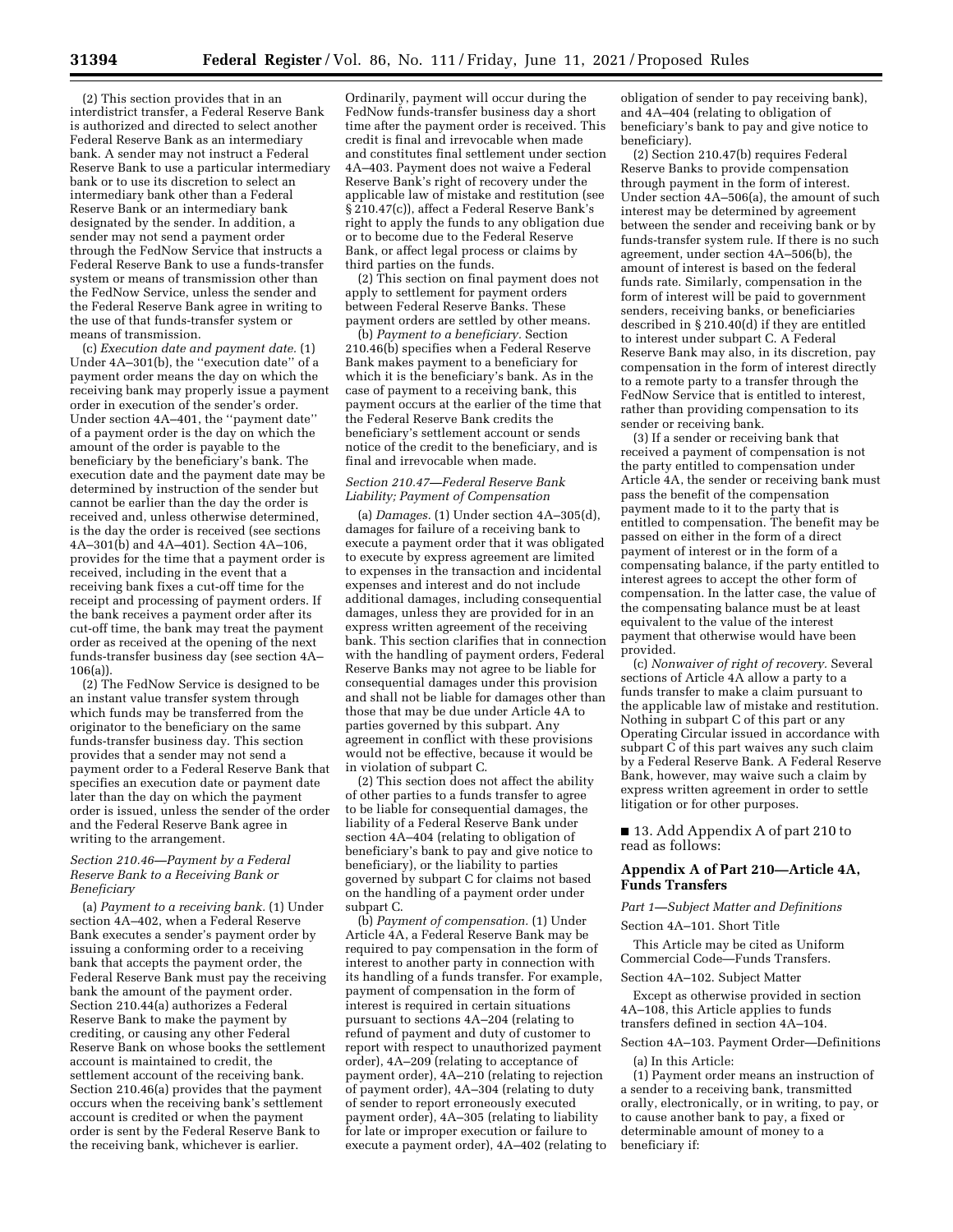(i) The instruction does not state a condition to payment to the beneficiary other than time of payment,

(ii) The receiving bank is to be reimbursed by debiting an account of, or otherwise receiving payment from, the sender, and

(iii) The instruction is transmitted by the sender directly to the receiving bank or to an agent, funds-transfer system, or communication system for transmittal to the receiving bank.

(2) Beneficiary means the person to be paid by the beneficiary's bank.

(3) ''Beneficiary's bank'' means the bank identified in a payment order in which an account of the beneficiary is to be credited pursuant to the order or which otherwise is to make payment to the beneficiary if the order does not provide for payment to an account.

(4) Receiving bank means the bank to which the sender's instruction is addressed.

(5) Sender means the person giving the instruction to the receiving bank.

(b) If an instruction complying with paragraph (a)(1) of this section is to make more than one payment to a beneficiary, the instruction is a separate payment order with respect to each payment.

(c) A payment order is issued when it is sent to the receiving bank.

Section 4A–104. Funds Transfer—Definitions In this Article:

(a) Funds transfer means the series of transactions, beginning with the originator's payment order, made for the purpose of making payment to the beneficiary of the order. The term includes any payment order issued by the originator's bank or an intermediary bank intended to carry out the originator's payment order. A funds transfer is completed by acceptance by the beneficiary's bank of a payment order for the benefit of the beneficiary of the originator's payment order.

(b) Intermediary bank means a receiving bank other than the originator's bank or the beneficiary's bank.

(c) Originator means the sender of the first payment order in a funds transfer.

(d) Originator's bank means (i) the receiving bank to which the payment order of the originator is issued if the originator is not a bank, or (ii) the originator if the originator is a bank.

Section 4A–105. Other Definitions

(a) In this Article:

(1) Authorized account means a deposit account of a customer in a bank designated by the customer as a source of payment of payment orders issued by the customer to the bank. If a customer does not so designate an account, any account of the customer is an authorized account if payment of a payment order from that account is not inconsistent with a restriction on the use of that account.

(2) Bank means a person engaged in the business of banking and includes a savings bank, savings and loan association, credit union, and trust company. A branch or separate office of a bank is a separate bank for purposes of this Article.

(3) Customer means a person, including a bank, having an account with a bank or from whom a bank has agreed to receive payment orders.

(4) Funds-transfer business day of a receiving bank means the part of a day during which the receiving bank is open for the receipt, processing, and transmittal of payment orders and cancellations and amendments of payment orders.

(5) Funds-transfer system means a wire transfer network, automated clearing house, or other communication system of a clearing house or other association of banks through which a payment order by a bank may be transmitted to the bank to which the order is addressed.

(6) Good faith means honesty in fact and the observance of reasonable commercial standards of fair dealing.

(7) Prove with respect to a fact means to meet the burden of establishing the fact (Section 1–201(8)).

(b) Other definitions applying to this Article and the sections in which they appear are:

- ''Acceptance''. . . . . Sec. 4A–209
- ''Beneficiary''. . . . . Sec. 4A–103
- ''Beneficiary's bank''. . . . . Sec. 4A–103
- ''Executed''. . . . . Sec. 4A–301
- ''Execution date''. . . . . Sec. 4A–301
- ''Funds transfer''. . . . . Sec. 4A–104

''Funds-transfer system rule''. . . . . Sec.

4A–501

''Intermediary bank''. . . . . Sec. 4A–104

''Originator''. . . . . Sec. 4A–104

''Originator's bank''. . . . . Sec. 4A–104

''Payment by beneficiary's bank to beneficiary''. . . . . Sec. 4A–405

''Payment by originator to beneficiary''. . . . . Sec. 4A–406 ''Payment by sender to receiving

bank''. . . . . Sec. 4A–403

- ''Payment date''. . . . . Sec. 4A–401
- ''Payment order''. . . . . Sec. 4A–103
- ''Receiving bank''. . . . . Sec. 4A–103

''Security procedure''. . . . . Sec. 4A–201

"Sender".....Sec. 4A–103

(c) The following definitions in Article 4 apply to this Article:

''Clearing house'' . . . . . Sec.

4–104

''Item'' . . . . . Sec. 4–104

''Suspends payments'' . . . . . Sec. 4–104 (d) In addition Article 1 contains general

definitions and principles of construction and interpretation applicable throughout this Article.

Section 4A–106. Time Payment Order is Received

(a) The time of receipt of a payment order or communication canceling or amending a payment order is determined by the rules applicable to receipt of a notice stated in Section 1–201(27). A receiving bank may fix a cut-off time or times on a funds-transfer business day for the receipt and processing of payment orders and communications canceling or amending payment orders. Different cut-off times may apply to payment orders, cancellations, or amendments, or to different categories of payment orders, cancellations, or amendments. A cut-off time may apply to senders generally or different cut-off times may apply to different senders or categories of payment orders. If a payment order or communication canceling or amending a payment order is received after the close of a funds-transfer business day or

after the appropriate cut-off time on a fundstransfer business day, the receiving bank may treat the payment order or communication as received at the opening of the next fundstransfer business day.

(b) If this Article refers to an execution date or payment date or states a day on which a receiving bank is required to take action, and the date or day does not fall on a fundstransfer business day, the next day that is a funds-transfer business day is treated as the date or day stated, unless the contrary is stated in this Article.

Section 4A–107. Federal Reserve Regulations and Operating Circulars

Regulations of the Board of Governors of the Federal Reserve System and operating circulars of the Federal Reserve Banks supersede any inconsistent provision of this Article to the extent of the inconsistency. Section 4A–108. Relationship to Electronic

Fund Transfer Act

(a) Except as provided in subsection (b), this Article does not apply to a funds transfer any part of which is governed by the Electronic Fund Transfer Act of 1978 (Title XX, Public Law 95–630, 92 Stat. 3728, 15 U.S.C. 1693 *et seq.*) as amended from time to time.

(b) This Article applies to a funds transfer that is a remittance transfer as defined in the Electronic Fund Transfer Act (15 U.S.C. Sec. 1693o–1) as amended from time to time, unless the remittance transfer is an electronic fund transfer as defined in the Electronic Fund Transfer Act (15 U.S.C. Sec. 1693a) as amended from time to time.

(c) In a funds transfer to which this Article applies, in the event of an inconsistency between an applicable provision of this Article and an applicable provision of the Electronic Fund Transfer Act, the provision of the Electronic Fund Transfer Act governs to the extent of the inconsistency.

*Part 2—Issue and Acceptance of Payment Order* 

#### Section 4A–201. Security Procedure

Security procedure means a procedure established by agreement of a customer and a receiving bank for the purpose of (i) verifying that a payment order or communication amending or canceling a payment order is that of the customer, or (ii) detecting error in the transmission or the content of the payment order or communication. A security procedure may require the use of algorithms or other codes, identifying words or numbers, encryption, callback procedures, or similar security devices. Comparison of a signature on a payment order or communication with an authorized specimen signature of the customer is not by itself a security procedure.

Section 4A–202. Authorized and Verified Payment Orders

(a) A payment order received by the receiving bank is the authorized order of the person identified as sender if that person authorized the order or is otherwise bound by it under the law of agency.

(b) If a bank and its customer have agreed that the authenticity of payment orders issued to the bank in the name of the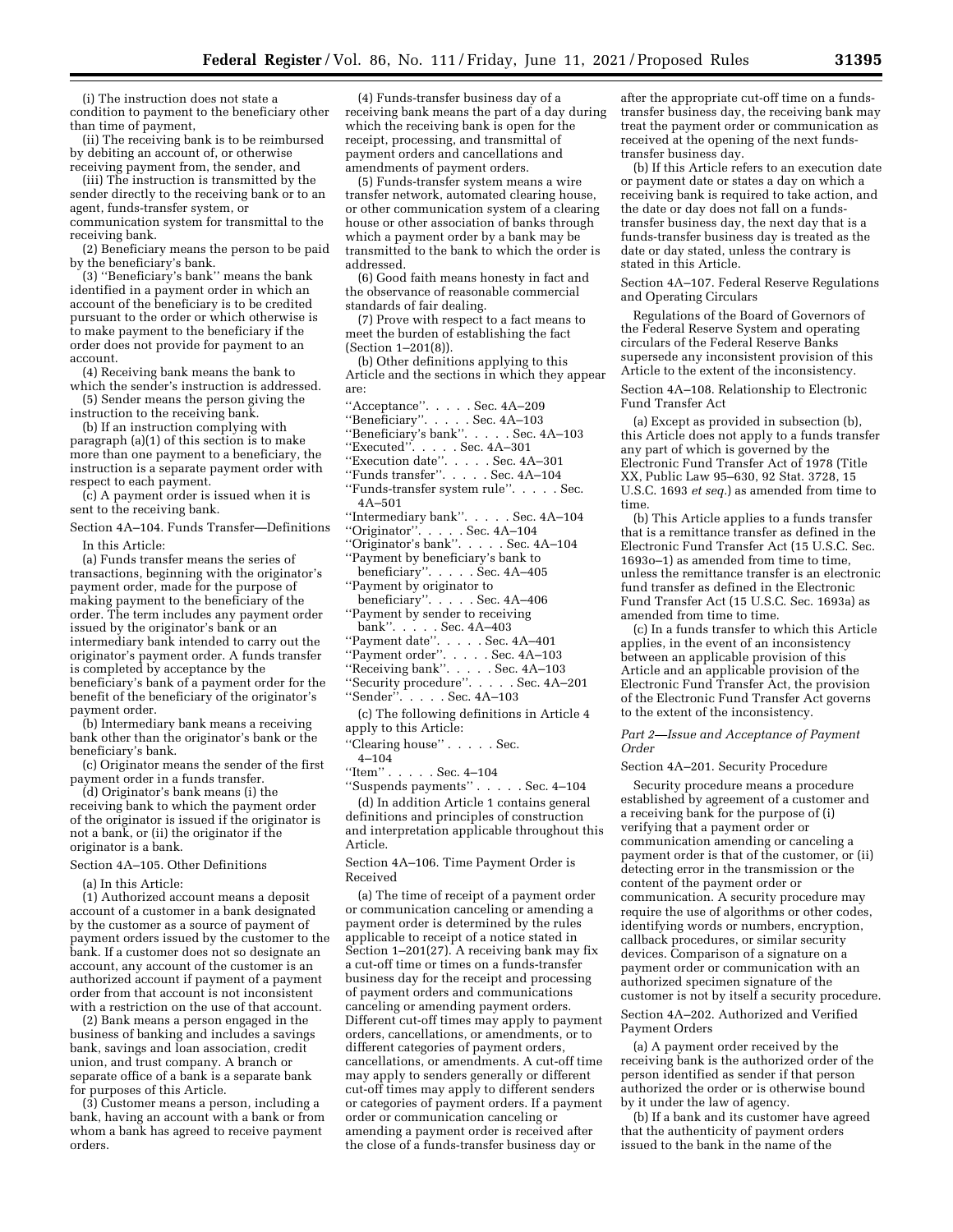customer as sender will be verified pursuant to a security procedure, a payment order received by the receiving bank is effective as the order of the customer, whether or not authorized, if (i) the security procedure is a commercially reasonable method of providing security against unauthorized payment orders, and (ii) the bank proves that it accepted the payment order in good faith and in compliance with the security procedure and any written agreement or instruction of the customer restricting acceptance of payment orders issued in the name of the customer. The bank is not required to follow an instruction that violates a written agreement with the customer or notice of which is not received at a time and in a manner affording the bank a reasonable opportunity to act on it before the payment order is accepted.

(c) Commercial reasonableness of a security procedure is a question of law to be determined by considering the wishes of the customer expressed to the bank, the circumstances of the customer known to the bank, including the size, type, and frequency of payment orders normally issued by the customer to the bank, alternative security procedures offered to the customer, and security procedures in general use by customers and receiving banks similarly situated. A security procedure is deemed to be commercially reasonable if (i) the security procedure was chosen by the customer after the bank offered, and the customer refused, a security procedure that was commercially reasonable for that customer, and (ii) the customer expressly agreed in writing to be bound by any payment order, whether or not authorized, issued in its name and accepted by the bank in compliance with the security procedure chosen by the customer.

(d) The term sender in this Article includes the customer in whose name a payment order is issued if the order is the authorized order of the customer under subsection (a) of this section, or it is effective as the order of the customer under subsection (b) of this section.

(e) This section applies to amendments and cancellations of payment orders to the same extent it applies to payment orders.

(f) Except as provided in this section and in section 4A–203(a)(1), rights and obligations arising under this section or section 4A–203 may not be varied by agreement.

Section 4A–203. Unenforceability of Certain Verified Payment Orders

(a) If an accepted payment order is not, under section  $4A-202(a)$ , an authorized order of a customer identified as sender, but is effective as an order of the customer pursuant to section 4A–202(b), the following rules apply:

(1) By express written agreement, the receiving bank may limit the extent to which it is entitled to enforce or retain payment of the payment order.

(2) The receiving bank is not entitled to enforce or retain payment of the payment order if the customer proves that the order was not caused, directly or indirectly, by a person (i) entrusted at any time with duties to act for the customer with respect to payment orders or the security procedure, or (ii) who obtained access to transmitting

facilities of the customer or who obtained, from a source controlled by the customer and without authority of the receiving bank, information facilitating breach of the security procedure, regardless of how the information was obtained or whether the customer was at fault. Information includes any access device, computer software, or the like.

(b) This section applies to amendments of payment orders to the same extent it applies to payment orders.

Section 4A–204. Refund of Payment and Duty of Customer To Report With Respect to Unauthorized Payment Order

(a) If a receiving bank accepts a payment order issued in the name of its customer as sender which is (i) not authorized and not effective as the order of the customer under section 4A–202, or (ii) not enforceable, in whole or in part, against the customer under section 4A–203, the bank shall refund any payment of the payment order received from the customer to the extent the bank is not entitled to enforce payment and shall pay interest on the refundable amount calculated from the date the bank received payment to the date of the refund. However, the customer is not entitled to interest from the bank on the amount to be refunded if the customer fails to exercise ordinary care to determine that the order was not authorized by the customer and to notify the bank of the relevant facts within a reasonable time not exceeding 90 days after the date the customer received notification from the bank that the order was accepted or that the customer's account was debited with respect to the order The bank is not entitled to any recovery from the customer on account of a failure by the customer to give notification as stated in this section.

(b) Reasonable time under subsection (a) of this section may be fixed by agreement as stated in section 1–204(1), but the obligation of a receiving bank to refund payment as stated in subsection (a) may not otherwise be varied by agreement.

Section 4A–205. Erroneous Payment Orders

(a) If an accepted payment order was transmitted pursuant to a security procedure for the detection of error and the payment order (i) erroneously instructed payment to a beneficiary not intended by the sender, (ii) erroneously instructed payment in an amount greater than the amount intended by the sender, or (iii) was an erroneously transmitted duplicate of a payment order previously sent by the sender, the following rules apply:

(1) If the sender proves that the sender or a person acting on behalf of the sender pursuant to section 4A–206 complied with the security procedure and that the error would have been detected if the receiving bank had also complied, the sender is not obliged to pay the order to the extent stated in this paragraphs (2) and (3).

(2) If the funds transfer is completed on the basis of an erroneous payment order described in clause (i) or (iii) of subsection (a), the sender is not obliged to pay the order and the receiving bank is entitled to recover from the beneficiary any amount paid to the beneficiary to the extent allowed by the law governing mistake and restitution.

(3) If the funds transfer is completed on the basis of a payment order described in clause (ii) of subsection (a), the sender is not obliged to pay the order to the extent the amount received by the beneficiary is greater than the amount intended by the sender. In that case, the receiving bank is entitled to recover from the beneficiary the excess amount received to the extent allowed by the law governing mistake and restitution.

(b) If (i) the sender of an erroneous payment order described in subsection (a) is not obliged to pay all or part of the order, and (ii) the sender receives notification from the receiving bank that the order was accepted by the bank or that the sender's account was debited with respect to the order, the sender has a duty to exercise ordinary care, on the basis of information available to the sender, to discover the error with respect to the order and to advise the bank of the relevant facts within a reasonable time, not exceeding 90 days, after the bank's notification was received by the sender. If the bank proves that the sender failed to perform that duty, the sender is liable to the bank for the loss the bank proves it incurred as a result of the failure, but the liability of the sender may not exceed the amount of the sender's order.

(c) This section applies to amendments to payment orders to the same extent it applies to payment orders.

Section 4A–206. Transmission of Payment Order Through Funds-Transfer or Other Communication System

(a) If a payment order addressed to a receiving bank is transmitted to a fundstransfer system or other third-party communication system for transmittal to the bank, the system is deemed to be an agent of the sender for the purpose of transmitting the payment order to the bank. If there is a discrepancy between the terms of the payment order transmitted to the system and the terms of the payment order transmitted by the system to the bank, the terms of the payment order of the sender are those transmitted by the system. This section does not apply to a funds-transfer system of the Federal Reserve Banks.

(b) This section applies to cancellations and amendments of payment orders to the same extent it applies to payment orders.

Section 4A–207. Misdescription of Beneficiary

(a) Subject to subsection (b), if, in a payment order received by the beneficiary's bank, the name, bank account number, or other identification of the beneficiary refers to a nonexistent or unidentifiable person or account, no person has rights as a beneficiary of the order and acceptance of the order cannot occur.

(b) If a payment order received by the beneficiary's bank identifies the beneficiary both by name and by an identifying or bank account number and the name and number identify different persons, the following rules apply:

(1) Except as otherwise provided in subsection (c), if the beneficiary's bank does not know that the name and number refer to different persons, it may rely on the number as the proper identification of the beneficiary of the order. The beneficiary's bank need not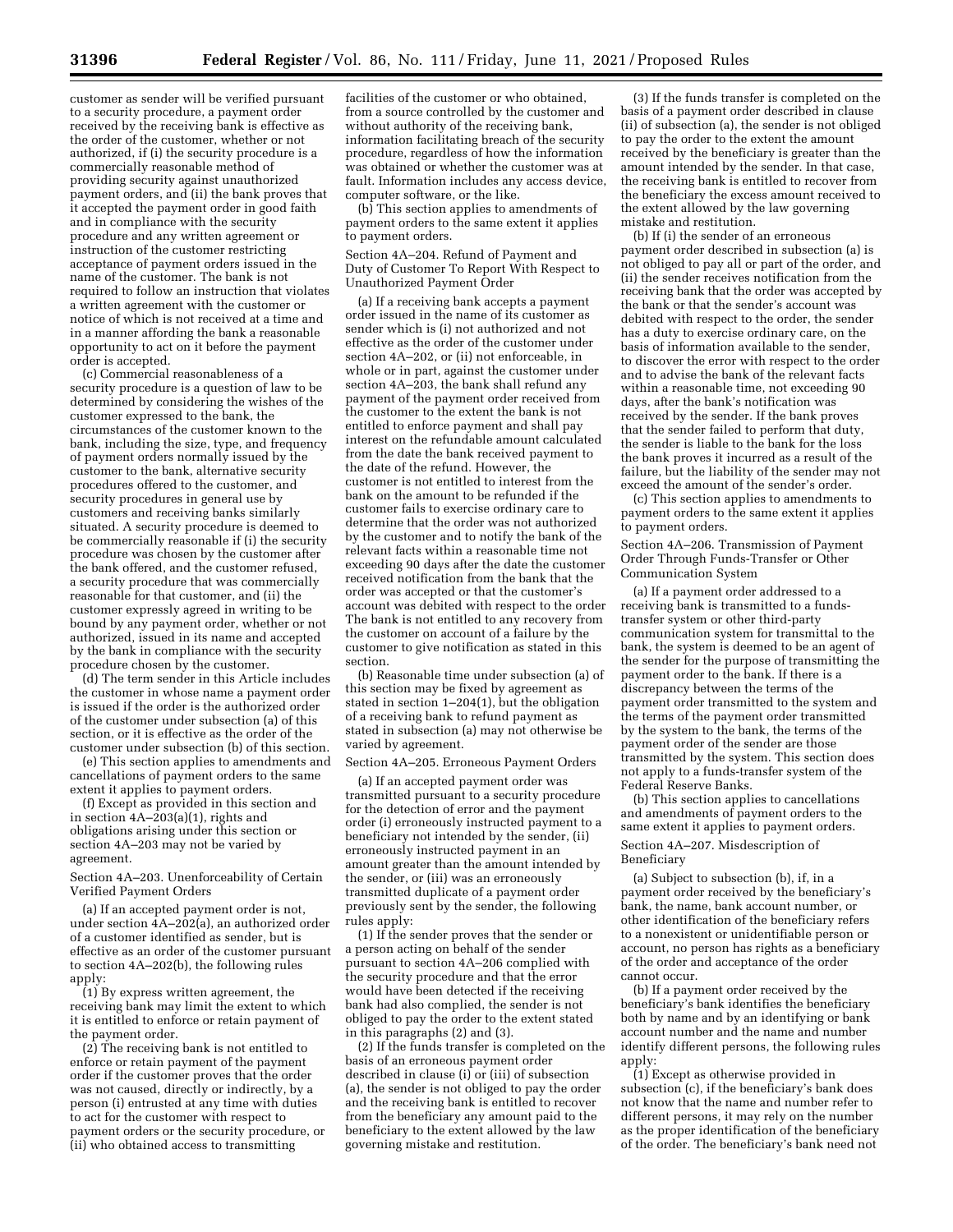determine whether the name and number refer to the same person.

(2) If the beneficiary's bank pays the person identified by name or knows that the name and number identify different persons, no person has rights as beneficiary except the person paid by the beneficiary's bank if that person was entitled to receive payment from the originator of the funds transfer. If no person has rights as beneficiary, acceptance of the order cannot occur.

(c) If (i) a payment order described in subsection  $(b)$  is accepted, (ii) the originator's payment order described the beneficiary inconsistently by name and number, and (iii) the beneficiary's bank pays the person identified by number as permitted by subsection  $(b)(1)$ , the following rules apply:

(1) If the originator is a bank, the originator is obliged to pay its order.

(2) If the originator is not a bank and proves that the person identified by number was not entitled to receive payment from the originator, the originator is not obliged to pay its order unless the originator's bank proves that the originator, before acceptance of the originator's order, had notice that payment of a payment order issued by the originator might be made by the beneficiary's bank on the basis of an identifying or bank account number even if it identifies a person different from the named beneficiary. Proof of notice may be made by any admissible evidence. The originator's bank satisfies the burden of proof if it proves that the originator, before the payment order was accepted, signed a writing stating the information to which the notice relates.

(d) In a case governed by subsection (b)(1), if the beneficiary's bank rightfully pays the person identified by number and that person was not entitled to receive payment from the originator, the amount paid may be recovered from that person to the extent allowed by the law governing mistake and restitution as follows:

(1) If the originator is obliged to pay its payment order as stated in subsection (c), the originator has the right to recover.

(2) If the originator is not a bank and is not obliged to pay its payment order, the originator's bank has the right to recover.

# Section 4A–208. Misdescription of Intermediary Bank or Beneficiary's Bank

(a) This subsection applies to a payment order identifying an intermediary bank or the beneficiary's bank only by an identifying number.

(1) The receiving bank may rely on the number as the proper identification of the intermediary or beneficiary's bank and need not determine whether the number identifies a bank.

(2) The sender is obliged to compensate the receiving bank for any loss and expenses incurred by the receiving bank as a result of its reliance on the number in executing or attempting to execute the order.

(b) This subsection applies to a payment order identifying an intermediary bank or the beneficiary's bank both by name and an identifying number if the name and number identify different persons.

(1) If the sender is a bank, the receiving bank may rely on the number as the proper identification of the intermediary or

beneficiary's bank if the receiving bank, when it executes the sender's order, does not know that the name and number identify different persons. The receiving bank need not determine whether the name and number refer to the same person or whether the number refers to a bank. The sender is obliged to compensate the receiving bank for any loss and expenses incurred by the receiving bank as a result of its reliance on the number in executing or attempting to execute the order.

(2) If the sender is not a bank and the receiving bank proves that the sender, before the payment order was accepted, had notice that the receiving bank might rely on the number as the proper identification of the intermediary or beneficiary's bank even if it identifies a person different from the bank identified by name, the rights and obligations of the sender and the receiving bank are governed by subsection (b)(1), as though the sender were a bank. Proof of notice may be made by any admissible evidence. The receiving bank satisfies the burden of proof if it proves that the sender, before the payment order was accepted, signed a writing stating the information to which the notice relates.

(3) Regardless of whether the sender is a bank, the receiving bank may rely on the name as the proper identification of the intermediary or beneficiary's bank if the receiving bank, at the time it executes the sender's order, does not know that the name and number identify different persons. The receiving bank need not determine whether the name and number refer to the same person.

(4) If the receiving bank knows that the name and number identify different persons, reliance on either the name or the number in executing the sender's payment order is a breach of the obligation stated in section 4A– 302(a)(1).

Section 4A–209. Acceptance of Payment Order

(a) Subject to subsection (d), a receiving bank other than the beneficiary's bank accepts a payment order when it executes the order.

(b) Subject to subsections (c) and (d), a beneficiary's bank accepts a payment order at the earliest of the following times:

(1) When the bank (i) pays the beneficiary as stated in section  $4\overline{A} - 40\overline{5}$ (a) or  $4\overline{A} - 40\overline{5}$ (b), or (ii) notifies the beneficiary of receipt of the order or that the account of the beneficiary has been credited with respect to the order unless the notice indicates that the bank is rejecting the order or that funds with respect to the order may not be withdrawn or used until receipt of payment from the sender of the order;

(2) When the bank receives payment of the entire amount of the sender's order pursuant to section  $4A-403(a)(1)$  or  $4A-403(a)(2)$ ; or

(3) The opening of the next funds-transfer business day of the bank following the payment date of the order if, at that time, the amount of the sender's order is fully covered by a withdrawable credit balance in an authorized account of the sender or the bank has otherwise received full payment from the sender, unless the order was rejected before that time or is rejected within (i) one hour

after that time, or (ii) one hour after the opening of the next business day of the sender following the payment date if that time is later. If notice of rejection is received by the sender after the payment date and the authorized account of the sender does not bear interest, the bank is obliged to pay interest to the sender on the amount of the order for the number of days elapsing after the payment date to the day the sender receives notice or learns that the order was not accepted, counting that day as an elapsed day. If the withdrawable credit balance during that period falls below the amount of the order, the amount of interest payable is reduced accordingly.

(c) Acceptance of a payment order cannot occur before the order is received by the receiving bank. Acceptance does not occur under subsection (b)(2) or (b)(3) if the beneficiary of the payment order does not have an account with the receiving bank, the account has been closed, or the receiving bank is not permitted by law to receive credits for the beneficiary's account.

(d) A payment order issued to the originator's bank cannot be accepted until the payment date if the bank is the beneficiary's bank, or the execution date if the bank is not the beneficiary's bank. If the originator's bank executes the originator's payment order before the execution date or pays the beneficiary of the originator's payment order before the payment date and the payment order is subsequently canceled pursuant to section 4A–211(b), the bank may recover from the beneficiary any payment received to the extent allowed by the law governing mistake and restitution.

## Section 4A–210. Rejection of Payment Order

(a) A payment order is rejected by the receiving bank by a notice of rejection transmitted to the sender orally, electronically, or in writing. A notice of rejection need not use any particular words and is sufficient if it indicates that the receiving bank is rejecting the order or will not execute or pay the order. Rejection is effective when the notice is given if transmission is by a means that is reasonable in the circumstances. If notice of rejection is given by a means that is not reasonable, rejection is effective when the notice is received. If an agreement of the sender and receiving bank establishes the means to be used to reject a payment order, (i) any means complying with the agreement is reasonable and (ii) any means not complying is not reasonable unless no significant delay in receipt of the notice resulted from the use of the noncomplying means.

(b) This subsection applies if a receiving bank other than the beneficiary's bank fails to execute a payment order despite the existence on the execution date of a withdrawable credit balance in an authorized account of the sender sufficient to cover the order. If the sender does not receive notice of rejection of the order on the execution date and the authorized account of the sender does not bear interest, the bank is obliged to pay interest to the sender on the amount of the order for the number of days elapsing after the execution date to the earlier of the day the order is canceled pursuant to section 4A–211(d) or the day the sender receives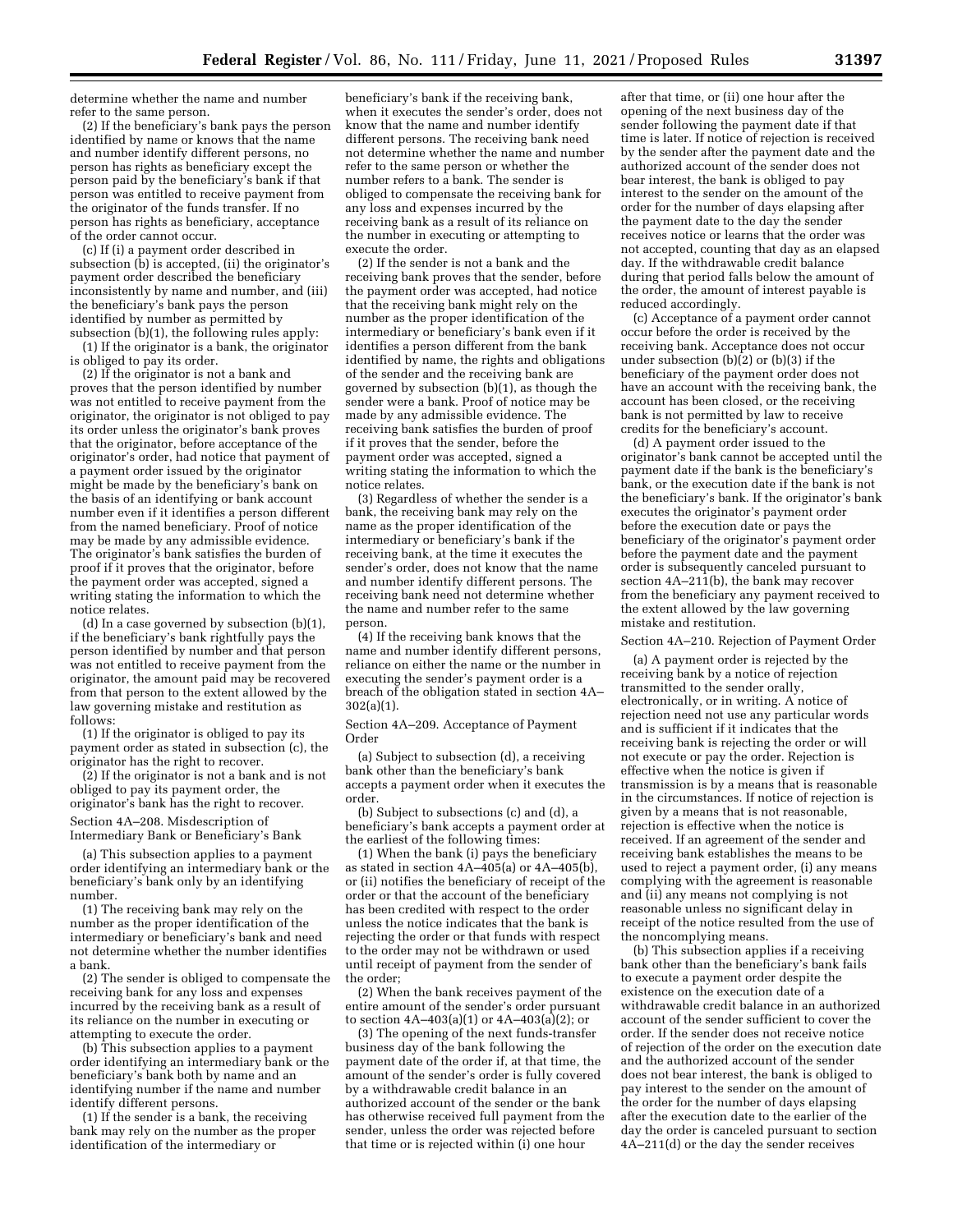notice or learns that the order was not executed, counting the final day of the period as an elapsed day. If the withdrawable credit balance during that period falls below the amount of the order, the amount of interest is reduced accordingly.

(c) If a receiving bank suspends payments, all unaccepted payment orders issued to it are deemed rejected at the time the bank suspends payments.

(d) Acceptance of a payment order precludes a later rejection of the order. Rejection of a payment order precludes a later acceptance of the order.

#### Section 4A–211. Cancellation and Amendment of Payment Order

(a) A communication of the sender of a payment order canceling or amending the order may be transmitted to the receiving bank orally, electronically, or in writing. If a security procedure is in effect between the sender and the receiving bank, the communication is not effective to cancel or amend the order unless the communication is verified pursuant to the security procedure or the bank agrees to the cancellation or amendment.

(b) Subject to subsection (a), a communication by the sender canceling or amending a payment order is effective to cancel or amend the order if notice of the communication is received at a time and in a manner affording the receiving bank a reasonable opportunity to act on the communication before the bank accepts the payment order.

(c) After a payment order has been accepted, cancellation or amendment of the order is not effective unless the receiving bank agrees or a funds-transfer system rule allows cancellation or amendment without agreement of the bank.

(1) With respect to a payment order accepted by a receiving bank other than the beneficiary's bank, cancellation or amendment is not effective unless a conforming cancellation or amendment of the payment order issued by the receiving bank is also made.

(2) With respect to a payment order accepted by the beneficiary's bank, cancellation or amendment is not effective unless the order was issued in execution of an unauthorized payment order, or because of a mistake by a sender in the funds transfer which resulted in the issuance of a payment order (i) that is a duplicate of a payment order previously issued by the sender, (ii) that orders payment to a beneficiary not entitled to receive payment from the originator, or (iii) that orders payment in an amount greater than the amount the beneficiary was entitled to receive from the originator. If the payment order is canceled or amended, the beneficiary's bank is entitled to recover from the beneficiary any amount paid to the beneficiary to the extent allowed by the law governing mistake and restitution.

(d) An unaccepted payment order is canceled by operation of law at the close of the fifth funds-transfer business day of the receiving bank after the execution date or payment date of the order.

(e) A canceled payment order cannot be accepted. If an accepted payment order is canceled, the acceptance is nullified and no

person has any right or obligation based on the acceptance. Amendment of a payment order is deemed to be cancellation of the original order at the time of amendment and issue of a new payment order in the amended form at the same time.

(f) Unless otherwise provided in an agreement of the parties or in a funds-transfer system rule, if the receiving bank, after accepting a payment order, agrees to cancellation or amendment of the order by the sender or is bound by a funds-transfer system rule allowing cancellation or amendment without the bank's agreement, the sender, whether or not cancellation or amendment is effective, is liable to the bank for any loss and expenses, including reasonable attorney's fees, incurred by the bank as a result of the cancellation or amendment or attempted cancellation or amendment.

(g) A payment order is not revoked by the death or legal incapacity of the sender unless the receiving bank knows of the death or of an adjudication of incapacity by a court of competent jurisdiction and has reasonable opportunity to act before acceptance of the order.

(h) A funds-transfer system rule is not effective to the extent it conflicts with subsection (c)(2) of this section.

Section 4A–212. Liability and Duty of Receiving Bank Regarding Unaccepted Payment Order

If a receiving bank fails to accept a payment order that it is obliged by express agreement to accept, the bank is liable for breach of the agreement to the extent provided in the agreement or in this Article, but does not otherwise have any duty to accept a payment order or, before acceptance, to take any action, or refrain from taking action, with respect to the order except as provided in this Article or by express agreement. Liability based on acceptance arises only when acceptance occurs as stated in section 4A–209, and liability is limited to that provided in this Article. A receiving bank is not the agent of the sender or beneficiary of the payment order it accepts, or of any other party to the funds transfer, and the bank owes no duty to any party to the funds transfer except as provided in this Article or by express agreement.

## *Part 3—Execution of Sender's Payment Order by Receiving Bank*

Section 4A–301. Execution and Execution Date

(a) A payment order is ''executed'' by the receiving bank when it issues a payment order intended to carry out the payment order received by the bank. A payment order received by the beneficiary's bank can be accepted but cannot be executed.

(b) Execution date of a payment order means the day on which the receiving bank may properly issue a payment order in execution of the sender's order. The execution date may be determined by instruction of the sender but cannot be earlier than the day the order is received and, unless otherwise determined, is the day the order is received. If the sender's instruction states a payment date, the execution date is the

payment date or an earlier date on which execution is reasonably necessary to allow payment to the beneficiary on the payment date.

Section 4A–302. Obligations of Receiving Bank in Execution of Payment Order

(a) Except as provided in subsections (b) through (d), if the receiving bank accepts a payment order pursuant to section 4A–  $209(a)$ , the bank has the following obligations in executing the order:

(1) The receiving bank is obliged to issue, on the execution date, a payment order complying with the sender's order and to follow the sender's instructions concerning (i) any intermediary bank or funds-transfer system to be used in carrying out the funds transfer, or (ii) the means by which payment orders are to be transmitted in the funds transfer. If the originator's bank issues a payment order to an intermediary bank, the originator's bank is obliged to instruct the intermediary bank according to the instruction of the originator. An intermediary bank in the funds transfer is similarly bound by an instruction given to it by the sender of the payment order it accepts.

(2) If the sender's instruction states that the funds transfer is to be carried out telephonically or by wire transfer or otherwise indicates that the funds transfer is to be carried out by the most expeditious means, the receiving bank is obliged to transmit its payment order by the most expeditious available means, and to instruct any intermediary bank accordingly. If a sender's instruction states a payment date, the receiving bank is obliged to transmit its payment order at a time and by means reasonably necessary to allow payment to the beneficiary on the payment date or as soon thereafter as is feasible.

(b) Unless otherwise instructed, a receiving bank executing a payment order may (i) use any funds-transfer system if use of that system is reasonable in the circumstances, and (ii) issue a payment order to the beneficiary's bank or to an intermediary bank through which a payment order conforming to the sender's order can expeditiously be issued to the beneficiary's bank if the receiving bank exercises ordinary care in the selection of the intermediary bank. A receiving bank is not required to follow an instruction of the sender designating a fundstransfer system to be used in carrying out the funds transfer if the receiving bank, in good faith, determines that it is not feasible to follow the instruction or that following the instruction would unduly delay completion of the funds transfer.

(c) Unless subsection (a)(2) applies or the receiving bank is otherwise instructed, the bank may execute a payment order by transmitting its payment order by first class mail or by any means reasonable in the circumstances. If the receiving bank is instructed to execute the sender's order by transmitting its payment order by the means stated or by any means as expeditious as the means stated.

(d) Unless instructed by the sender, (i) the receiving bank may not obtain payment of its charges for services and expenses in connection with the execution of the sender's order by issuing a payment order in an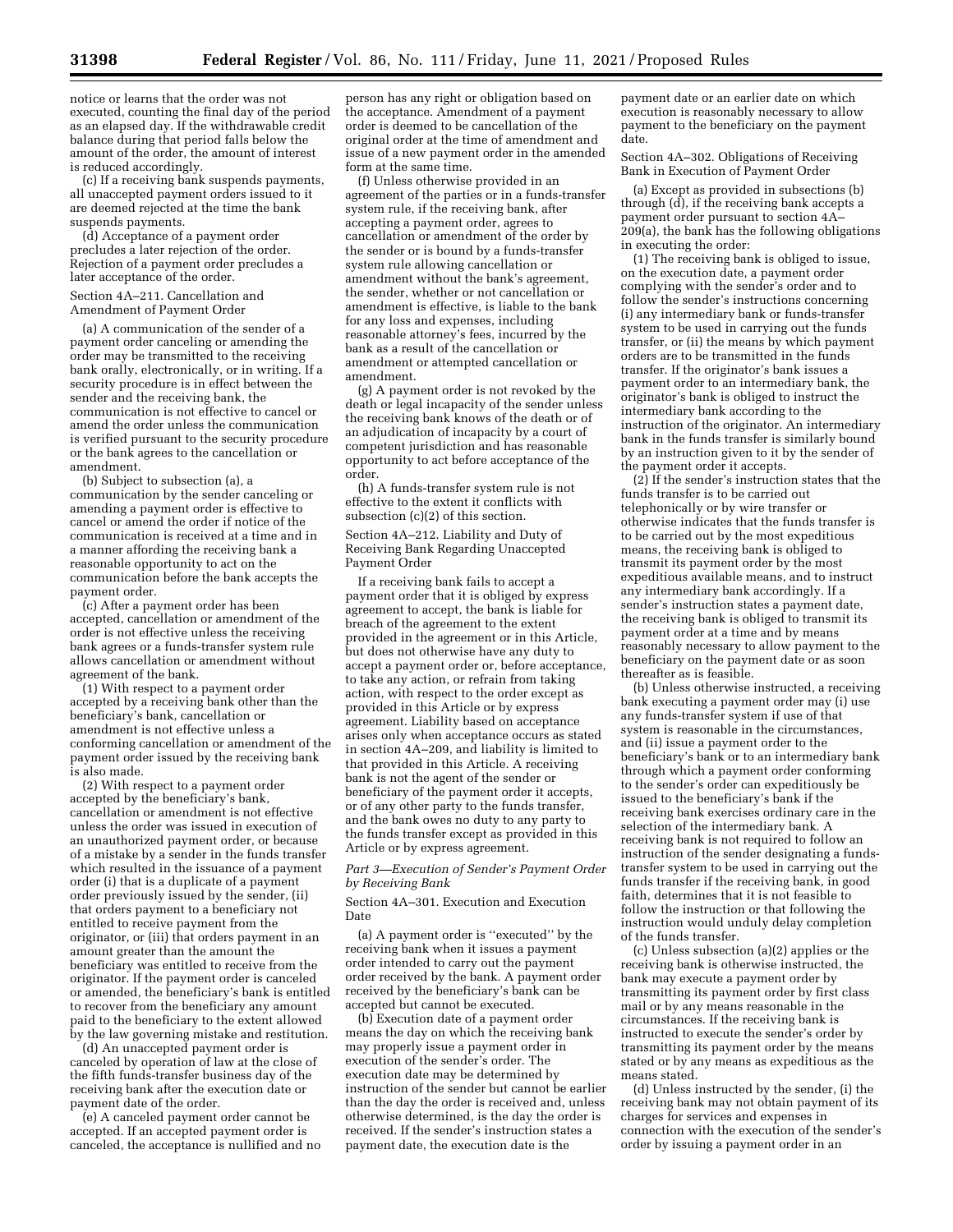amount equal to the amount of the sender's order less the amount of the charges, and (ii) may not instruct a subsequent receiving bank to obtain payment of its charges in the same manner.

Section 4A–303. Erroneous Execution of Payment Order

(a) A receiving bank that (i) executes the payment order of the sender by issuing a payment order in an amount greater than the amount of the sender's order, or (ii) issues a payment order in execution of the sender's order and then issues a duplicate order, is entitled to payment of the amount of the sender's order under section 4A–402(c) if that subsection is otherwise satisfied. The bank is entitled to recover from the beneficiary of the erroneous order the excess payment received to the extent allowed by the law governing mistake and restitution.

(b) A receiving bank that executes the payment order of the sender by issuing a payment order in an amount less than the amount of the sender's order is entitled to payment of the amount of the sender's order under section 4A–402(c) if (i) that subsection is otherwise satisfied and (ii) the bank corrects its mistake by issuing an additional payment order for the benefit of the beneficiary of the sender's order. If the error is not corrected, the issuer of the erroneous order is entitled to receive or retain payment from the sender of the order it accepted only to the extent of the amount of the erroneous order. This subsection does not apply if the receiving bank executes the sender's payment order by issuing a payment order in an amount less than the amount of the sender's order for the purpose of obtaining payment of its charges for services and expenses pursuant to instruction of the sender.

(c) If a receiving bank executes the payment order of the sender by issuing a payment order to a beneficiary different from the beneficiary of the sender's order and the funds transfer is completed on the basis of that error, the sender of the payment order that was erroneously executed and all previous senders in the funds transfer are not obliged to pay the payment orders they issued. The issuer of the erroneous order is entitled to recover from the beneficiary of the order the payment received to the extent allowed by the law governing mistake and restitution.

### Section 4A–304. Duty of Sender To Report Erroneously Executed Payment Order

If the sender of a payment order that is erroneously executed as stated in section 4A– 303 receives notification from the receiving bank that the order was executed or that the sender's account was debited with respect to the order, the sender has a duty to exercise ordinary care to determine, on the basis of information available to the sender, that the order was erroneously executed and to notify the bank of the relevant facts within a reasonable time not exceeding 90 days after the notification from the bank was received by the sender. If the sender fails to perform that duty, the bank is not obliged to pay interest on any amount refundable to the sender under section 4A–402(d) for the period before the bank learns of the execution error. The bank is not entitled to

any recovery from the sender on account of a failure by the sender to perform the duty stated in this section.

Section 4A–305. Liability for Late or Improper Execution or Failure To Execute Payment Order

(a) If a funds transfer is completed but execution of a payment order by the receiving bank in breach of section 4A–302 results in delay in payment to the beneficiary, the bank is obliged to pay interest to either the originator or the beneficiary of the funds transfer for the period of delay caused by the improper execution. Except as provided in subsection (c), additional damages are not recoverable.

(b) If execution of a payment order by a receiving bank in breach of section 4A–302 results in (i) noncompletion of the funds transfer, (ii) failure to use an intermediary bank designated by the originator, or (iii) issuance of a payment order that does not comply with the terms of the payment order of the originator, the bank is liable to the originator for its expenses in the funds transfer and for incidental expenses and interest losses, to the extent not covered by subsection (a), resulting from the improper execution. Except as provided in subsection (c), additional damages are not recoverable.

(c) In addition to the amounts payable under subsections (a) and (b), damages, including consequential damages, are recoverable to the extent provided in an express written agreement of the receiving bank.

(d) If a receiving bank fails to execute a payment order it was obliged by express agreement to execute, the receiving bank is liable to the sender for its expenses in the transaction and for incidential expenses and interest losses resulting from the failure to execute. Additional damages, including consequential damages, are recoverable to the extent provided in an express written agreement of the receiving bank, but are not otherwise recoverable.

(e) Reasonable attorney's fees are recoverable if demand for compensation under subsection (a) or (b) is made and refused before an action is brought on the claim. If a claim is made for breach of an agreement under subsection (d) and the agreement does not provide for damages, reasonable attorney's fees are recoverable if demand for compensation under subsection (d) is made and refused before an action is brought on the claim.

(f) Except as stated in this section, the liability of a receiving bank under subsections (a) and (b) of this section may not be varied by agreement.

### *Part 4—Payment*

Section 4A–401. Payment Date

Payment date of a payment order means the day on which the amount of the order is payable to the beneficiary by the beneficiary's bank. The payment date may be determined by instruction of the sender but cannot be earlier than the day the order is received by the beneficiary's bank and, unless otherwise determined, is the day the order is received by the beneficiary's bank.

Section 4A–402. Obligation of Sender To Pay Receiving Bank

(a) This section is subject to sections 4A– 205 and 4A–207.

(b) With respect to a payment order issued to the beneficiary's bank, acceptance of the order by the bank obliges the sender to pay the bank the amount of the order, but payment is not due until the payment date of the order.

(c) This subsection is subject to subsection (e) and to section 4A–303. With respect to a payment order issued to a receiving bank other than the beneficiary's bank, acceptance of the order by the receiving bank obliges the sender to pay the bank the amount of the sender's order. Payment by the sender is not due until the execution date of the sender's order. The obligation of that sender to pay its payment order is excused if the funds transfer is not completed by acceptance by the beneficiary's bank of a payment order instructing payment to the beneficiary of that sender's payment order.

(d) If the sender of a payment order pays the order and was not obliged to pay all or part of the amount paid, the bank receiving payment is obliged to refund payment to the extent the sender was not obliged to pay. Except as provided in sections 4A–204 and 4A–304, interest is payable on the refundable amount from the date of payment.

(e) If a funds transfer is not completed as stated in subsection (c) and an intermediary bank is obliged to refund payment as stated in subsection (d) but is unable to do so because not permitted by applicable law or because the bank suspends payments, a sender in the funds transfer that executed a payment order in compliance with an instruction, as stated in section 4A–302(a)(1), to route the funds transfer through that intermediary bank is entitled to receive or retain payment from the sender of the payment order that it accepted. The first sender in the funds transfer that issued an instruction requiring routing through that intermediary bank is subrogated to the right of the bank that paid the intermediary bank to refund as stated in subsection (d) of this section .

(f) The right of the sender of a payment order to be excused from the obligation to pay the order as stated in this subsection (c) or to receive refund under subsection (d) may not be varied by agreement.

Section 4A–403. Payment by Sender To Receiving Bank

(a) Payment of the sender's obligation under section 4A–402 to pay the receiving bank occurs as follows:

(1) If the sender is a bank, payment occurs when the receiving bank receives final settlement of the obligation through a Federal Reserve Bank or through a funds-transfer system.

(2) If the sender is a bank and the sender (i) credited an account of the receiving bank with the sender, or (ii) caused an account of the receiving bank in another bank to be credited, payment occurs when the credit is withdrawn or, if not withdrawn, at midnight of the day on which the credit is withdrawable and the receiving bank learns of that fact.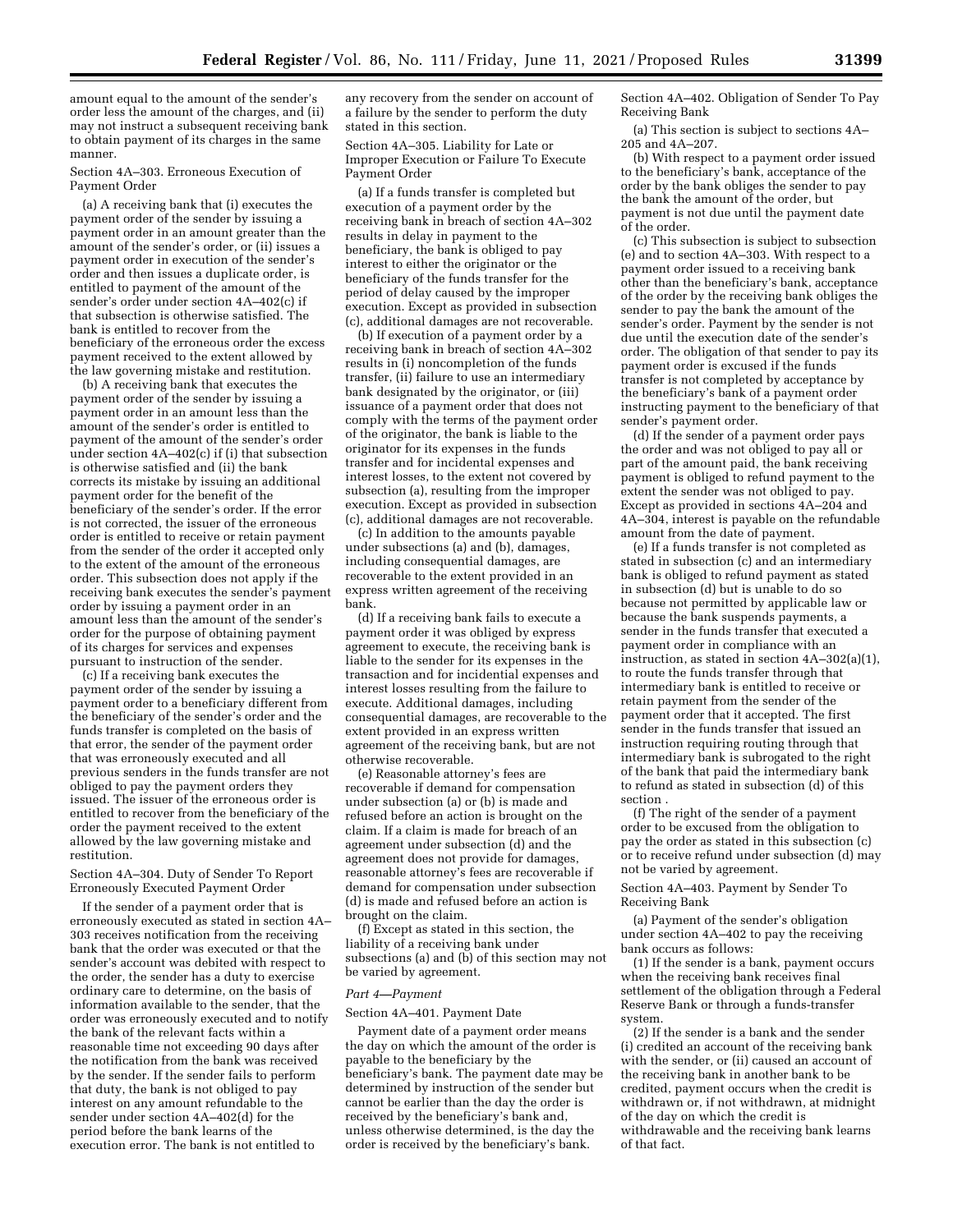(3) If the receiving bank debits an account of the sender with the receiving bank, payment occurs when the debit is made to the extent the debit is covered by a withdrawable credit balance in the account.

(b) If the sender and receiving bank are members of a funds-transfer system that nets obligations multilaterally among participants, the receiving bank receives final settlement when settlement is complete in accordance with the rules of the system. The obligation of the sender to pay the amount of a payment order transmitted through the funds-transfer system may be satisfied, to the extent permitted by the rules of the system, by setting off and applying against the sender's obligation the right of the sender to receive payment from the receiving bank of the amount of any other payment order transmitted to the sender by the receiving bank through the funds-transfer system. The aggregate balance of obligations owed by each sender to each receiving bank in the funds-transfer system may be satisfied, to the extent permitted by the rules of the system, by setting off and applying against that balance the aggregate balance of obligations owed to the sender by other members of the system. The aggregate balance is determined after the right of setoff stated in the second sentence of this subsection has been exercised.

(c) If two banks transmit payment orders to each other under an agreement that settlement of the obligations of each bank to the other under section 4A–402 will be made at the end of the day or other period, the total amount owed with respect to all orders transmitted by one bank shall be set off against the total amount owed with respect to all orders transmitted by the other bank. To the extent of the setoff, each bank has made payment to the other.

(d) In a case not covered by paragraph (a) of this section, the time when payment of the sender's obligation under section 4A–402(b) or 4A–402(c) occurs is governed by applicable principles of law that determine when an obligation is satisfied. Section 4A–404. Obligation of Beneficiary's Bank To Pay and Give Notice to Beneficiary

(a) Subject to sections 4A–211(e), 4A– 405(d), and 4A–405(e), if a beneficiary's bank accepts a payment order, the bank is obliged to pay the amount of the order to the beneficiary of the order. Payment is due on the payment date of the order, but if acceptance occurs on the payment date after the close of the funds-transfer business day of the bank, payment is due on the next funds-transfer business day. If the bank refuses to pay after demand by the beneficiary and receipt of notice of particular circumstances that will give rise to consequential damages as a result of nonpayment, the beneficiary may recover damages resulting from the refusal to pay to the extent the bank had notice of the damages, unless the bank proves that it did not pay because of a reasonable doubt concerning the right of the beneficiary to payment.

(b) If a payment order accepted by the beneficiary's bank instructs payment to an account of the beneficiary, the bank is obliged to notify the beneficiary of receipt of

the order before midnight of the next fundstransfer business day following the payment date. If the payment order does not instruct payment to an account of the beneficiary, the bank is required to notify the beneficiary only if notice is required by the order. Notice may be given by first class mail or any other means reasonable in the circumstances. If the bank fails to give the required notice, the bank is obliged to pay interest to the beneficiary on the amount of the payment order from the day notice should have been given until the day the beneficiary learned of receipt of the payment order by the bank. No other damages are recoverable. Reasonable attorney's fees are also recoverable if demand for interest is made and refused before an action is brought on the claim.

(c) The right of a beneficiary to receive payment and damages as stated in subsection (a) may not be varied by agreement or a funds-transfer system rule. The right of a beneficiary to be notified as stated in subsection (b) of this section may be varied by agreement of the beneficiary or by a fundstransfer system rule if the beneficiary is notified of the rule before initiation of the funds transfer.

Section 4A–405. Payment by Beneficiary's Bank To Beneficiary

(a) If the beneficiary's bank credits an account of the beneficiary of a payment order, payment of the bank's obligation under section 4A–404(a) occurs when and to the extent (i) the beneficiary is notified of the right to withdraw the credit, (ii) the bank lawfully applies the credit to a debt of the beneficiary, or (iii) funds with respect to the order are otherwise made available to the beneficiary by the bank.

(b) If the beneficiary's bank does not credit an account of the beneficiary of a payment order, the time when payment of the bank's obligation under section 4A–404(a) occurs is governed by principles of law that determine when an obligation is satisfied.

(c) Except as stated in paragraphs (d) and (e) of this section, if the beneficiary's bank pays the beneficiary of a payment order under a condition to payment or agreement of the beneficiary giving the bank the right to recover payment from the beneficiary if the bank does not receive payment of the order, the condition to payment or agreement is not enforceable.

(d) A funds-transfer system rule may provide that payments made to beneficiaries of funds transfer made through the system are provisional until receipt of payment by the beneficiary's bank of the payment order it accepted. A beneficiary's bank that makes a payment that is provisional under the rule is entitled to refund from the beneficiary if (i) the rule requires that both the beneficiary and the originator be given notice of the provisional nature of the payment before the funds transfer is initiated, (ii) the beneficiary, the beneficiary's bank and the originator's bank agreed to be bound by the rule, and (iii) the beneficiary's bank did not receive payment of the payment order that it accepted. If the beneficiary is obliged to refund payment to the beneficiary's bank, acceptance of the payment order by the beneficiary's bank is nullified and no payment by the originator of the funds

transfer to the beneficiary occurs under section 4A–406.

(e) This paragraph applies to a funds transfer that includes a payment order transmitted over a funds-transfer system that (i) nets obligations-multilaterally among participants, and (ii) has in effect a losssharing agreement among participants for the purpose of providing funds necessary to complete settlement of the obligations of one or more participants that do not meet their settlement obligations. If the beneficiary's bank in the funds transfer accepts a payment order and the system fails to complete settlement pursuant to its rules with respect to any payment order in the funds transfer, (i) the acceptance by the beneficiary's bank is nullified and no person has any right or obligation based on the acceptance, (ii) the beneficiary's bank is entitled to recover payment from the beneficiary, (iii) no payment by the originator to the beneficiary occurs under section 4A–406, and (iv) subject to section 4A–402(e), each sender in the funds transfer is excused from its obligation to pay its payment order under section 4A– 402(c) because the funds transfer has not been completed.

Section 4A–406. Payment by Originator to Beneficiary; Discharge of Underlying Obligation

(a) Subject to sections 4A–211(e), 4A– 405(d), and 4A–405(e), the originator of a funds transfer pays the beneficiary of the originator's payment order (i) at the time a payment order for the benefit of the beneficiary is accepted by the beneficiary's bank in the funds transfer and (ii) in an amount equal to the amount of the order \*40813 accepted by the beneficiary's bank, but not more than the amount of the originator's order.

(b) If payment under paragraph (a) of this section is made to satisfy an obligation, the obligation is discharged to the same extent discharge would result from payment to the beneficiary of the same amount in money, unless (i) the payment under subsection (a) was made by a means prohibited by the contract of the beneficiary with respect to the obligation, (ii) the beneficiary, within a reasonable time after receiving notice of receipt of the order by the beneficiary's bank, notified the originator of the beneficiary's refusal of the payment, (iii) funds with respect to the order were not withdrawn by the beneficiary or applied to a debt of the beneficiary, and  $(iv)$  the beneficiary would suffer a loss that could reasonably have been avoided if payment had been made by a means complying with the contract. If payment by the originator does not result in discharge under this section, the originator is subrogated to the rights of the beneficiary to receive payment from the beneficiary's bank under section 4A–404(a).

(c) For the purpose of determining whether discharge of an obligation occurs under paragraph (b) of this section, if the beneficiary's bank accepts a payment order in an amount equal to the amount of the originator's payment order less charges of one or more receiving banks in the funds transfer, payment to the beneficiary is deemed to be in the amount of the originator's order unless upon demand by the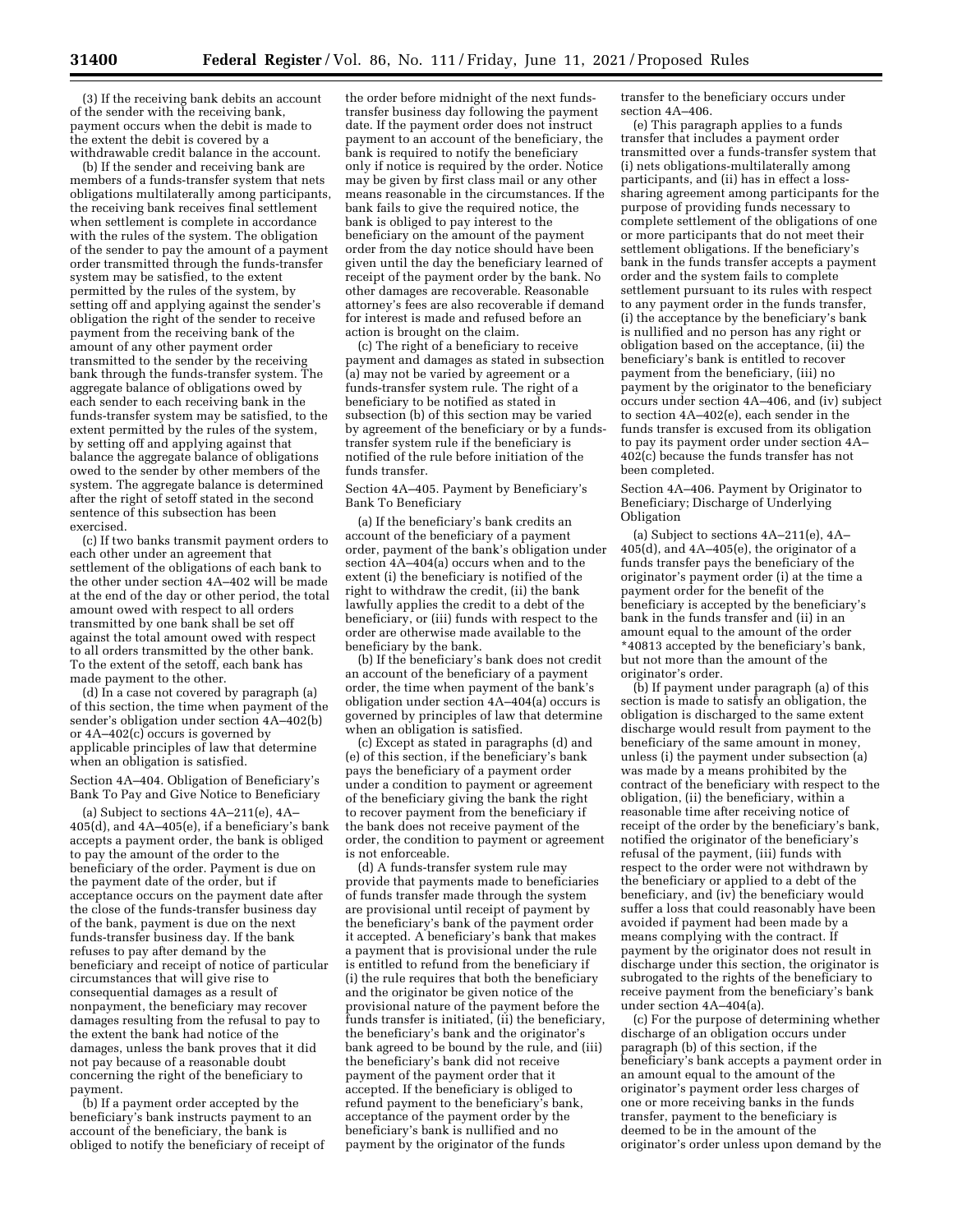beneficiary the originator does not pay the beneficiary the amount of the deducted charges.

(d) Rights of the originator or of the beneficiary of a funds transfer under this section may be varied only by agreement of the originator and the beneficiary.

#### *Part 5—Miscellaneous Provisions*

Section 4A–501. Variation by Agreement and Effect of Funds-Transfer System Rule

(a) Except as otherwise provided in this Article, the rights and obligations of a party to a funds transfer may be varied by agreement of the affected party.

(b) Funds-transfer system rule means a rule of an association of banks (i) governing transmission of payment orders by means of a funds-transfer system of the association or rights and obligations with respect to those orders, or (ii) to the extent the rule governs rights and obligations between banks that are parties to a funds transfer in which a Federal Reserve Bank, acting as an intermediary bank, sends a payment order to the beneficiary's bank. Except as otherwise provided in this Article, a funds-transfer system rule governing rights and obligations between participating banks using the system may be effective even if the rule conflicts with this Article and indirectly affects another party to the funds transfer who does not consent to the rule. A funds-transfer system rule may also govern rights and obligations of parties other than participating banks using the system to the extent stated in sections 4A–404(c), 4A–405(d), and 4A– 507(c).

Section 4A–502. Creditor Process Served on Receiving Bank; Setoff by Beneficiary's Bank

(a) As used in this section, creditor process means levy, attachment, garnishment, notice of lien, sequestration, or similar process issued by or on behalf of a creditor or other claimant with respect to an account.

(b) This subsection applies to creditor process with respect to an authorized account of the sender of a payment order if the creditor process is served on the receiving bank. For the purpose of determining rights with respect to the creditor process, if the receiving bank accepts the payment order the balance in the authorized account is deemed to be reduced by the amount of the payment order to the extent the bank did not otherwise receive payment of the order, unless the creditor process is served at a time and in a manner affording the bank a reasonable opportunity to act on it before the bank accepts the payment order.

(c) If a beneficiary's bank has received a payment order for payment to the beneficiary's account in the bank, the following rules apply:

(1) The bank may credit the beneficiary's account. The amount credited may be set off against an obligation owed by the beneficiary to the bank or may be applied to satisfy creditor process served on the bank with respect to the account.

(2) The bank may credit the beneficiary's account and allow withdrawal of the amount credited unless creditor process with respect to the account is served at a time and in a

manner affording the bank a reasonable opportunity to act to prevent withdrawal.

(3) If creditor process with respect to the beneficiary's account has been served and the bank has had a reasonable opportunity to act on it, the bank may not reject the payment order except for a reason unrelated to the service of process.

(d) Creditor process with respect to a payment by the originator to the beneficiary pursuant to a funds transfer may be served only on the beneficiary's bank with respect to the debt owned by that bank to the beneficiary. Any other bank served with the creditor process is not obliged to act with respect to the process.

Section 4A–503. Injunction or Restraining Order With Respect to Funds Transfer

For proper cause and in compliance with applicable law, a court may restrain (i) a person from issuing a payment order to initiate a funds transfer, (ii) an originator's bank from executing the payment order of the originator, or (iii) the beneficiary's bank from releasing funds to the beneficiary or the beneficiary from withdrawing the funds. A court may not otherwise restrain a person from issuing a payment order, paying or receiving payment of a payment order, or otherwise acting with respect to a funds transfer.

Section 4A–504. Order In Which Items and Payment Orders May Be Charged to Account; Order of Withdrawals From Account

(a) If a receiving bank has received more than one payment order of the sender or one or more payment orders and other items that are payable from the sender's account, the bank may charge the sender's account with respect to the various orders and items in any sequence.

(b) In determining whether a credit to an account has been withdrawn by the holder of the account or applied to a debt of the holder of the account, credits first made to the account are first withdrawn or applied.

Section 4A–505. Preclusion of Objection to Debit of Customer's Account

If a receiving bank has received payment from its customer with respect to a payment order issued in the name of the customer as sender and accepted by the bank, and the customer received notification reasonably identifying the order, the customer is precluded from asserting that the bank is not entitled to retain the payment unless the customer notifies the bank of the customer's objection to the payment within one year after the notification was received by the customer.

#### Section 4A–506. Rate of Interest

(a) If, under this Article, a receiving bank is obliged to pay interest with respect to a payment order issued to the bank, the amount payable may be determined (i) by agreement of the sender and receiving bank, or (ii) by a funds-transfer system rule if the payment order is transmitted through a funds-transfer system.

(b) If the amount of interest is not determined by an agreement or rule as stated in subsection (a), the amount is calculated by multiplying the applicable Federal Funds rate by the amount on which interest is

payable, and then multiplying the product by the number of days for which interest is payable. The applicable Federal Funds rate is the average of the Federal Funds rates published by the Federal Reserve Bank of New York for each of the days for which interest is payable divided by 360. The Federal Funds rate for any day on which a published rate is not available is the same as the published rate for the next preceding day for which there is a published rate. If a receiving bank that accepted a payment order is required to refund payment to the sender of the order because the funds transfer was not completed, but the failure to complete was not due to any fault by the bank, the interest payable is reduced by a percentage equal to the reserve requirement on deposits of the receiving bank.

#### Section 4A–507. Choice of Law

(a) The following rules apply unless the affected parties otherwise agree or paragraph (c) of this section applies:

(1) The rights and obligations between the sender of a payment order and the receiving bank are governed by the law of the jurisdiction in which the receiving bank is located.

(2) The rights and obligations between the beneficiary's bank and the beneficiary are governed by the law of the jurisdiction in which the beneficiary's bank is located.

(3) The issue of when payment is made pursuant to a funds transfer by the originator to the beneficiary is governed by the law of the jurisdiction in which the beneficiary's bank is located.

(b) If the parties described in each subsection of paragraph (a) of this section have made an agreement selecting the law of a particular jurisdiction to govern rights and obligations between each other, the law of that jurisdiction governs those rights and obligations, whether or not the payment order or the funds transfer bears a reasonable relation to that jurisdiction.

(c) A funds-transfer system rule may select the law of a particular jurisdiction to govern (i) rights and obligations between participating banks with respect to payment orders transmitted or processed through the system, or (ii) the rights and obligations of some or all parties to a funds transfer any part of which is carried out by means of the system. A choice of law made pursuant to clause (i) is binding on participating banks. A choice of law made pursuant to clause (ii) is binding on the originator, other sender, or a receiving bank having notice that the fundstransfer system might be used in the funds transfer and of the choice of law by the system when the originator, other sender, or receiving bank issued or accepted a payment order. The beneficiary of a funds transfer is bound by the choice of law if, when the funds transfer is initiated, the beneficiary has notice that the funds-transfer system might be used in the funds transfer and of the choice of law by the system. The law of a jurisdiction selected pursuant to this subsection may govern, whether or not that law bears a reasonable relation to the matter in issue.

(d) In the event of inconsistency between an agreement under paragraph (b) of this section and a choice-of-law rule under